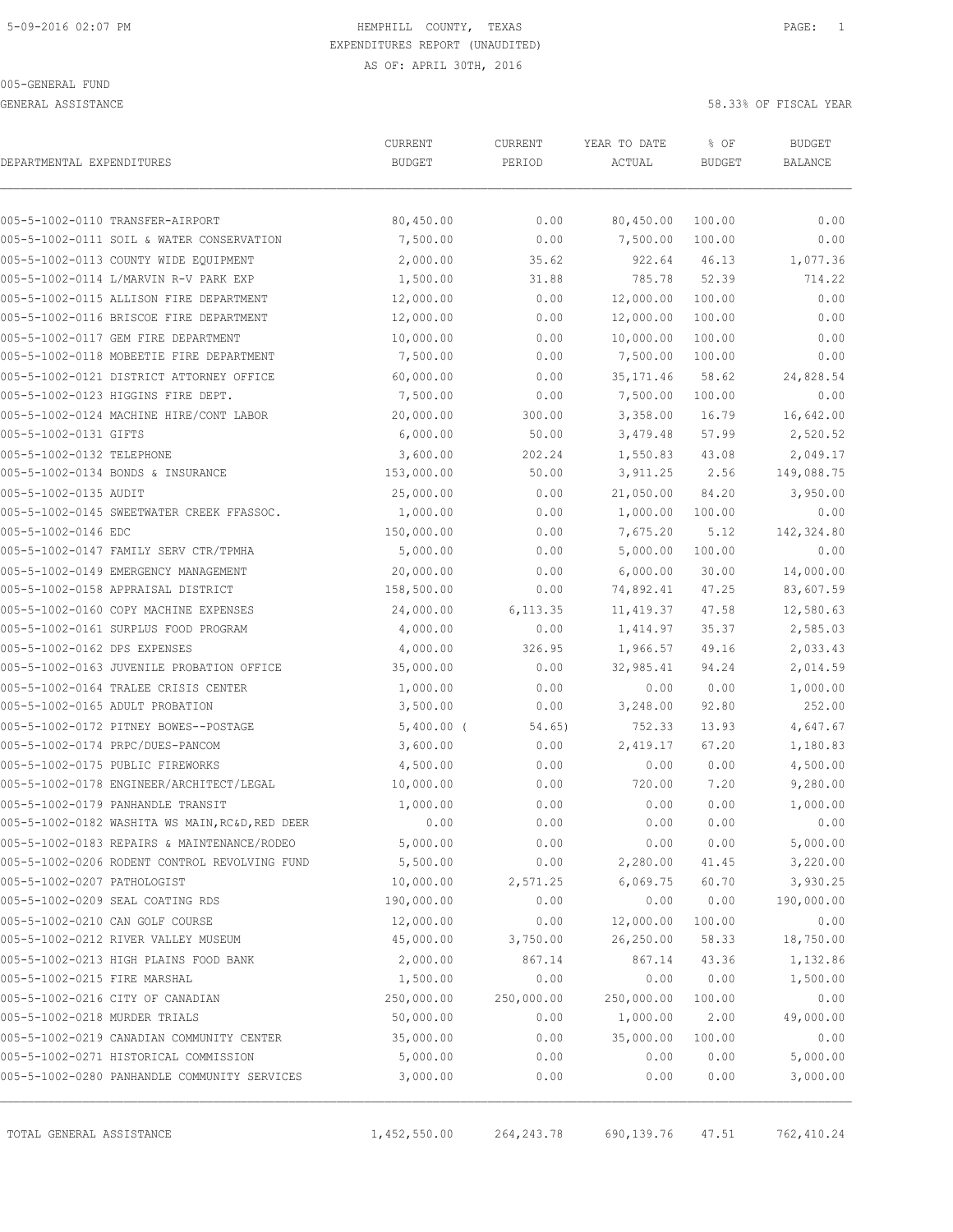COUNTY & DISTRICT CLERK 58.33% OF FISCAL YEAR

|                                               | CURRENT       | CURRENT   | YEAR TO DATE | % OF          | <b>BUDGET</b>  |  |
|-----------------------------------------------|---------------|-----------|--------------|---------------|----------------|--|
| DEPARTMENTAL EXPENDITURES                     | <b>BUDGET</b> | PERIOD    | ACTUAL       | <b>BUDGET</b> | <b>BALANCE</b> |  |
|                                               |               |           |              |               |                |  |
| 005-5-1510-0090 CO & DISTRICT CLK             | 57,165.00     | 4,751.26  | 33,408.82    | 58.44         | 23,756.18      |  |
| 005-5-1510-0094 DEPUTY CLERK-GUERRERO         | 37,080.00     | 3,077.50  | 21,692.50    | 58.50         | 15,387.50      |  |
| 005-5-1510-0095 DEPUTY CLERK-WITT             | 37,080.00     | 3,077.50  | 21,692.50    | 58.50         | 15,387.50      |  |
| 005-5-1510-0096 LONGEVITY                     | 500.00        | 40.00     | 220.00       | 44.00         | 280.00         |  |
| 005-5-1510-0097 CHIEF DEPUTY CLERK-HEMPHILL   | 39,140.00     | 3,249.32  | 22,895.24    | 58.50         | 16,244.76      |  |
| 005-5-1510-0098 PART TIME                     | 10,000.00     | 187.50    | 5,368.14     | 53.68         | 4,631.86       |  |
| 005-5-1510-0101 SOCIAL SECURITY/MEDICARE      | 13,900.00     | 984.71    | 7,319.04     | 52.65         | 6,580.96       |  |
| 005-5-1510-0102 RETIREMENT                    | 34,000.00     | 2,839.12  | 19,981.84    | 58.77         | 14,018.16      |  |
| 005-5-1510-0103 GROUP TERM LIFE               | 600.00        | 45.42     | 336.92       | 56.15         | 263.08         |  |
| 005-5-1510-0104 GROUP INSURANCE               | 30,000.00     | 2,570.32  | 18,550.77    | 61.84         | 11,449.23      |  |
| 005-5-1510-0105 UNEMPLOYMENT INSURANCE        | 1,000.00      | 31.26     | 62.05        | 6.21          | 937.95         |  |
| 005-5-1510-0106 WORKERS' COMPENSATION         | 2,400.00      | 0.00      | 1,201.20     | 50.05         | 1,198.80       |  |
| 005-5-1510-0109 POSTAGE                       | 2,300.00      | 301.93    | 878.55       | 38.20         | 1,421.45       |  |
| 005-5-1510-0112 TRAVEL                        | 11,000.00     | 513.96    | 3,392.96     | 30.85         | 7,607.04       |  |
| 005-5-1510-0119 DUES & SUBSCRIPTIONS          | 200.00        | 0.00      | 50.00        | 25.00         | 150.00         |  |
| 005-5-1510-0132 TELEPHONE                     | 3,800.00      | 324.64    | 1,995.04     | 52.50         | 1,804.96       |  |
| 005-5-1510-0142 SOFTWARE SUPPORT              | 26,500.00     | 1,625.00  | 11,781.98    | 44.46         | 14,718.02      |  |
| 005-5-1510-0183 OFFICE EOUIP. REPAIRS & MAIN. | 4,000.00      | 0.00      | 0.00         | 0.00          | 4,000.00       |  |
| 005-5-1510-0188 OFFICE SUPPLIES               | 11,000.00     | 57.54     | 3,424.18     | 31.13         | 7,575.82       |  |
| 005-5-1510-0189 INVENTORY                     | 5,000.00      | 0.00      | 0.00         | 0.00          | 5,000.00       |  |
| 005-5-1510-0510 CAPITAL OUTLAY                | 6,000.00      | 0.00      | 0.00         | 0.00          | 6,000.00       |  |
|                                               |               |           |              |               |                |  |
| TOTAL COUNTY & DISTRICT CLERK                 | 332,665.00    | 23,676.98 | 174, 251.73  | 52.38         | 158, 413.27    |  |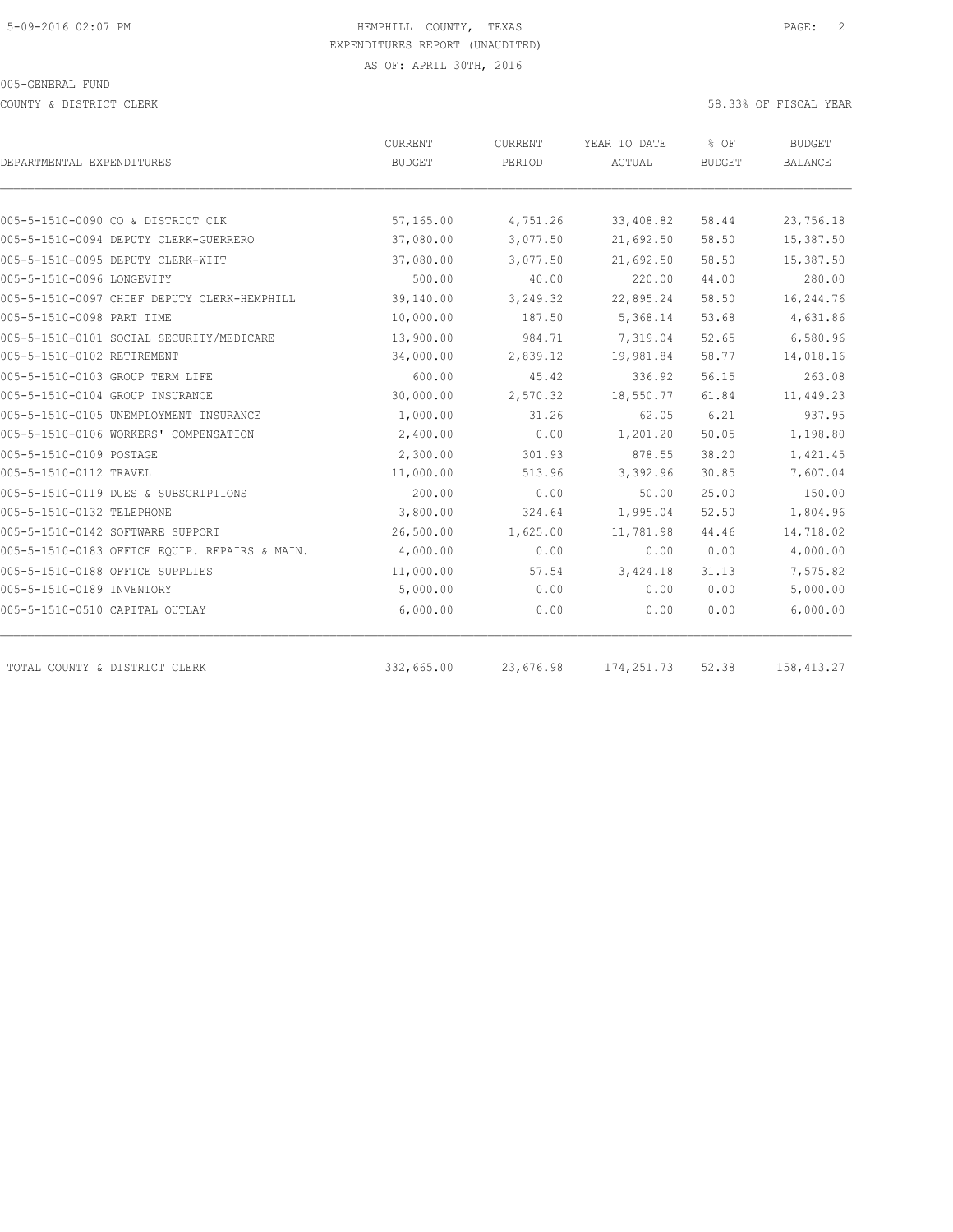COUNTY EXTENSION SERVICE 58.33% OF FISCAL YEAR

| DEPARTMENTAL EXPENDITURES       |                                               | <b>CURRENT</b><br><b>BUDGET</b> | <b>CURRENT</b><br>PERIOD | YEAR TO DATE<br>ACTUAL | % OF<br><b>BUDGET</b> | <b>BUDGET</b><br>BALANCE |
|---------------------------------|-----------------------------------------------|---------------------------------|--------------------------|------------------------|-----------------------|--------------------------|
|                                 |                                               |                                 |                          |                        |                       |                          |
|                                 | 005-5-1520-0091 CEA-AG/A. HOLLOWAY            | 39,758.00                       | 3,300.66                 | 23, 254.62             | 58.49                 | 16,503.38                |
|                                 | 005-5-1520-0092 CEA-FCS/T. HOLLOWAY           | 39,758.00                       | 3,300.66                 | 23, 254.62             | 58.49                 | 16,503.38                |
| 005-5-1520-0096 LONGEVITY       |                                               | 550.00                          | 50.00                    | 265.00                 | 48.18                 | 285.00                   |
|                                 | 005-5-1520-0097 CEA SECRETARY-HUFFMAN         | 39,140.00                       | 3,249.16                 | 22,894.12              | 58.49                 | 16,245.88                |
|                                 | 005-5-1520-0098 PART-TIME SECRETARY           | 2,500.00                        | 206.25                   | 206.25                 | 8.25                  | 2,293.75                 |
|                                 | 005-5-1520-0101 SOCIAL SECURITY/MEDICARE      | 9,300.00                        | 760.20                   | 5,254.67               | 56.50                 | 4,045.33                 |
| 005-5-1520-0102 RETIREMENT      |                                               | 7,900.00                        | 653.84                   | 4,594.88               | 58.16                 | 3,305.12                 |
| 005-5-1520-0103 GROUP TERM LIFE |                                               | 150.00                          | 10.46                    | 77.48                  | 51.65                 | 72.52                    |
| 005-5-1520-0104 GROUP INSURANCE |                                               | 7,500.00                        | 642.58                   | 4,490.14               | 59.87                 | 3,009.86                 |
|                                 | 005-5-1520-0105 UNEMPLOYMENT INSURANCE        | 350.00                          | 29.85                    | 60.13                  | 17.18                 | 289.87                   |
|                                 | 005-5-1520-0106 WORKERS' COMPENSATION         | 1,700.00                        | 0.00                     | 901.20                 | 53.01                 | 798.80                   |
| 005-5-1520-0109 POSTAGE         |                                               | 1,000.00                        | 61.59                    | 1,416.06               | $141.61$ (            | 416.06                   |
|                                 | 005-5-1520-0112 TRAVEL/AG- A. HOLLOWAY        | 8,500.00                        | 1,347.76                 | 5,475.54               | 64.42                 | 3,024.46                 |
|                                 | 005-5-1520-0114 TRAVEL/FCS-T. HOLLOWAY        | 4,000.00                        | 290.15                   | 772.18                 | 19.30                 | 3,227.82                 |
|                                 | 005-5-1520-0119 DUES & SUBSCRIPTIONS          | 1,400.00                        | 37.18                    | 1,568.25               | $112.02$ (            | 168.25                   |
| 005-5-1520-0122 FUEL & OIL      |                                               | 4,500.00                        | 238.67                   | 1,762.44               | 39.17                 | 2,737.56                 |
| 005-5-1520-0132 TELEPHONE       |                                               | 2,750.00                        | 286.86                   | 1,798.57               | 65.40                 | 951.43                   |
|                                 | 005-5-1520-0137 VEHICLE REPAIRS & MAINTENANCE | 2,000.00                        | 146.36                   | 1,857.59               | 92.88                 | 142.41                   |
| 005-5-1520-0142 IT TECH SUPPORT |                                               | 2,000.00                        | 115.59                   | 888.74                 | 44.44                 | 1,111.26                 |
|                                 | 005-5-1520-0183 OFFICE EQUIP.REPAIRS & MAIN.  | 750.00                          | 0.00                     | 0.00                   | 0.00                  | 750.00                   |
| 005-5-1520-0188 OFFICE SUPPLIES |                                               | 3,000.00                        | 285.27                   | 1,068.96               | 35.63                 | 1,931.04                 |
|                                 | 005-5-1520-0189 INVENTORY/EQUIPMENT           | 3,000.00                        | 325.26                   | 1,881.49               | 62.72                 | 1,118.51                 |
|                                 | 005-5-1520-0201 COMPUTER SUPPLIES & MAINT.    | 500.00                          | 0.00                     | 0.00                   | 0.00                  | 500.00                   |
| 005-5-1520-0202 STOCK SHOW      |                                               | 1,500.00                        | 0.00                     | 1,500.00               | 100.00                | 0.00                     |
| 005-5-1520-0203 4-H FUND        |                                               | 1,500.00                        | 0.00                     | 1,500.00               | 100.00                | 0.00                     |
|                                 | 005-5-1520-0204 TRAVEL-SECRETARY              | 1,000.00                        | 0.00                     | 25.05                  | 2.51                  | 974.95                   |
|                                 | 005-5-1520-0205 4-H FARM UTILITIES & MAINT.   | 2,500.00                        | 0.00                     | 2,963.31               | $118.53$ (            | 463.31)                  |
| 005-5-1520-0510 CAPITAL OUTLAY  |                                               | 15,000.00                       | 0.00                     | 0.00                   | 0.00                  | 15,000.00                |
|                                 | TOTAL COUNTY EXTENSION SERVICE                | 203,506.00                      | 15,338.35                | 109,731.29             | 53.92                 | 93,774.71                |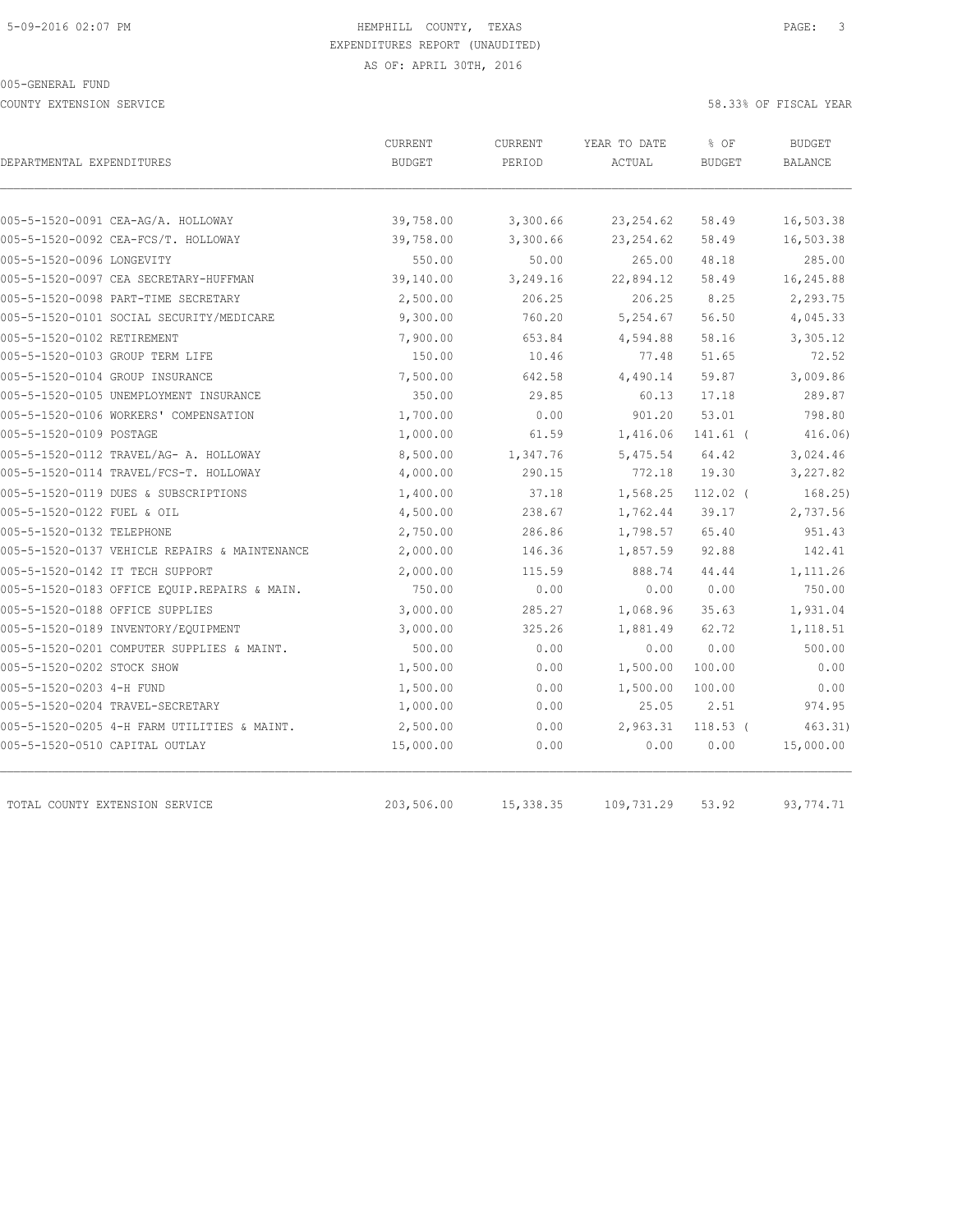COUNTY TREASURER 58.33% OF FISCAL YEAR

| DEPARTMENTAL EXPENDITURES                  | CURRENT<br><b>BUDGET</b> | CURRENT<br>PERIOD | YEAR TO DATE<br>ACTUAL | % OF<br><b>BUDGET</b> | <b>BUDGET</b><br><b>BALANCE</b> |
|--------------------------------------------|--------------------------|-------------------|------------------------|-----------------------|---------------------------------|
|                                            |                          |                   |                        |                       |                                 |
| 005-5-1530-0090 COUNTY TREASURER           | 57,165.00                | 4,751.02          | 33,407.14              | 58.44                 | 23,757.86                       |
| 005-5-1530-0095 CHIEF DEP TREASURER-REED   | 39,140.00                | 3,249.32          | 22,895.24              | 58.50                 | 16,244.76                       |
| 005-5-1530-0096 LONGEVITY                  | 850.00                   | 70.00             | 490.00                 | 57.65                 | 360.00                          |
| 005-5-1530-0098 DEPUTY TREASURER/PART-TIME | 2,500.00                 | 136.00            | 136.00                 | 5.44                  | 2,364.00                        |
| 005-5-1530-0101 SOCIAL SECURITY/MEDICARE   | 9,300.00                 | 607.58            | 4,216.44               | 45.34                 | 5,083.56                        |
| 005-5-1530-0102 RETIREMENT                 | 20,000.00                | 1,614.06          | 11,358.42              | 56.79                 | 8,641.58                        |
| 005-5-1530-0103 GROUP TERM LIFE            | 400.00                   | 25.82             | 191.48                 | 47.87                 | 208.52                          |
| 005-5-1530-0104 GROUP INSURANCE            | 15,000.00                | 1,285.16          | 8,980.28               | 59.87                 | 6,019.72                        |
| 005-5-1530-0105 UNEMPLOYMENT INSURANCE     | 300.00                   | 9.96              | 20.36                  | 6.79                  | 279.64                          |
| 005-5-1530-0106 WORKERS' COMPENSATION      | 1,500.00                 | 0.00              | 600.60                 | 40.04                 | 899.40                          |
| 005-5-1530-0109 POSTAGE                    | 2,000.00                 | 23.89             | 111.97                 | 5.60                  | 1,888.03                        |
| 005-5-1530-0112 TRAVEL                     | 4,000.00                 | 0.00              | 305.35                 | 7.63                  | 3,694.65                        |
| 005-5-1530-0119 DUES & SUBSCRIPTIONS       | 1,100.00                 | 0.00              | 778.00                 | 70.73                 | 322.00                          |
| 005-5-1530-0132 TELEPHONE                  | 1,800.00                 | 133.53            | 820.35                 | 45.58                 | 979.65                          |
| 005-5-1530-0140 OFFICE EQUIPMENT REPAIR    | 2,500.00                 | 0.00              | 400.00                 | 16.00                 | 2,100.00                        |
| 005-5-1530-0142 MAINTENANCE CONTRACTS      | 17,000.00                | 0.00              | 14,235.52              | 83.74                 | 2,764.48                        |
| 005-5-1530-0188 OFFICE SUPPLIES            | 3,000.00                 | 209.15            | 957.25                 | 31.91                 | 2,042.75                        |
| 005-5-1530-0189 INVENTORY/EQUIPMENT        | 5,000.00                 | 0.00              | 429.84                 | 8.60                  | 4,570.16                        |
| TOTAL COUNTY TREASURER                     | 182,555.00               | 12, 115.49        | 100,334.24             | 54.96                 | 82,220.76                       |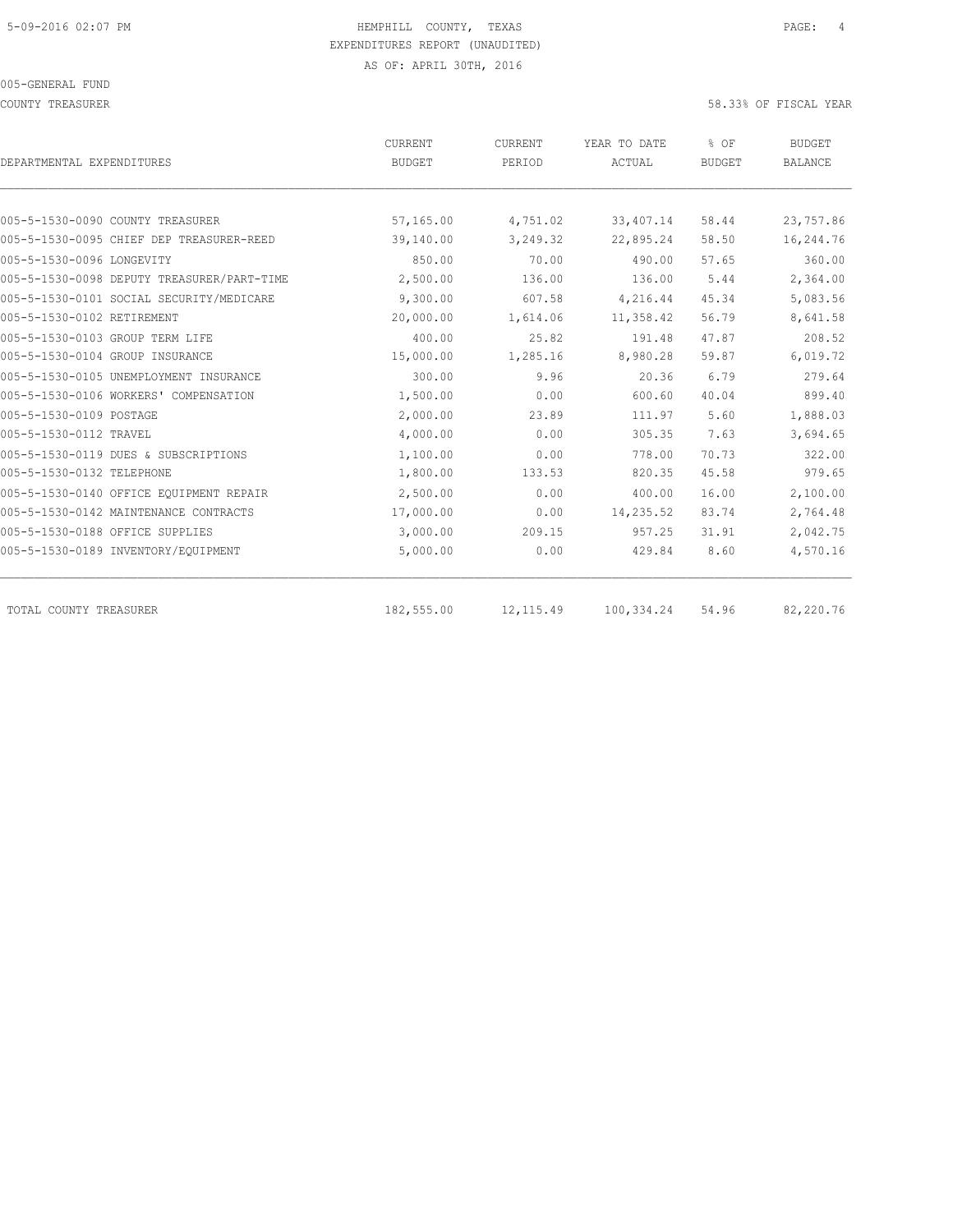COUNTY TAX COLLECTOR 58.33% OF FISCAL YEAR

| DEPARTMENTAL EXPENDITURES                | CURRENT<br><b>BUDGET</b> | <b>CURRENT</b><br>PERIOD | YEAR TO DATE<br>ACTUAL | % OF<br><b>BUDGET</b> | <b>BUDGET</b><br>BALANCE |
|------------------------------------------|--------------------------|--------------------------|------------------------|-----------------------|--------------------------|
|                                          |                          |                          |                        |                       |                          |
| 005-5-1540-0090 COUNTY TAX COLLECTOR     | 57,165.00                | 4,751.26                 | 33,408.82              | 58.44                 | 23,756.18                |
| 005-5-1540-0094 PART TIME HELP           | 25,000.00                | 0.00                     | 6,775.96               | 27.10                 | 18,224.04                |
| 005-5-1540-0095 CHIEF DEPUTY TAC/JACKSON | 39,140.00                | 3,249.16                 | 22,894.12              | 58.49                 | 16,245.88                |
| 005-5-1540-0096 LONGEVITY                | 2,600.00                 | 200.00                   | 1,380.00               | 53.08                 | 1,220.00                 |
| 005-5-1540-0097 DEPUTY TAC/BENTLEY       | 37,080.00                | 3,077.50                 | 21,692.50              | 58.50                 | 15,387.50                |
| 005-5-1540-0098 DEPUTY TAC/CLARK         | 37,080.00                | 3,077.50                 | 22,745.10              | 61.34                 | 14,334.90                |
| 005-5-1540-0101 SOCIAL SECURITY/MEDICARE | 14,000.00                | 1,000.54                 | 7,854.32               | 56.10                 | 6,145.68                 |
| 005-5-1540-0102 RETIREMENT               | 38,700.00                | 2,871.10                 | 21,779.41              | 56.28                 | 16,920.59                |
| 005-5-1540-0103 GROUP TERM LIFE          | 1,000.00                 | 45.92                    | 368.98                 | 36.90                 | 631.02                   |
| 005-5-1540-0104 GROUP INSURANCE          | 30,000.00                | 2,570.32                 | 17,894.31              | 59.65                 | 12,105.69                |
| 005-5-1540-0105 UNEMPLOYMENT INSURANCE   | 1,000.00                 | 28.79                    | 66.39                  | 6.64                  | 933.61                   |
| 005-5-1540-0106 WORKERS' COMPENSATION    | 2,400.00                 | 0.00                     | 1,201.20               | 50.05                 | 1,198.80                 |
| 005-5-1540-0109 POSTAGE                  | 10,000.00                | 0.00                     | 1,505.55               | 15.06                 | 8,494.45                 |
| 005-5-1540-0112 TRAVEL                   | 5,000.00                 | 0.00                     | 940.89                 | 18.82                 | 4,059.11                 |
| 005-5-1540-0119 DUES & SUBSCRIPTIONS     | 2,000.00                 | 0.00                     | 234.00                 | 11.70                 | 1,766.00                 |
| 005-5-1540-0132 TELEPHONE                | 4,000.00                 | 271.80                   | 1,659.02               | 41.48                 | 2,340.98                 |
| 005-5-1540-0134 BONDS & INSURANCE        | 400.00                   | 0.00                     | 0.00                   | 0.00                  | 400.00                   |
| 005-5-1540-0138 DATA PROCESSING          | 45,000.00                | 10,837.50                | 32,512.50              | 72.25                 | 12,487.50                |
| 005-5-1540-0142 MAINTENANCE CONTRACTS    | 2,700.00                 | 0.00                     | 200.00                 | 7.41                  | 2,500.00                 |
| 005-5-1540-0148 ADVERTISING              | 1,500.00                 | 0.00                     | 0.00                   | 0.00                  | 1,500.00                 |
| 005-5-1540-0150 JUDGEMENTS               | 500.00                   | 0.00                     | 0.00                   | 0.00                  | 500.00                   |
| 005-5-1540-0181 CITATIONS & SUBPOENAS    | 1,500.00                 | 0.00                     | 50.00                  | 3.33                  | 1,450.00                 |
| 005-5-1540-0188 OFFICE SUPPLIES          | $9,000.00$ (             | 24.99                    | 2,102.05               | 23.36                 | 6,897.95                 |
| 005-5-1540-0189 INVENTORY/EQUIPMENT      | 5,000.00                 | 0.00                     | 882.64                 | 17.65                 | 4,117.36                 |
| 005-5-1540-0510 CAPITAL OUTLAY           | 7,000.00                 | 0.00                     | 0.00                   | 0.00                  | 7,000.00                 |
| TOTAL COUNTY TAX COLLECTOR               | 378,765.00               | 31,956.40                | 198,147.76             | 52.31                 | 180,617.24               |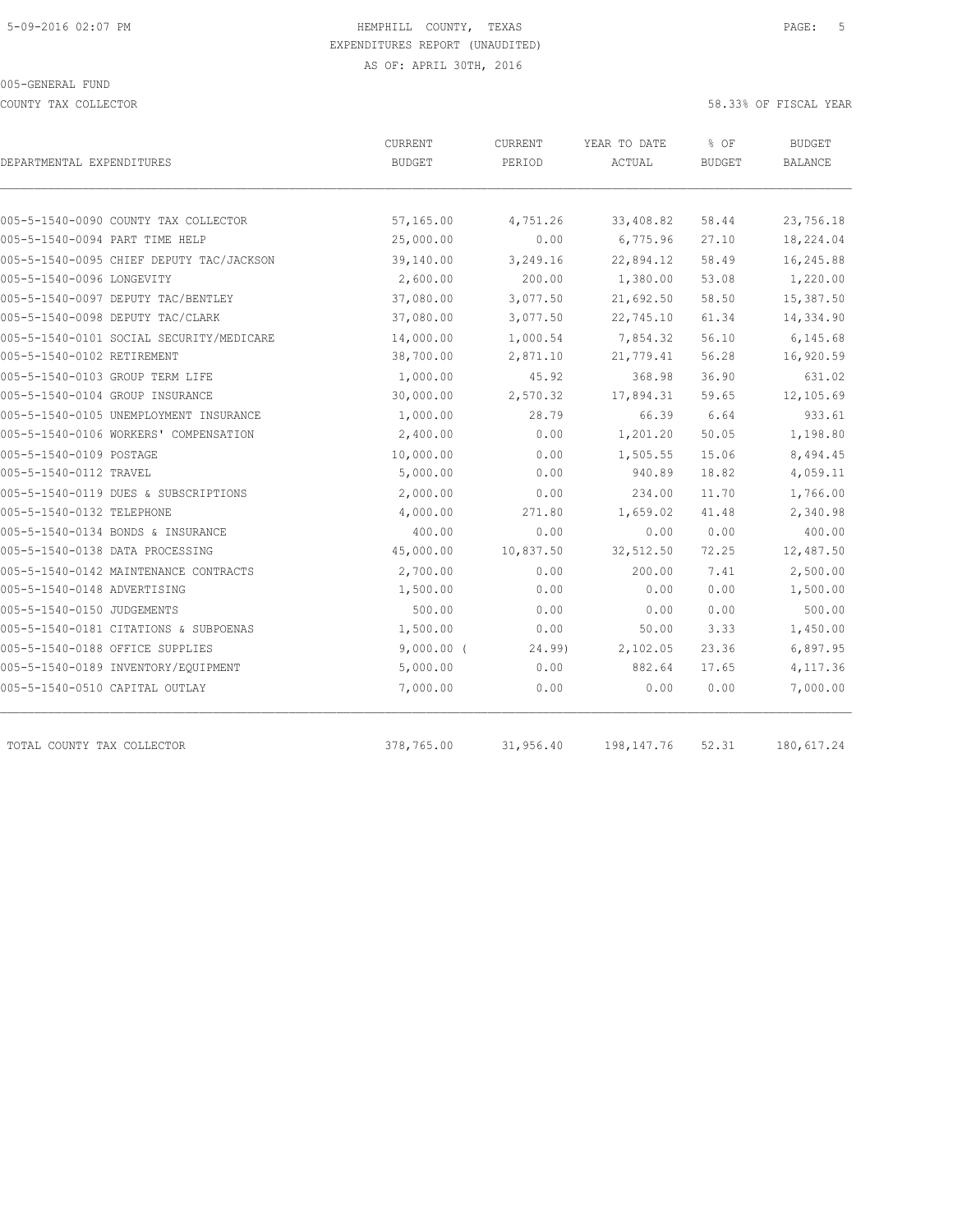JURY & ELECTION 58.33% OF FISCAL YEAR

| DEPARTMENTAL EXPENDITURES                      | <b>CURRENT</b><br><b>BUDGET</b> | CURRENT<br>PERIOD | YEAR TO DATE<br>ACTUAL | % OF<br><b>BUDGET</b> | <b>BUDGET</b><br><b>BALANCE</b> |
|------------------------------------------------|---------------------------------|-------------------|------------------------|-----------------------|---------------------------------|
|                                                |                                 |                   |                        |                       |                                 |
| 005-5-2400-0106 WORKERS' COMPENSATION          | 2,800.00                        | 0.00              | 15.16                  | 0.54                  | 2,784.84                        |
| 005-5-2400-0114 COUNTY COURT EXPENSES          | 3,000.00                        | 0.00              | 0.00                   | 0.00                  | 3,000.00                        |
| 005-5-2400-0115 CO.CRT. CONT LAB-REPORTER      | 4,000.00                        | 0.00              | 0.00                   | 0.00                  | 4,000.00                        |
| 005-5-2400-0116 CO.CRT.CONT LAB-CRT APP ATTNY  | 8,000.00                        | 0.00              | 2,500.00               | 31.25                 | 5,500.00                        |
| 005-5-2400-0117 ELECTION EXPENSES              | 41,000.00 (                     | 4,062.54)         | 8,735.25               | 21.31                 | 32, 264.75                      |
| 005-5-2400-0118 ELECTION JUDGES                | 6,000.00                        | 0.00              | 1,759.40               | 29.32                 | 4,240.60                        |
| 005-5-2400-0124 CONTRACT LABOR - CRT INTERPRET | 2,500.00                        | 0.00              | 1,545.00               | 61.80                 | 955.00                          |
| 005-5-2400-0131 OTHER EXPENSE                  | 500.00                          | 0.00              | 0.00                   | 0.00                  | 500.00                          |
| 005-5-2400-0150 GRAND JURORS                   | 3,000.00                        | 0.00              | 345.00                 | 11.50                 | 2,655.00                        |
| 005-5-2400-0151 PETIT JURORS                   | 3,500.00                        | 55.00             | 545.00                 | 15.57                 | 2,955.00                        |
| 005-5-2400-0152 JUSTICE COURT JURORS           | 600.00                          | 0.00              | 0.00                   | 0.00                  | 600.00                          |
| 005-5-2400-0196 CHILD PROT SER CRT APP ATTY    | 6,000.00                        | 1,374.00          | 9,416.40               | $156.94$ (            | 3,416.40)                       |
| 005-5-2400-0197 CHILD PROT SER CRT REPORTER    | 2,000.00                        | 0.00              | 462.50                 | 23.13                 | 1,537.50                        |
| TOTAL JURY & ELECTION                          | $82,900.00$ (                   | 2,633.54          | 25,323.71              | 30.55                 | 57,576.29                       |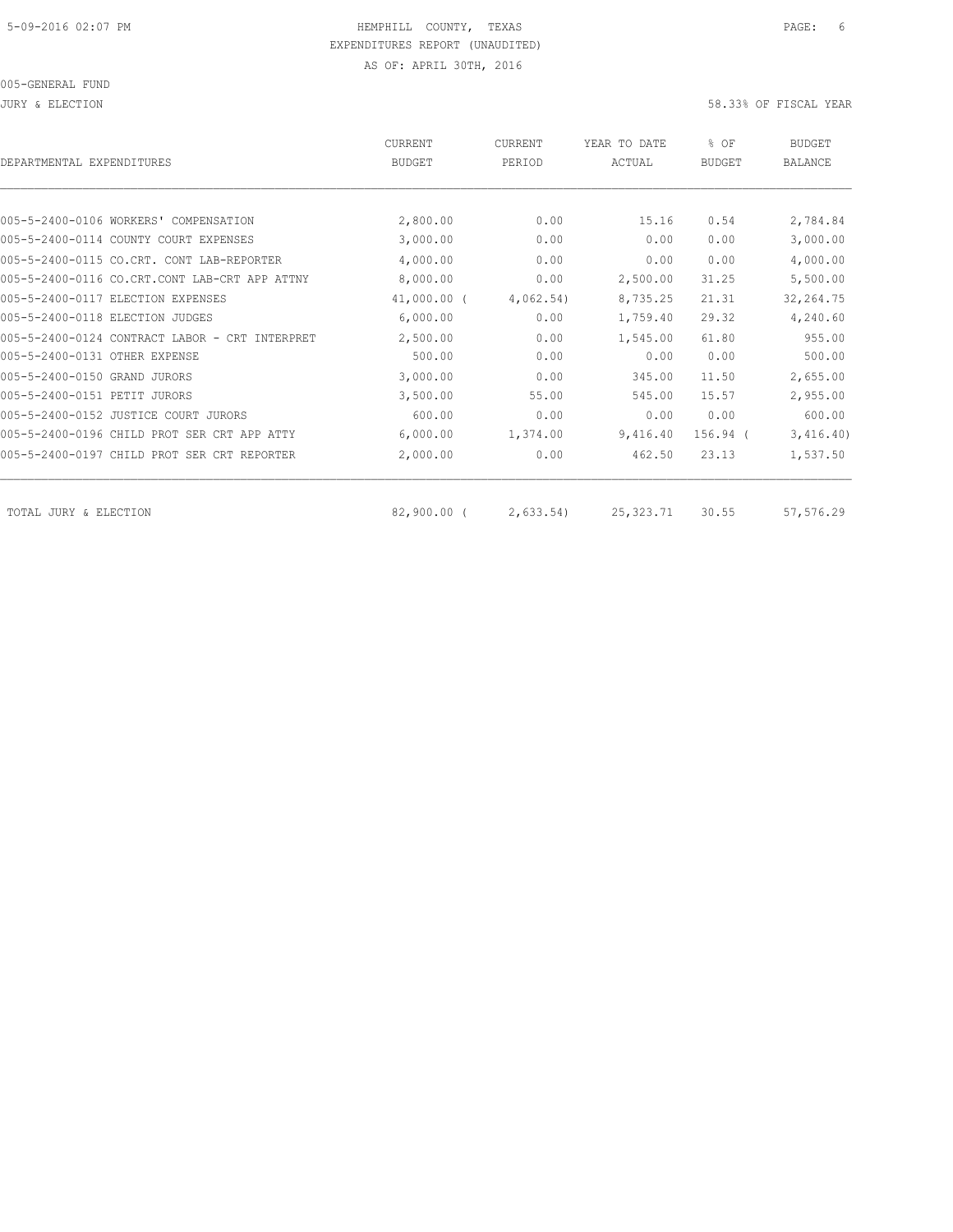DISTRICT COURT 58.33% OF FISCAL YEAR

| DEPARTMENTAL EXPENDITURES                      | <b>CURRENT</b><br><b>BUDGET</b> | CURRENT<br>PERIOD | YEAR TO DATE<br>ACTUAL | % OF<br><b>BUDGET</b> | <b>BUDGET</b><br><b>BALANCE</b> |
|------------------------------------------------|---------------------------------|-------------------|------------------------|-----------------------|---------------------------------|
|                                                |                                 |                   |                        |                       |                                 |
| 005-5-2410-0090 JUDGE-EMMERT                   | 1,850.00                        | 154.17            | 1,079.19               | 58.33                 | 770.81                          |
| 005-5-2410-0095 COURT BAILIFF-HOLLAND          | 11,500.00                       | 949.84            | 6,648.88               | 57.82                 | 4,851.12                        |
| 005-5-2410-0096 LONGEVITY SPECIAL              | 550.00                          | 45.08             | 295.96                 | 53.81                 | 254.04                          |
| 005-5-2410-0097 COURT REPORTER-MCCLENDON       | 15,500.00                       | 1,225.68          | 8,579.76               | 55.35                 | 6,920.24                        |
| 005-5-2410-0098 COURT ADMINISTRATOR-BURCH      | 8,354.00                        | 696.16            | 4,873.12               | 58.33                 | 3,480.88                        |
| 005-5-2410-0101 SOCIAL SECURITY/MEDICARE       | 3,000.00                        | 234.96            | 1,643.32               | 54.78                 | 1,356.68                        |
| 005-5-2410-0102 RETIREMENT                     | 7,600.00                        | 614.19            | 4,295.33               | 56.52                 | 3,304.67                        |
| 005-5-2410-0103 GROUP TERM LIFE                | 150.00                          | 9.83              | 72.42                  | 48.28                 | 77.58                           |
| 005-5-2410-0104 GROUP INSURANCE                | 7,000.00                        | 0.00              | 3,240.00               | 46.29                 | 3,760.00                        |
| 005-5-2410-0105 UNEMPLOYMENT INSURANCE         | 200.00                          | 8.74              | 17.48                  | 8.74                  | 182.52                          |
| 005-5-2410-0106 WORKERS' COMPENSATION          | 2,400.00                        | 0.00              | 1,201.20               | 50.05                 | 1,198.80                        |
| 005-5-2410-0116 DIST CRT-CONT LAB-CRT APP ATTN | 25,000.00                       | 1,500.00          | 8,812.20               | 35.25                 | 16,187.80                       |
| 005-5-2410-0124 CONTRACT LABOR                 | 4,000.00                        | 0.00              | 0.00                   | 0.00                  | 4,000.00                        |
| 005-5-2410-0154 JUDICIAL DISTRICT ASSESSMENT   | 500.00                          | 0.00              | 0.00                   | 0.00                  | 500.00                          |
| 005-5-2410-0155 BUDGET REIMBURSEMENT           | 8,000.00                        | 0.00              | 0.00                   | 0.00                  | 8,000.00                        |
| 005-5-2410-0219 STATEMENT OF FACTS             | 8,000.00                        | 0.00              | 0.00                   | 0.00                  | 8,000.00                        |
| TOTAL DISTRICT COURT                           | 103,604.00                      | 5,438.65          | 40,758.86              | 39.34                 | 62,845.14                       |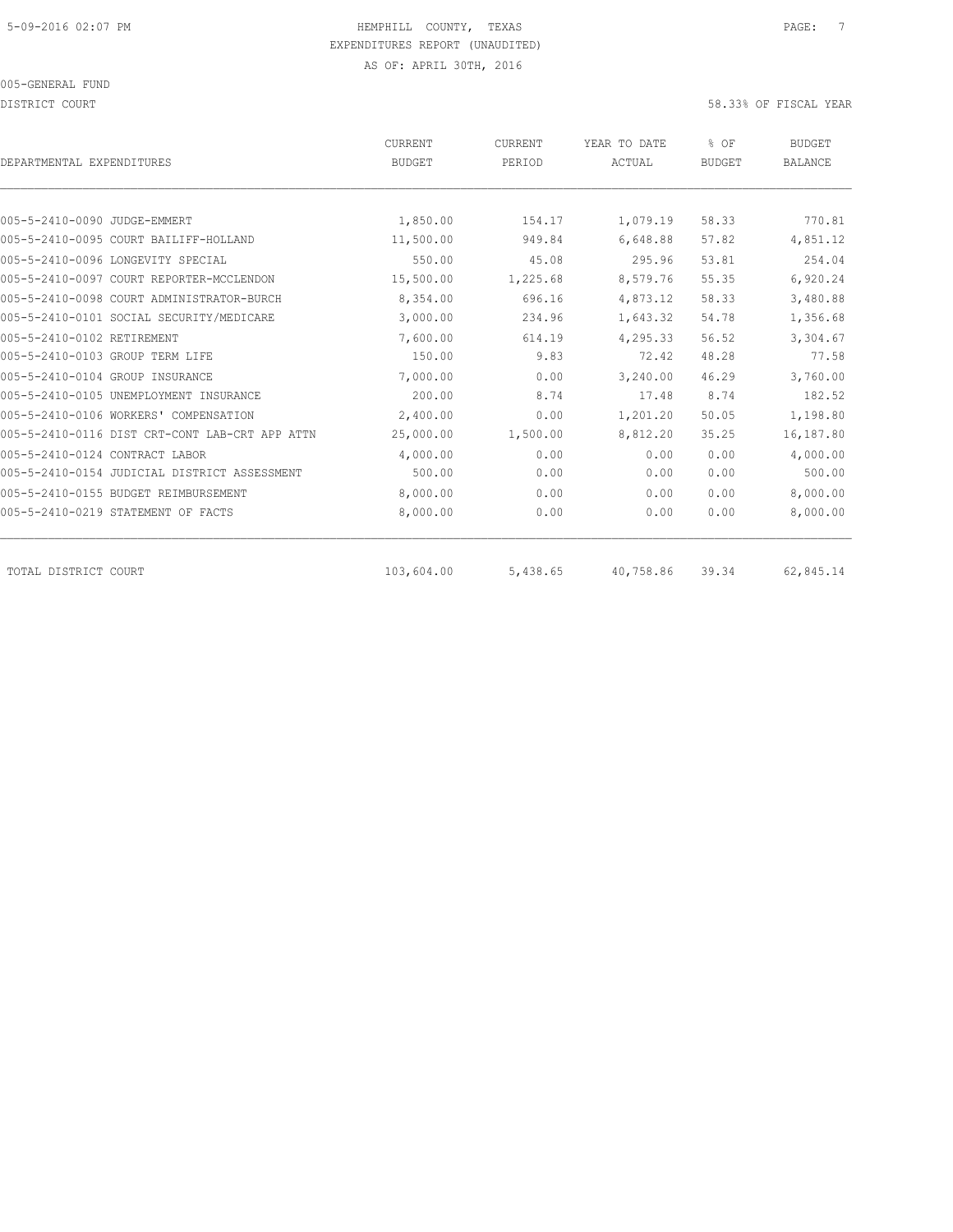COUNTY JUDGE 58.33% OF FISCAL YEAR

| DEPARTMENTAL EXPENDITURES                     | CURRENT<br><b>BUDGET</b> | CURRENT<br>PERIOD | YEAR TO DATE<br>ACTUAL | % OF<br><b>BUDGET</b> | <b>BUDGET</b><br><b>BALANCE</b> |
|-----------------------------------------------|--------------------------|-------------------|------------------------|-----------------------|---------------------------------|
|                                               |                          |                   |                        |                       |                                 |
| 005-5-2500-0082 OVERTIME                      | 3,000.00                 | 0.00              | 0.00                   | 0.00                  | 3,000.00                        |
| 005-5-2500-0090 JUDGE SALARY                  | 59,534.00                | 4,948.66          | 34,790.62              | 58.44                 | 24,743.38                       |
| 005-5-2500-0091 JUVENILE CRT JUDGE (1)        | 3,081.00                 | 256.76            | 1,797.32               | 58.34                 | 1,283.68                        |
| 005-5-2500-0092 STATE/CO JUDGE SAL SUPPLEMENT | 25,200.00                | 2,100.00          | 14,700.00              | 58.33                 | 10,500.00                       |
| 005-5-2500-0094 JANITOR/LONGORIA              | 38,000.00                | 3,154.16          | 22, 229.12             | 58.50                 | 15,770.88                       |
| 005-5-2500-0095 JANITOR/JOHNSON               | 41,200.00                | 3,420.84          | 24,095.88              | 58.49                 | 17,104.12                       |
| 005-5-2500-0096 LONGEVITY                     | 2,000.00                 | 160.00            | 1,115.00               | 55.75                 | 885.00                          |
| 005-5-2500-0097 ADMINSTRATIVE ASST/BRUNSON    | 39,140.00                | 3,249.16          | 22,894.12              | 58.49                 | 16,245.88                       |
| 005-5-2500-0098 PART-TIME SECRETARY           | 2,800.00                 | 100.00            | 1,531.25               | 54.69                 | 1,268.75                        |
| 005-5-2500-0101 SOCIAL SECURITY/MEDICARE      | 16,500.00                | 1,307.09          | 9,215.15               | 55.85                 | 7,284.85                        |
| 005-5-2500-0102 RETIREMENT                    | 43,000.00                | 3,463.92          | 24,467.69              | 56.90                 | 18,532.31                       |
| 005-5-2500-0103 GROUP TERM LIFE               | 600.00                   | 55.44             | 412.75                 | 68.79                 | 187.25                          |
| 005-5-2500-0104 GROUP INSURANCE               | 22,500.00                | 1,926.32          | 13,460.48              | 59.82                 | 9,039.52                        |
| 005-5-2500-0105 UNEMPLOYMENT INSURANCE        | 300.00                   | 30.65             | 62.34                  | 20.78                 | 237.66                          |
| 005-5-2500-0106 WORKERS' COMPENSATION         | 2,300.00                 | 0.00              | 1,236.60               | 53.77                 | 1,063.40                        |
| 005-5-2500-0109 POSTAGE                       | 600.00                   | 68.50             | 278.59                 | 46.43                 | 321.41                          |
| 005-5-2500-0112 TRAVEL                        | 6,500.00                 | 0.00              | 676.67                 | 10.41                 | 5,823.33                        |
| 005-5-2500-0119 DUES & SUBSCRIPTIONS          | 5,000.00                 | 0.00              | 3,115.10               | 62.30                 | 1,884.90                        |
| 005-5-2500-0122 FUEL & OIL                    | 200.00                   | 0.00              | 0.00                   | 0.00                  | 200.00                          |
| 005-5-2500-0130 COMMUNICATION REPAIRS         | 500.00                   | 0.00              | 0.00                   | 0.00                  | 500.00                          |
| 005-5-2500-0132 TELEPHONE                     | 3,000.00                 | 273.27            | 1,646.11               | 54.87                 | 1,353.89                        |
| 005-5-2500-0139 TRAINING SEMINARS             | 2,500.00                 | 0.00              | 0.00                   | 0.00                  | 2,500.00                        |
| 005-5-2500-0148 ADVERTISING                   | 5,000.00                 | 90.41             | 1,407.97               | 28.16                 | 3,592.03                        |
| 005-5-2500-0183 OFFICE EQUIP-R&M              | 1,000.00                 | 0.00              | 200.00                 | 20.00                 | 800.00                          |
| 005-5-2500-0188 OFFICE SUPPLIES               | 3,000.00                 | 71.54             | 1,312.66               | 43.76                 | 1,687.34                        |
| 005-5-2500-0189 INVENTORY/EQUIPMENT           | 5,000.00                 | 82.10             | 82.10                  | 1.64                  | 4,917.90                        |
|                                               |                          |                   |                        |                       |                                 |

TOTAL COUNTY JUDGE 331,455.00 24,758.82 180,727.52 54.53 150,727.48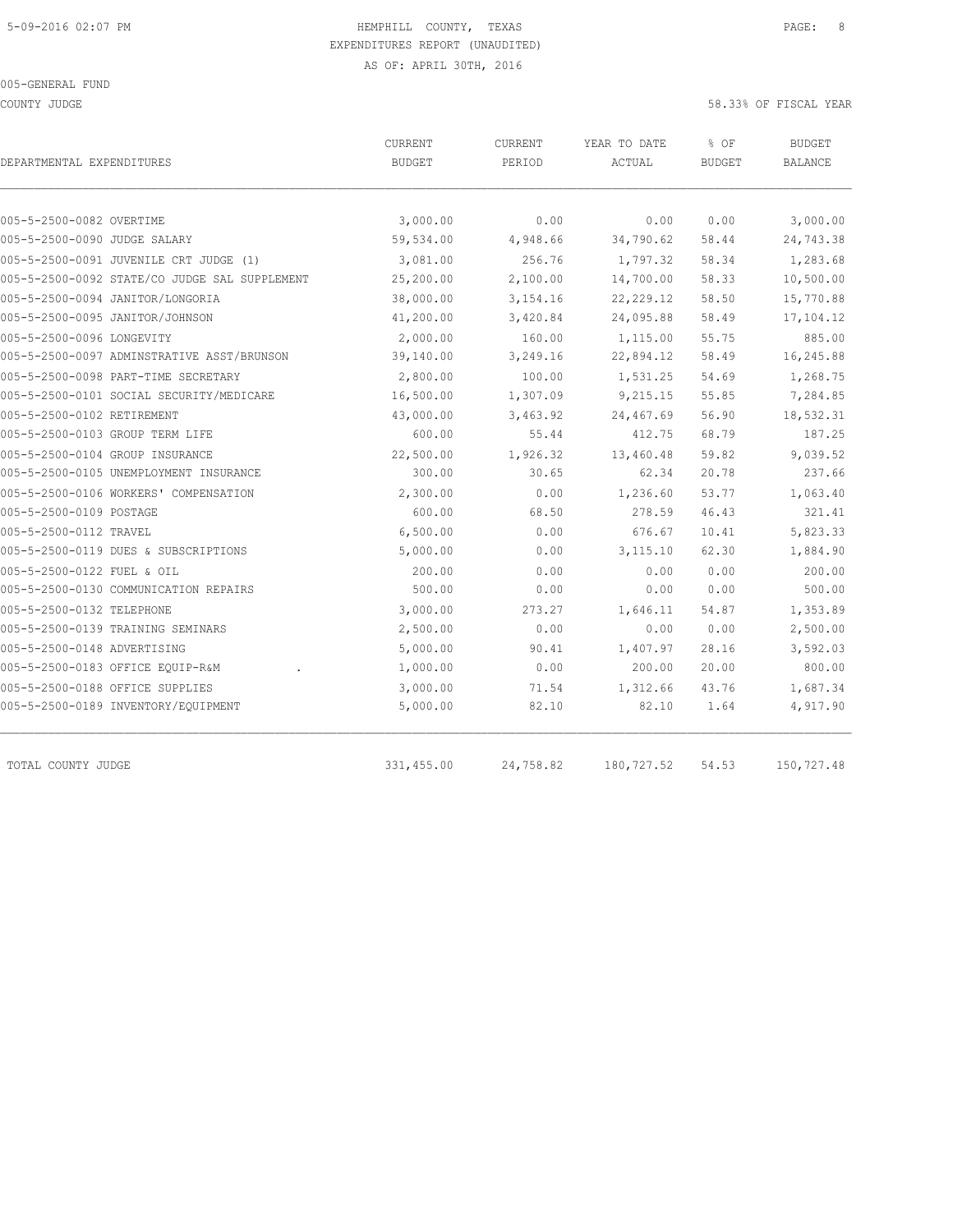| DEPARTMENTAL EXPENDITURES                     | <b>CURRENT</b><br><b>BUDGET</b> | CURRENT<br>PERIOD | YEAR TO DATE<br>ACTUAL | % OF<br><b>BUDGET</b> | BUDGET<br>BALANCE |
|-----------------------------------------------|---------------------------------|-------------------|------------------------|-----------------------|-------------------|
|                                               |                                 |                   |                        |                       |                   |
| 005-5-2510-0090 STATE/CHIEF JUV PRO OFFICER   | 61,480.00                       | 5,110.84          | 35,925.88              | 58.44                 | 25,554.12         |
| 005-5-2510-0096 JPO/LONGEVITY                 | 480.00                          | 40.00             | 280.00                 | 58.33                 | 200.00            |
| 005-5-2510-0101 JPO SOCIAL SEC/MEDICARE       | 4,770.00                        | 396.34            | 2,785.86               | 58.40                 | 1,984.14          |
| 005-5-2510-0102 JPO RETIREMENT                | 12,500.00                       | 1,036.16          | 7,283.12               | 58.26                 | 5,216.88          |
| 005-5-2510-0103 JPO GROUP TERM LIFE           | 230.00                          | 16.58             | 122.84                 | 53.41                 | 107.16            |
| 005-5-2510-0104 JPO GROUP INSURANCE           | 7,500.00                        | 642.58            | 4,490.14               | 59.87                 | 3,009.86          |
| 005-5-2510-0105 JPO/UNEMPLOYMENT              | 100.00                          | 15.54             | 31.23                  | 31.23                 | 68.77             |
| 005-5-2510-0106 JPO/WORKERS' COMP             | 580.00                          | 0.00              | 0.00                   | 0.00                  | 580.00            |
| 005-5-2510-0132 JUVENILE PROBATION CELL PHONE | 360.00                          | 30.00             | 210.00                 | 58.33                 | 150.00            |
|                                               |                                 |                   |                        |                       |                   |
| TOTAL JUVENILE PROBATION                      | 88,000.00                       | 7,288.04          | 51,129.07              | 58.10                 | 36,870.93         |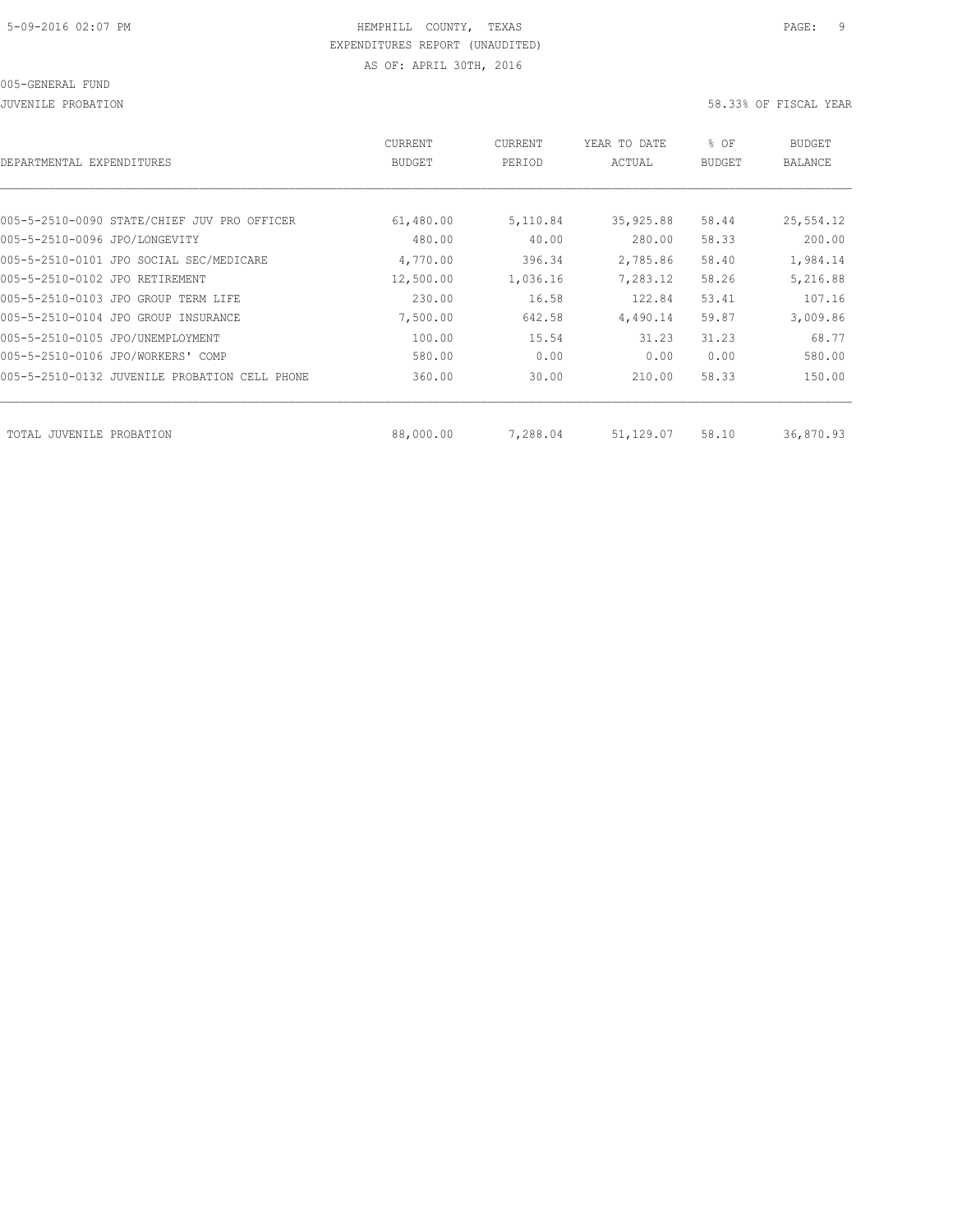| DEPARTMENTAL EXPENDITURES                     | <b>CURRENT</b><br><b>BUDGET</b> | CURRENT<br>PERIOD | YEAR TO DATE<br>ACTUAL | % OF<br><b>BUDGET</b> | <b>BUDGET</b><br><b>BALANCE</b> |
|-----------------------------------------------|---------------------------------|-------------------|------------------------|-----------------------|---------------------------------|
|                                               |                                 |                   |                        |                       |                                 |
| 005-5-2520-0090 31ST DISTRICT JUV PRO OFFICER | 51,940.00                       | 4,315.84          | 30,360.88              | 58.45                 | 21,579.12                       |
| 005-5-2520-0091 JPO FISCAL AGENTS             | 0.00                            | 0.00              | 0.00                   | 0.00                  | 0.00                            |
| 005-5-2520-0096 JPO LOCAL/LONGEVITY           | 250.00                          | 20.00             | 140.00                 | 56.00                 | 110.00                          |
| 005-5-2520-0101 LOCAL JPO SS/MEDICARE         | 4,050.00                        | 333.98            | 2,349.34               | 58.01                 | 1,700.66                        |
| 005-5-2520-0102 LOCAL JPO RETIREMENT          | 10,520.00                       | 873.16            | 6,142.12               | 58.39                 | 4,377.88                        |
| 005-5-2520-0103 LOCAL JPO GROUP TERM LIFE     | 200.00                          | 13.98             | 103.62                 | 51.81                 | 96.38                           |
| 005-5-2520-0104 LOCAL JPO GROUP INSURANCE     | 7,500.00                        | 642.58            | 4,490.14               | 59.87                 | 3,009.86                        |
| 005-5-2520-0105 JPO LOCAL/UNEMPLOYMENT        | 100.00                          | 13.10             | 26.35                  | 26.35                 | 73.65                           |
| 005-5-2520-0106 JPO LOCAL/WORKERS' COMP       | 580.00                          | 0.00              | 153.50                 | 26.47                 | 426.50                          |
| 005-5-2520-0132 LOCAL JPO CELL PHONE          | 360.00                          | 30.00             | 210.00                 | 58.33                 | 150.00                          |
|                                               |                                 |                   |                        |                       |                                 |
| TOTAL LOCAL JUVENILE PROBATION                | 75,500.00                       | 6,242.64          | 43,975.95              | 58.25                 | 31,524.05                       |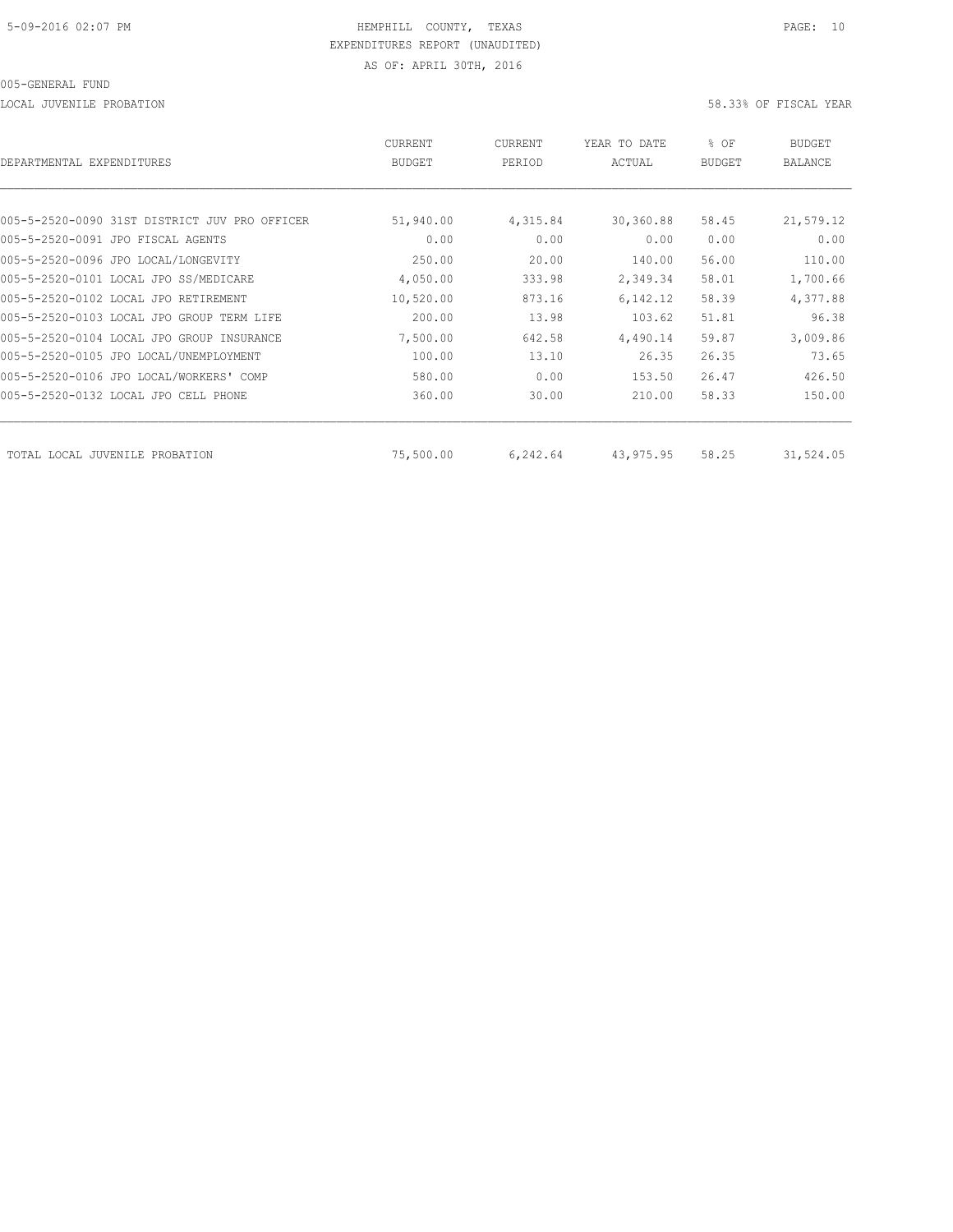COUNTY ATTORNEY 58.33% OF FISCAL YEAR

| DEPARTMENTAL EXPENDITURES                     | CURRENT<br><b>BUDGET</b> | CURRENT<br>PERIOD | YEAR TO DATE<br>ACTUAL | % OF<br><b>BUDGET</b> | <b>BUDGET</b><br><b>BALANCE</b> |
|-----------------------------------------------|--------------------------|-------------------|------------------------|-----------------------|---------------------------------|
|                                               |                          |                   |                        |                       |                                 |
| 005-5-2550-0090 COUNTY ATTORNEY               | 57,165.00                | 4,751.26          | 33,408.82              | 58.44                 | 23,756.18                       |
| 005-5-2550-0091 CO ATTNY ST SALARY SUPPLEMENT | 23,333.00                | 1,944.42          | 13,610.94              | 58.33                 | 9,722.06                        |
| 005-5-2550-0095 LEGAL ASST/GANDARA            | 39,140.00                | 3,249.16          | 20,777.23              | 53.08                 | 18,362.77                       |
| 005-5-2550-0096 LONGEVITY                     | 490.00                   | 40.00             | 280.00                 | 57.14                 | 210.00                          |
| 005-5-2550-0101 SOCIAL SECURITY/MEDICARE      | 9,200.00                 | 749.88            | 5,119.30               | 55.64                 | 4,080.70                        |
| 005-5-2550-0102 RETIREMENT                    | 24,100.00                | 1,996.98          | 13,615.47              | 56.50                 | 10,484.53                       |
| 005-5-2550-0103 GROUP TERM LIFE               | 420.00                   | 31.94             | 229.39                 | 54.62                 | 190.61                          |
| 005-5-2550-0104 GROUP INSURANCE               | 15,000.00                | 1,283.14          | 8,966.14               | 59.77                 | 6,033.86                        |
| 005-5-2550-0105 UNEMPLOYMENT INSURANCE        | 200.00                   | 9.00              | 17.77                  | 8.89                  | 182.23                          |
| 005-5-2550-0106 WORKERS' COMPENSATION         | 1,500.00                 | 0.00              | 750.00                 | 50.00                 | 750.00                          |
| 005-5-2550-0109 POSTAGE                       | 400.00                   | 5.96              | 23.51                  | 5.88                  | 376.49                          |
| 005-5-2550-0112 TRAVEL/EDUCATION              | 3,500.00                 | 0.00              | 317.04                 | 9.06                  | 3,182.96                        |
| 005-5-2550-0119 DUES & SUBSCRIPTIONS          | 300.00                   | 0.00              | 75.00                  | 25.00                 | 225.00                          |
| 005-5-2550-0132 TELEPHONE                     | 1,500.00                 | 129.51            | 794.50                 | 52.97                 | 705.50                          |
| 005-5-2550-0140 OFFICE EOUIPMENT REPAIRS      | 750.00                   | 0.00              | 0.00                   | 0.00                  | 750.00                          |
| 005-5-2550-0142 SOFTWARE SUPPORT              | 3,600.00                 | 891.00            | 2,079.00               | 57.75                 | 1,521.00                        |
| 005-5-2550-0168 C/ATTY LAW LIB                | 1,000.00                 | 0.00              | 0.00                   | 0.00                  | 1,000.00                        |
| 005-5-2550-0188 OFFICE SUPPLIES               | 1,750.00                 | 0.00              | 500.25                 | 28.59                 | 1,249.75                        |
| 005-5-2550-0189 INVENTORY/EQUIPMENT           | 2,000.00                 | 0.00              | 0.00                   | 0.00                  | 2,000.00                        |
| TOTAL COUNTY ATTORNEY                         | 185,348.00               | 15,082.25         | 100,564.36             | 54.26                 | 84,783.64                       |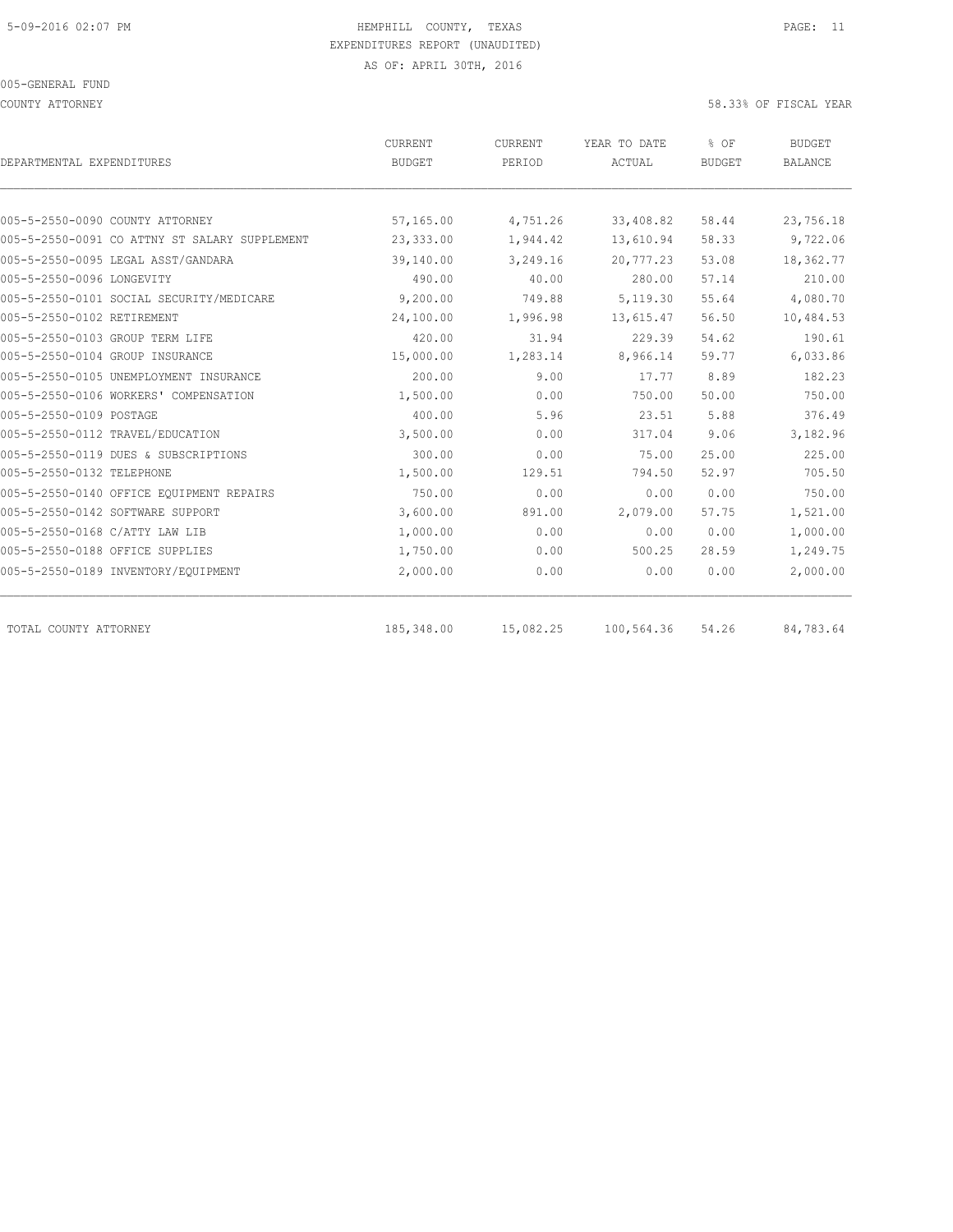COUNTY JUSTICE OF PEACE THE SECOND SERVICE OF PEACE AND SOLUTION OF SECOND SERVICE OF FISCAL YEAR

|                                          | <b>CURRENT</b> | CURRENT   | YEAR TO DATE | % OF          | <b>BUDGET</b><br><b>BALANCE</b> |
|------------------------------------------|----------------|-----------|--------------|---------------|---------------------------------|
| DEPARTMENTAL EXPENDITURES                | <b>BUDGET</b>  | PERIOD    | ACTUAL       | <b>BUDGET</b> |                                 |
|                                          |                |           |              |               |                                 |
| 005-5-2560-0090 JUSTICE OF THE PEACE     | 57,165.00      | 4,751.26  | 33,408.82    | 58.44         | 23,756.18                       |
| 005-5-2560-0096 LONGEVITY                | 500.00         | 40.00     | 250.00       | 50.00         | 250.00                          |
| 005-5-2560-0097 JP SECRETARY-NAVARRO     | 39,140.00      | 3,249.16  | 19,201.63    | 49.06         | 19,938.37                       |
| 005-5-2560-0098 PART-TIME                | 4,000.00       | 137.50    | 3,428.14     | 85.70         | 571.86                          |
| 005-5-2560-0101 SOCIAL SECURITY/MEDICARE | 7,700.00       | 618.73    | 4,258.74     | 55.31         | 3,441.26                        |
| 005-5-2560-0102 RETIREMENT               | 19,500.00      | 1,608.10  | 10,572.19    | 54.22         | 8,927.81                        |
| 005-5-2560-0103 GROUP TERM LIFE          | 400.00         | 25.72     | 177.37       | 44.34         | 222.63                          |
| 005-5-2560-0104 GROUP INSURANCE          | 7,500.00       | 644.61    | 4,504.35     | 60.06         | 2,995.65                        |
| 005-5-2560-0105 UNEMPLOYMENT INSURANCE   | 100.00         | 11.04     | 19.46        | 19.46         | 80.54                           |
| 005-5-2560-0106 WORKERS' COMPENSATION    | 1,200.00       | 0.00      | 600.60       | 50.05         | 599.40                          |
| 005-5-2560-0109 POSTAGE                  | 650.00         | 29.37     | 110.34       | 16.98         | 539.66                          |
| 005-5-2560-0112 TRAVEL                   | 3,000.00       | 0.00      | 0.00         | 0.00          | 3,000.00                        |
| 005-5-2560-0119 DUES & SUBSCRIPTIONS     | 1,000.00       | 0.00      | 482.50       | 48.25         | 517.50                          |
| 005-5-2560-0131 OTHER EXPENSE            | 500.00         | 0.00      | 0.00         | 0.00          | 500.00                          |
| 005-5-2560-0132 TELEPHONE                | 1,500.00       | 130.94    | 820.93       | 54.73         | 679.07                          |
| 005-5-2560-0140 SOFTWARE                 | 3,600.00       | 0.00      | 0.00         | 0.00          | 3,600.00                        |
| 005-5-2560-0188 OFFICE SUPPLIES          | 2,000.00       | 95.99     | 498.29       | 24.91         | 1,501.71                        |
| TOTAL COUNTY JUSTICE OF PEACE            | 149,455.00     | 11,342.42 | 78, 333.36   | 52.41         | 71,121.64                       |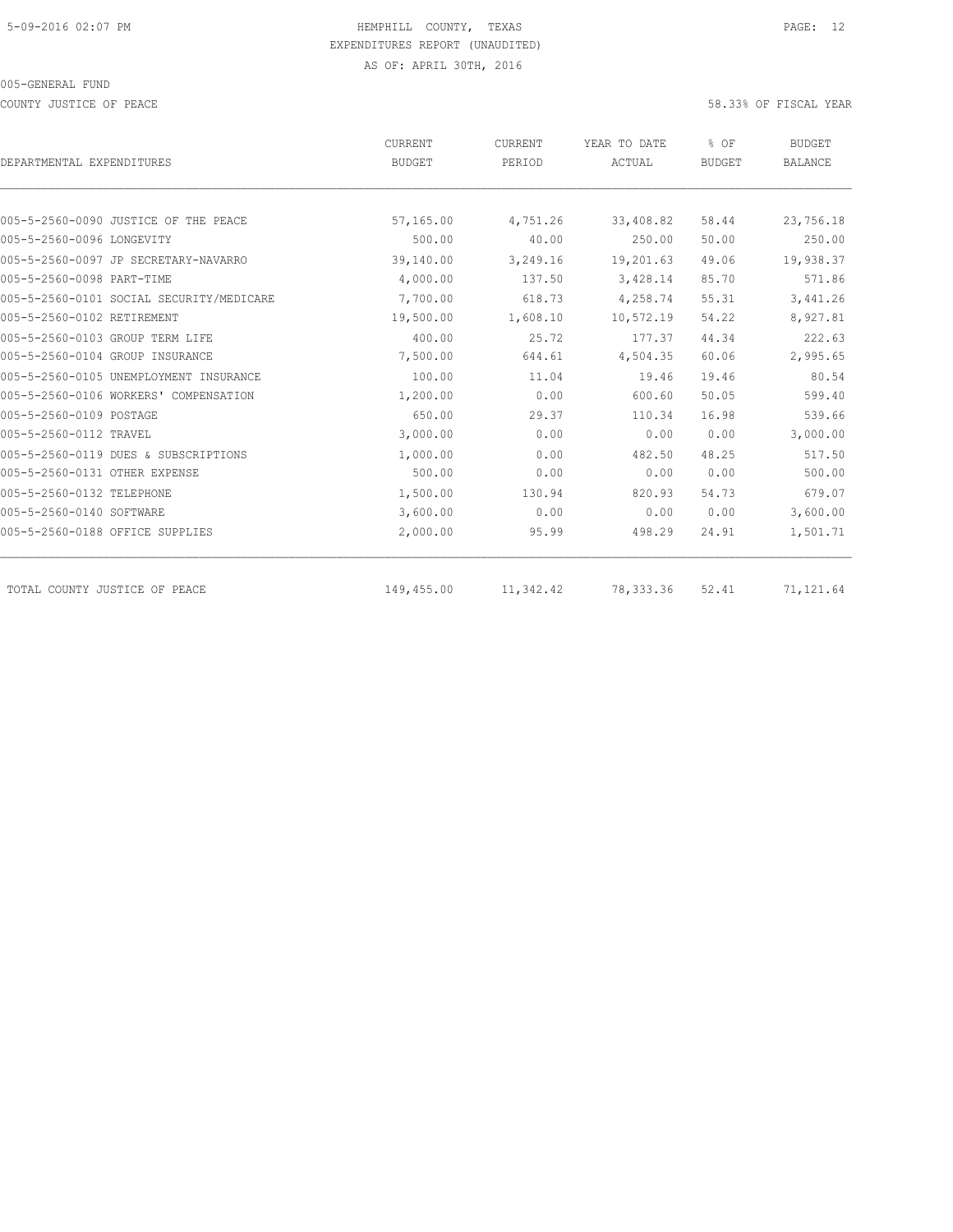CANADIAN FIRE DEPT 58.33% OF FISCAL YEAR

| DEPARTMENTAL EXPENDITURES             | <b>CURRENT</b><br><b>BUDGET</b> | CURRENT<br>PERIOD | YEAR TO DATE<br>ACTUAL | % OF<br><b>BUDGET</b> | <b>BUDGET</b><br><b>BALANCE</b> |
|---------------------------------------|---------------------------------|-------------------|------------------------|-----------------------|---------------------------------|
|                                       |                                 |                   |                        |                       |                                 |
| 005-5-3019-0119 DUES & SUBSCRIPTIONS  | 1,500.00                        | 0.00              | 0.00                   | 0.00                  | 1,500.00                        |
| 005-5-3019-0122 FUEL & OIL            | 10,000.00                       | 1,179.43          | 3,946.71               | 39.47                 | 6,053.29                        |
| 005-5-3019-0124 CONTRACT LABOR        | 10,000.00                       | 0.00              | 1,683.46               | 16.83                 | 8,316.54                        |
| 005-5-3019-0125 TIRES & TUBES         | 7,000.00                        | 0.00              | 0.00                   | 0.00                  | 7,000.00                        |
| 005-5-3019-0128 SUPPLIES              | 10,000.00                       | 81.58             | 5,099.09               | 50.99                 | 4,900.91                        |
| 005-5-3019-0130 COMMUNICATION REPAIRS | 6,000.00                        | 30.00             | 759.10                 | 12.65                 | 5,240.90                        |
| 005-5-3019-0137 VEHICLE R&M           | 15,000.00                       | 488.87            | 10,948.85              | 72.99                 | 4,051.15                        |
| 005-5-3019-0139 TRAINING SEMINARS     | 7,000.00                        | 0.00              | 4,331.75               | 61.88                 | 2,668.25                        |
| 005-5-3019-0141 UNIFORMS & CLOTHING   | 7,000.00                        | 0.00              | 7,000.00               | 100.00                | 0.00                            |
| 005-5-3019-0185 BUILDING R&M          | 5,000.00                        | 0.00              | 387.48                 | 7.75                  | 4,612.52                        |
| 005-5-3019-0187 PENSION FUND          | 21,000.00                       | 4,012.52          | 12,037.55              | 57.32                 | 8,962.45                        |
| 005-5-3019-0189 INVENTORY             | 20,000.00                       | 0.00              | 4,331.25               | 21.66                 | 15,668.75                       |
| 005-5-3019-0510 CAPITAL OUTLAY        | 35,000.00                       | 0.00              | 0.00                   | 0.00                  | 35,000.00                       |
| TOTAL CANADIAN FIRE DEPT              | 154,500.00                      | 5,792.40          | 50, 525.24             | 32.70                 | 103,974.76                      |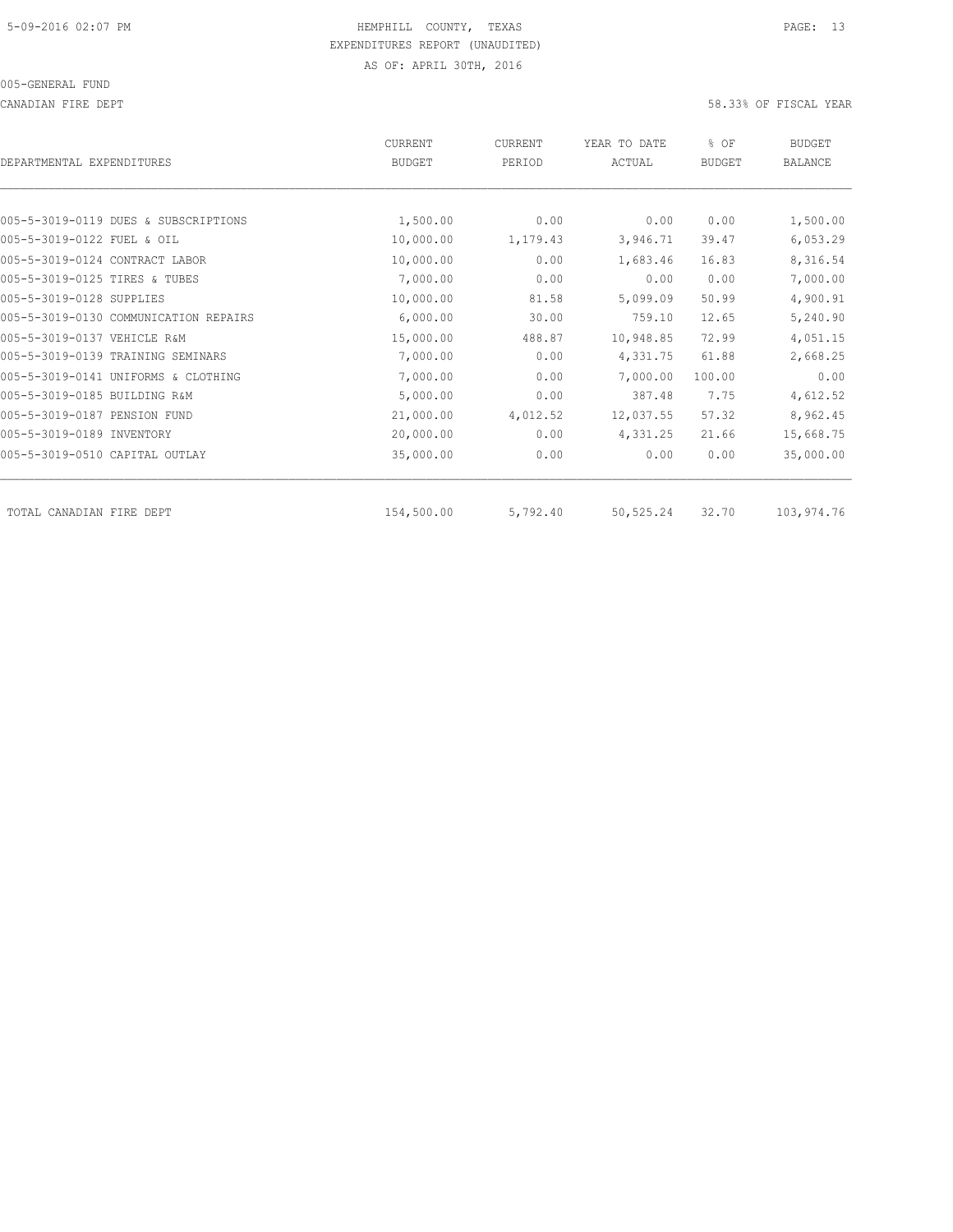LAW ENFORCEMENT 58.33% OF FISCAL YEAR

| DEPARTMENTAL EXPENDITURES        |                                                | CURRENT<br><b>BUDGET</b> | CURRENT<br>PERIOD | YEAR TO DATE<br>ACTUAL | % OF<br><b>BUDGET</b> | <b>BUDGET</b><br>BALANCE |
|----------------------------------|------------------------------------------------|--------------------------|-------------------|------------------------|-----------------------|--------------------------|
|                                  |                                                |                          |                   |                        |                       |                          |
| 005-5-3500-0080 SHERIFF-PEARSON  |                                                | 64,000.00                | 5,550.68          | 39,004.84              | 60.95                 | 24,995.16                |
|                                  | 005-5-3500-0081 CHIEF DEPUTY-RAMOS             | 54,590.00                | 4,766.66          | 33,516.62              | 61.40                 | 21,073.38                |
| 005-5-3500-0082 OVERTIME         |                                                | 12,000.00                | 0.00              | 965.04                 | 8.04                  | 11,034.96                |
| 005-5-3500-0083 CERTIFICATE PAY  |                                                | 24,000.00                | 900.00            | 6,300.00               | 26.25                 | 17,700.00                |
|                                  | 005-5-3500-0084 OVERTIME FOREST SERVICE CONTRA | 3,500.00                 | $0.00$ (          | 353.32)                | $10.09 -$             | 3,853.32                 |
| 005-5-3500-0086 708-EGGLESTON    |                                                | 49,440.00                | 4,107.50          | 28,902.50              | 58.46                 | 20,537.50                |
| 005-5-3500-0087 704-HEMPHILL E.  |                                                | 49,440.00                | 4,107.50          | 28,902.50              | 58.46                 | 20,537.50                |
| 005-5-3500-0088 705-VOORHEES     |                                                | 49,440.00                | 4,107.50          | 28,902.50              | 58.46                 | 20,537.50                |
| 005-5-3500-0089 706-BRANSON      |                                                | 49,440.00                | 4,107.50          | 28,902.50              | 58.46                 | 20,537.50                |
| 005-5-3500-0090 707-MOORE        |                                                | 49,440.00                | 4,507.50          | 29,764.30              | 60.20                 | 19,675.70                |
| 005-5-3500-0091 703-JORDAN       |                                                | 49,440.00                | 4,107.50          | 28,902.50              | 58.46                 | 20,537.50                |
| 005-5-3500-0092 709-DeHERRERA    |                                                | 49,440.00                | 4,107.50          | 28,902.50              | 58.46                 | 20,537.50                |
| 005-5-3500-0093 711-DUNN         |                                                | 49,440.00                | 4,107.50          | 28,902.50              | 58.46                 | 20,537.50                |
| 005-5-3500-0096 LONGEVITY        |                                                | 6,000.00                 | 470.00            | 3,095.00               | 51.58                 | 2,905.00                 |
| 005-5-3500-0097 SECRETARY- DIAL  |                                                | 40,479.00                | 3,360.76          | 23,675.32              | 58.49                 | 16,803.68                |
| 005-5-3500-0098 PART TIME HELP   |                                                | 4,500.00                 | 303.13            | 1,246.89               | 27.71                 | 3,253.11                 |
|                                  | 005-5-3500-0101 SOCIAL SECURITY/MEDICARE       | 46,500.00                | 3,652.19          | 25,540.99              | 54.93                 | 20,959.01                |
| 005-5-3500-0102 RETIREMENT       |                                                | 120,000.00               | 9,709.64          | 67,993.19              | 56.66                 | 52,006.81                |
| 005-5-3500-0103 GROUP TERM LIFE  |                                                | 2,500.00                 | 155.34            | 1,146.58               | 45.86                 | 1,353.42                 |
| 005-5-3500-0104 GROUP INSURANCE  |                                                | 82,500.00                | 7,068.38          | 49,391.54              | 59.87                 | 33,108.46                |
|                                  | 005-5-3500-0105 UNEMPLOYMENT INSURANCE         | 2,000.00                 | 144.60            | 291.41                 | 14.57                 | 1,708.59                 |
|                                  | 005-5-3500-0106 WORKERS' COMPENSATION          | 7,000.00                 | 0.00              | 5,920.62               | 84.58                 | 1,079.38                 |
| 005-5-3500-0109 POSTAGE          |                                                | 1,000.00                 | 7.34              | 637.45                 | 63.75                 | 362.55                   |
|                                  | 005-5-3500-0112 TRAVEL & EDUCATION             | 15,000.00                | 385.20            | 5,380.56               | 35.87                 | 9,619.44                 |
|                                  | 005-5-3500-0119 DUES & SUBSCRIPTIONS           | 1,100.00                 | 16.23             | 739.42                 | 67.22                 | 360.58                   |
| 005-5-3500-0122 FUEL & OIL       |                                                | 60,000.00                | 2,350.53          | 17,090.53              | 28.48                 | 42,909.47                |
|                                  | 005-5-3500-0130 COMMUNICATION EXPENSES         | 3,000.00                 | 0.00              | 855.97                 | 28.53                 | 2,144.03                 |
| 005-5-3500-0131 OTHER EXPENSE    |                                                | 4,000.00                 | 1,340.39          | 2,154.95               | 53.87                 | 1,845.05                 |
| 005-5-3500-0132 TELEPHONE        |                                                | 15,000.00                | 1,139.65          | 7,213.91               | 48.09                 | 7,786.09                 |
|                                  | 005-5-3500-0137 VEHICLE REPAIRS & MAIN.        | 12,000.00                | 417.42            | 6,430.17               | 53.58                 | 5,569.83                 |
| 005-5-3500-0141 UNIFORMS         |                                                | 3,500.00                 | $0.00$ (          | 92.07)                 | $2.63-$               | 3,592.07                 |
|                                  | 005-5-3500-0142 MAINTENANCE CONTRACTS          | 35,000.00                | 2,207.00          | 15,874.00              | 45.35                 | 19,126.00                |
|                                  | 005-5-3500-0143 JANITORIAL SUPPLIES            | 750.00                   | 0.00              | 44.65                  | 5.95                  | 705.35                   |
| 005-5-3500-0160 D.A.R.E. PROGRAM |                                                | 7,500.00                 | 493.96            | 3,612.27               | 48.16                 | 3,887.73                 |
|                                  | 005-5-3500-0165 COMMUNITY SERVICE PROJECTS     | 2,000.00                 | $0.00$ (          | 797.50)                | $39.88 -$             | 2,797.50                 |
|                                  | 005-5-3500-0183 REPAIRS-MAINTENANCE            | 4,000.00                 | 315.29            | 1,214.46               | 30.36                 | 2,785.54                 |
| 005-5-3500-0188 OFFICE SUPPLIES  |                                                | 4,000.00                 | 218.97            | 508.62                 | 12.72                 | 3,491.38                 |
|                                  | 005-5-3500-0189 INVENTORY/EQUIPMENT            | 25,000.00                | 115.92            | 20,074.06              | 80.30                 | 4,925.94                 |
| 005-5-3500-0510 CAPITAL OUTLAY   |                                                | 80,000.00                | 6,884.06          | 6,884.06               | 8.61                  | 73, 115.94               |
| TOTAL LAW ENFORCEMENT            |                                                | 1,137,939.00             | 85, 233.34        | 577,642.03             | 50.76                 | 560,296.97               |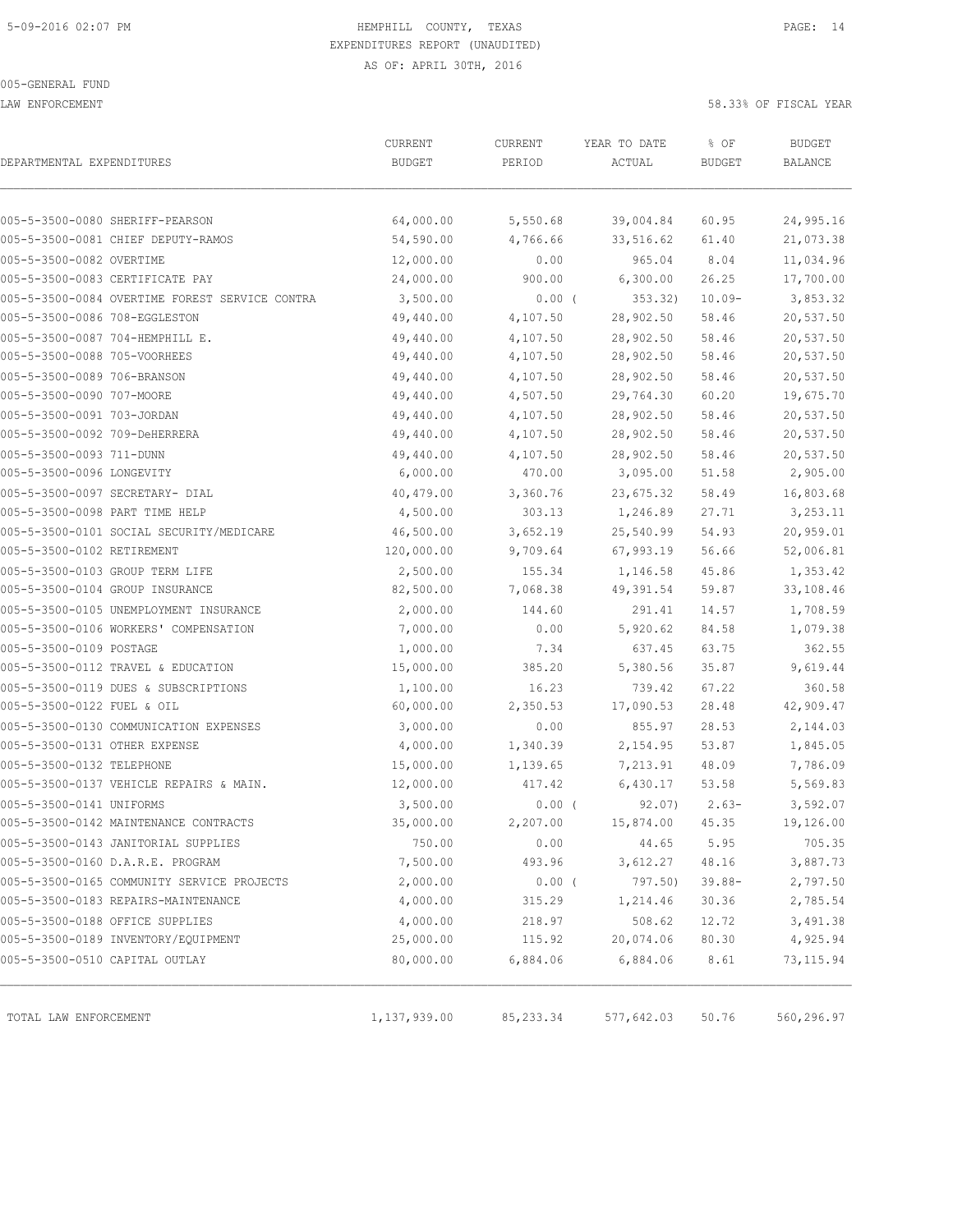LAW/JAIL OPERATIONS 58.33% OF FISCAL YEAR

| DEPARTMENTAL EXPENDITURES                | <b>CURRENT</b><br><b>BUDGET</b> | <b>CURRENT</b><br>PERIOD | YEAR TO DATE<br>ACTUAL | % OF<br><b>BUDGET</b> | BUDGET<br><b>BALANCE</b> |
|------------------------------------------|---------------------------------|--------------------------|------------------------|-----------------------|--------------------------|
|                                          |                                 |                          |                        |                       |                          |
| 005-5-3600-0082 OVERTIME PAY             | 3,000.00                        | 0.00                     | 43.75                  | 1.46                  | 2,956.25                 |
| 005-5-3600-0083 CERTIFICATE PAY          | 6,000.00                        | 400.00                   | 2,800.00               | 46.67                 | 3,200.00                 |
| 005-5-3600-0090 DISPATCHER-JONES         | 40,685.00                       | 3,377.92                 | 23,795.44              | 58.49                 | 16,889.56                |
| 005-5-3600-0091 CHIEF DISPATCH-SWOPES    | 44,290.00                       | 3,678.34                 | 25,898.38              | 58.47                 | 18,391.62                |
| 005-5-3600-0092 JAIL ADMIN-BOYDSTON      | 44,290.00                       | 3,878.34                 | 27, 298.38             | 61.64                 | 16,991.62                |
| 005-5-3600-0093 DISPATCHER-BRITTAIN      | 40,685.00                       | 3,377.92                 | 23,795.44              | 58.49                 | 16,889.56                |
| 005-5-3600-0094 DISPATCHER-FRALEY        | 40,685.00                       | 3,377.92                 | 23,795.44              | 58.49                 | 16,889.56                |
| 005-5-3600-0095 DISPATCHER-KELLS         | 40,685.00                       | 3,377.92                 | 23,795.44              | 58.49                 | 16,889.56                |
| 005-5-3600-0096 LONGEVITY                | 6,000.00                        | 490.00                   | 3,350.00               | 55.83                 | 2,650.00                 |
| 005-5-3600-0097 DISPATCHER-CARTER        | 40,685.00                       | 3,377.92                 | 23,795.44              | 58.49                 | 16,889.56                |
| 005-5-3600-0101 SOCIAL SECURITY/MEDICARE | 23,400.00                       | 1,840.90                 | 12,962.91              | 55.40                 | 10,437.09                |
| 005-5-3600-0102 RETIREMENT               | 62,000.00                       | 5,067.22                 | 35,664.54              | 57.52                 | 26, 335.46               |
| 005-5-3600-0103 GROUP TERM LIFE          | 1,100.00                        | 81.06                    | 601.39                 | 54.67                 | 498.61                   |
| 005-5-3600-0104 GROUP INSURANCE          | 52,500.00                       | 4,498.06                 | 31,430.98              | 59.87                 | 21,069.02                |
| 005-5-3600-0105 UNEMPLOYMENT INSURANCE   | 2,000.00                        | 76.01                    | 152.99                 | 7.65                  | 1,847.01                 |
| 005-5-3600-0106 WORKERS' COMPENSATION    | 4,000.00                        | 0.00                     | 2,102.10               | 52.55                 | 1,897.90                 |
| 005-5-3600-0112 TRAVEL & EDUCATION       | 6,000.00                        | 1,485.97                 | 4,520.43               | 75.34                 | 1,479.57                 |
| 005-5-3600-0131 OTHER EXPENSE            | 3,500.00                        | 0.00                     | 555.00                 | 15.86                 | 2,945.00                 |
| 005-5-3600-0141 UNIFORMS                 | 2,000.00                        | 0.00                     | 373.18                 | 18.66                 | 1,626.82                 |
| 005-5-3600-0143 PRISONER EXPENSES        | 10,000.00                       | 800.52                   | 7,513.82               | 75.14                 | 2,486.18                 |
| 005-5-3600-0145 PRISONER MEALS           | 40,000.00                       | 0.00                     | 22,644.15              | 56.61                 | 17,355.85                |
| 005-5-3600-0183 REPAIRS                  | 15,000.00                       | 75.00                    | 6,043.31               | 40.29                 | 8,956.69                 |
| 005-5-3600-0188 OFFICE SUPPLIES          | 2,000.00                        | 118.92                   | 1,848.01               | 92.40                 | 151.99                   |
| 005-5-3600-0189 INVENTORY/EQUIPMENT      | 10,000.00                       | 0.00                     | 575.72                 | 5.76                  | 9,424.28                 |
| 005-5-3600-0510 CAPITAL OUTLAY           | 10,000.00                       | 0.00                     | 0.00                   | 0.00                  | 10,000.00                |
| TOTAL LAW/JAIL OPERATIONS                | 550,505.00                      | 39, 379.94               | 305, 356.24            | 55.47                 | 245, 148.76              |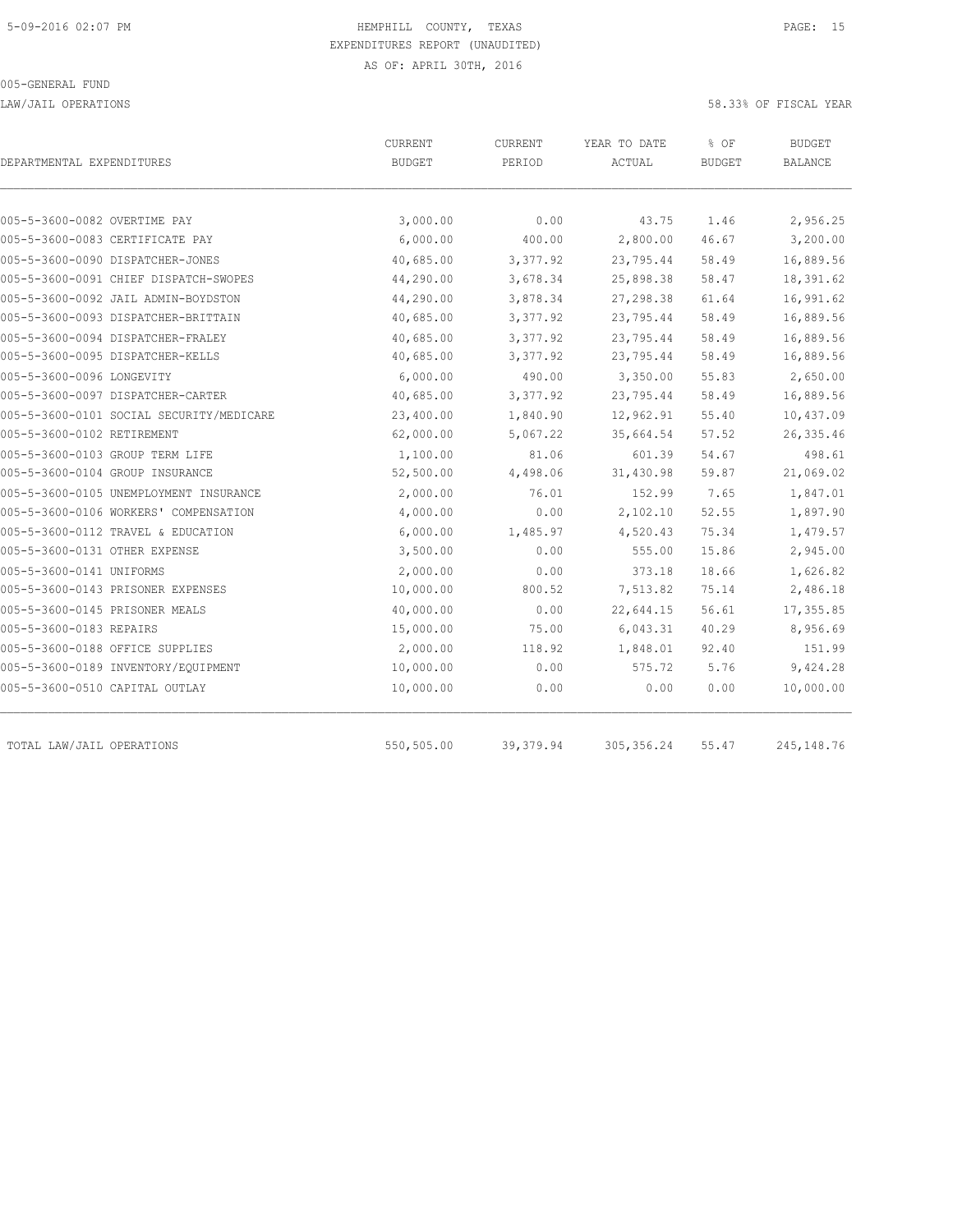| 5-09-2016 02:07 PM |  |
|--------------------|--|
|                    |  |

# HEMPHILL COUNTY, TEXAS **Example 10** PAGE: 16 EXPENDITURES REPORT (UNAUDITED) AS OF: APRIL 30TH, 2016

SOLID WASTE DISPOSAL 58.33% OF FISCAL YEAR

| DEPARTMENTAL EXPENDITURES      | CURRENT<br>BUDGET | CURRENT<br>PERIOD | YEAR TO DATE<br>ACTUAL | % OF<br>BUDGET | BUDGET<br><b>BALANCE</b> |
|--------------------------------|-------------------|-------------------|------------------------|----------------|--------------------------|
|                                |                   |                   |                        |                |                          |
| 005-5-6025-0122 FUEL & OIL     | 33,000.00         | 847.21            | 5,592.35               | 16.95          | 27,407.65                |
| 005-5-6025-0127 TIPPING FEES   | 200,000.00        | 13,544.31         | 83,846.10              | 41.92          | 116,153.90               |
| 005-5-6025-0510 CAPITAL OUTLAY | 0.00              | 0.00              | 0.00                   | 0.00           | 0.00                     |
| TOTAL SOLID WASTE DISPOSAL     | 233,000.00        | 14,391.52         | 89,438.45              | 38.39          | 143,561.55               |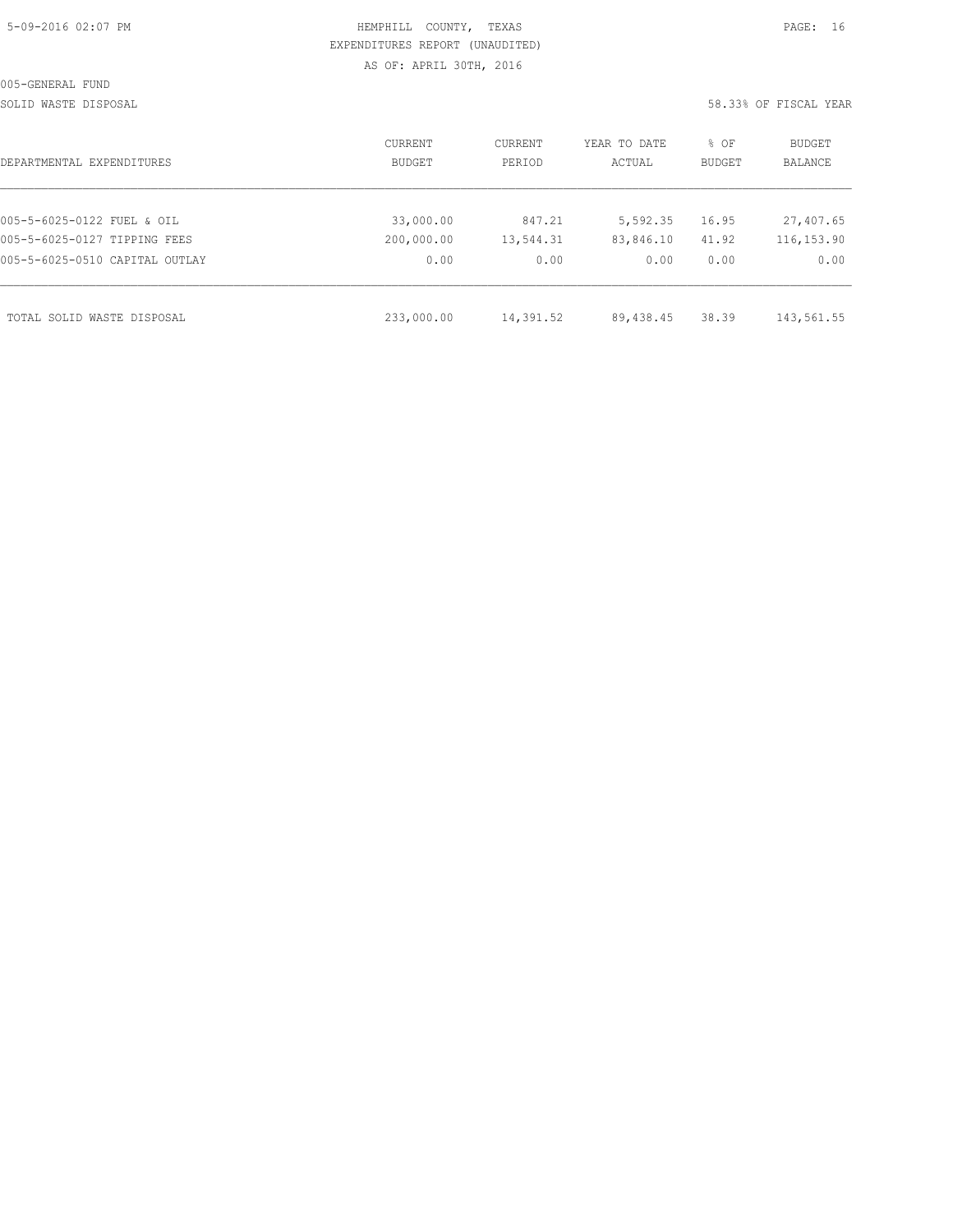PUBLIC FACILITIES 58.33% OF FISCAL YEAR

| DEPARTMENTAL EXPENDITURES               | CURRENT<br><b>BUDGET</b> | CURRENT<br>PERIOD | YEAR TO DATE<br>ACTUAL | % OF<br><b>BUDGET</b> | <b>BUDGET</b><br><b>BALANCE</b> |
|-----------------------------------------|--------------------------|-------------------|------------------------|-----------------------|---------------------------------|
|                                         |                          |                   |                        |                       |                                 |
| 005-5-7001-0124 TECH SUPPORT CONTRACT   | 12,000.00                | 0.00              | 0.00                   | 0.00                  | 12,000.00                       |
| 005-5-7001-0126 ROAD REPAIR             | 400,000.00               | 0.00              | 155,995.70             | 39.00                 | 244,004.30                      |
| 005-5-7001-0128 SUPPLIES                | 17,000.00                | 874.12            | 6, 592.15              | 38.78                 | 10,407.85                       |
| 005-5-7001-0129 COKES & COFFEE          | 4,500.00                 | 356.62            | 2,632.24               | 58.49                 | 1,867.76                        |
| 005-5-7001-0133 UTILITIES/GENERAL       | 120,000.00               | 7,020.69          | 51,013.92              | 42.51                 | 68,986.08                       |
| 005-5-7001-0183 PUBLIC FACILITIES R&M   | 30,000.00                | 1,183.97          | 14,705.06              | 49.02                 | 15,294.94                       |
| 005-5-7001-0185 COURTHOUSE R&M          | 15,000.00                | 824.60            | 7,615.99               | 50.77                 | 7,384.01                        |
| 005-5-7001-0186 BRIDGE/DAM-REPAIR/SPRAY | 60,000.00                | 0.00              | 0.00                   | 0.00                  | 60,000.00                       |
| 005-5-7001-0189 INVENTORY/EQUIPMENT     | 10,000.00                | 0.00              | 0.00                   | 0.00                  | 10,000.00                       |
| 005-5-7001-0217 TRANSFER OUT            | 0.00                     | 0.00              | 0.00                   | 0.00                  | 0.00                            |
| 005-5-7001-0510 CAPITAL OUTLAY          | 3,744,408.00             | 203, 410.71       | 628,739.05             | 16.79                 | 3, 115, 668.95                  |
| TOTAL PUBLIC FACILITIES                 | 4,412,908.00             | 213,670.71        | 867,294.11             | 19.65                 | 3,545,613.89                    |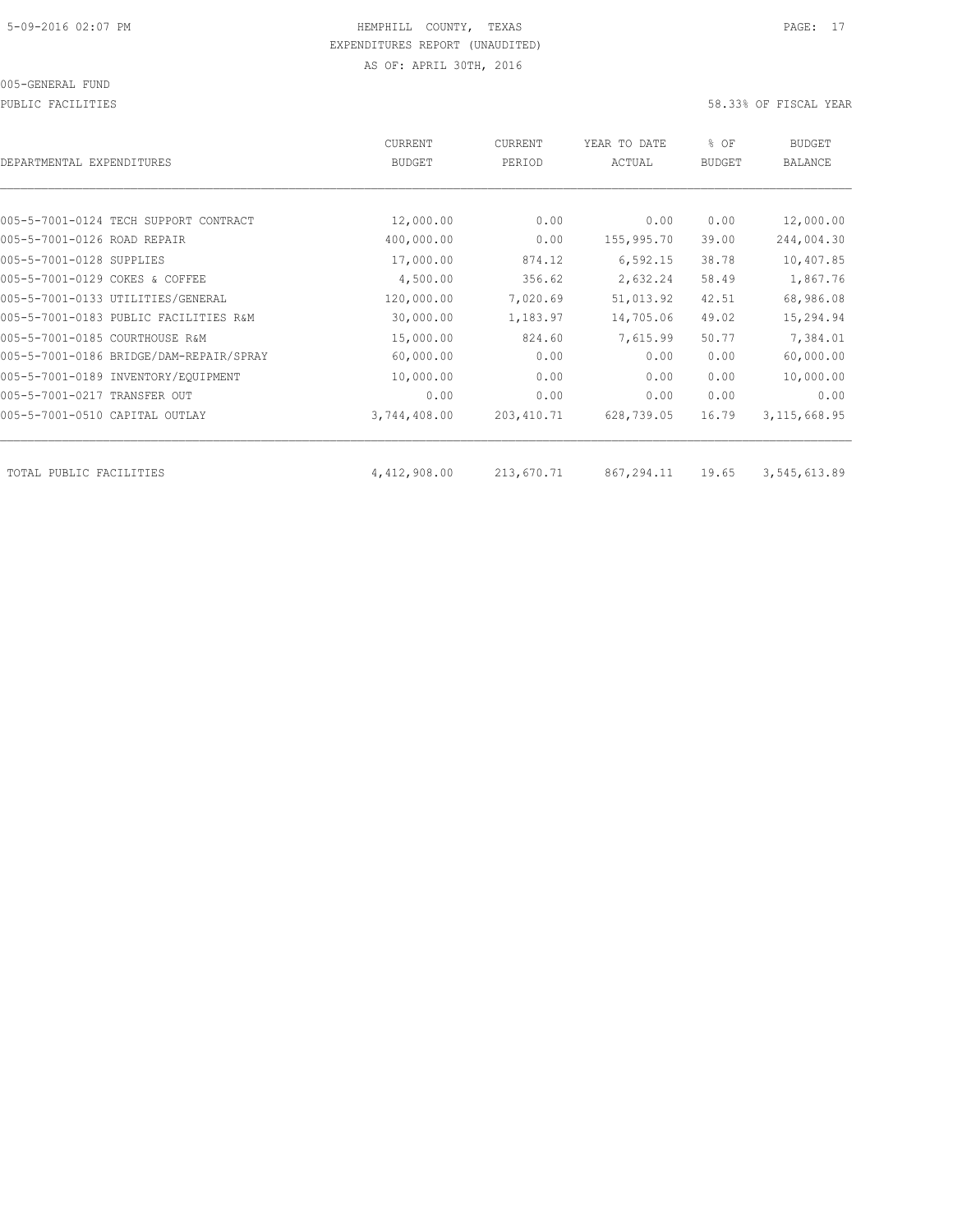CEMETERY 58.33% OF FISCAL YEAR

| DEPARTMENTAL EXPENDITURES                | <b>CURRENT</b><br><b>BUDGET</b> | CURRENT<br>PERIOD | YEAR TO DATE<br>ACTUAL | % OF<br><b>BUDGET</b> | <b>BUDGET</b><br>BALANCE |
|------------------------------------------|---------------------------------|-------------------|------------------------|-----------------------|--------------------------|
|                                          |                                 |                   |                        |                       |                          |
| 005-5-7016-0097 CEMETERY ADM-JAHNEL      | 7,500.00                        | 2,375.00          | 4,375.00               | 58.33                 | 3,125.00                 |
| 005-5-7016-0101 SOCIAL SECURITY/MEDICARE | 600.00                          | 181.69            | 334.69                 | 55.78                 | 265.31                   |
| 005-5-7016-0105 UNEMPLOYMENT INSURANCE   | 100.00                          | 0.00              | 2.00                   | 2.00                  | 98.00                    |
| 005-5-7016-0114 VETERAN'S MARKERS        | 1,000.00                        | 0.00              | 0.00                   | 0.00                  | 1,000.00                 |
| 005-5-7016-0124 CONTRACT LABOR           | 5,000.00                        | 0.00              | 7,250.00               | $145.00$ (            | 2,250.00                 |
| 005-5-7016-0128 SUPPLIES                 | 1,500.00                        | 0.00              | 217.29                 | 14.49                 | 1,282.71                 |
| 005-5-7016-0130 UNMARKED GRAVES          | 2,000.00                        | 0.00              | 360.00                 | 18.00                 | 1,640.00                 |
| 005-5-7016-0133 UTILITIES                | 300.00                          | 12.70             | 78.14                  | 26.05                 | 221.86                   |
| 005-5-7016-0140 LANDSCAPING              | 4,000.00                        | 0.00              | 0.00                   | 0.00                  | 4,000.00                 |
| 005-5-7016-0142 CONTRACT MOWING          | 35,000.00                       | 0.00              | 11,512.50              | 32.89                 | 23,487.50                |
| 005-5-7016-0510 CAPITAL OUTLAY           | 7,000.00                        | 0.00              | 0.00                   | 0.00                  | 7,000.00                 |
| TOTAL CEMETERY                           | 64,000.00                       | 2,569.39          | 24,129.62              | 37.70                 | 39,870.38                |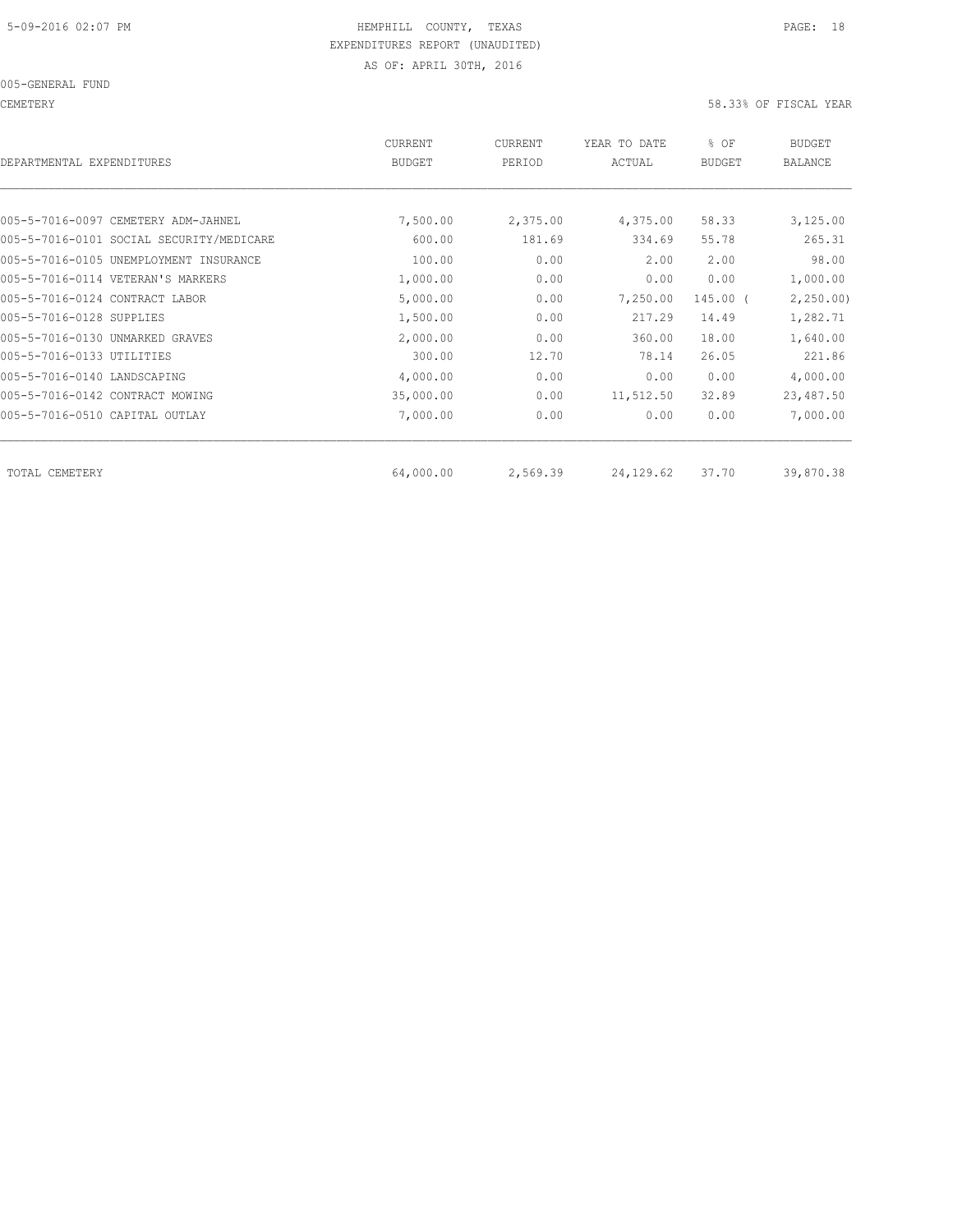OTHER COMPLEXES 58.33% OF FISCAL YEAR

|                                          | CURRENT       | CURRENT   | YEAR TO DATE | % OF                                                                                                                                                                                                  | <b>BUDGET</b> |
|------------------------------------------|---------------|-----------|--------------|-------------------------------------------------------------------------------------------------------------------------------------------------------------------------------------------------------|---------------|
| DEPARTMENTAL EXPENDITURES                | <b>BUDGET</b> | PERIOD    | ACTUAL       | <b>BUDGET</b><br>0.00<br>58.85<br>58.47<br>56.32<br>0.00<br>51.52<br>51.27<br>51.24<br>59.87<br>10.42<br>83.67<br>29.10<br>30.38<br>13.06<br>48.05<br>0.00<br>5.92<br>0.00<br>23.50<br>58.31<br>25.44 | BALANCE       |
|                                          |               |           |              |                                                                                                                                                                                                       |               |
| 005-5-7018-0082 OVERTIME                 | 4,000.00      | 0.00      | 0.00         |                                                                                                                                                                                                       | 4,000.00      |
| 005-5-7018-0091 COMPLEX SUPERVISOR-LYNCH | 52,530.00     | 4,395.00  | 30,915.00    |                                                                                                                                                                                                       | 21,615.00     |
| 005-5-7018-0092 COMPLEX ROADHAND-YARNOLD | 47,380.00     | 3,935.84  | 27,700.88    |                                                                                                                                                                                                       | 19,679.12     |
| 005-5-7018-0096 LONGEVITY                | 3,800.00      | 310.00    | 2,140.00     |                                                                                                                                                                                                       | 1,660.00      |
| 005-5-7018-0098 PART-TIME HELP           | 12,000.00     | 0.00      | 0.00         |                                                                                                                                                                                                       | 12,000.00     |
| 005-5-7018-0101 SOCIAL SECURITY/MEDICARE | 9,000.00      | 658.76    | 4,636.58     |                                                                                                                                                                                                       | 4,363.42      |
| 005-5-7018-0102 RETIREMENT               | 23,700.00     | 1,728.16  | 12, 151.12   |                                                                                                                                                                                                       | 11,548.88     |
| 005-5-7018-0103 GROUP TERM LIFE          | 400.00        | 27.66     | 204.96       |                                                                                                                                                                                                       | 195.04        |
| 005-5-7018-0104 GROUP INSURANCE          | 15,000.00     | 1,285.16  | 8,980.28     |                                                                                                                                                                                                       | 6,019.72      |
| 005-5-7018-0105 UNEMPLOYMENT INSURANCE   | 500.00        | 25.92     | 52.11        |                                                                                                                                                                                                       | 447.89        |
| 005-5-7018-0106 WORKERS' COMPENSATION    | 1,400.00      | 0.00      | 1,171.40     |                                                                                                                                                                                                       | 228.60        |
| 005-5-7018-0122 FUEL & OIL               | 15,000.00     | 639.33    | 4,364.48     |                                                                                                                                                                                                       | 10,635.52     |
| 005-5-7018-0124 MACHINE HIRE/CONT LABOR  | 3,000.00      | 0.00      | 911.33       |                                                                                                                                                                                                       | 2,088.67      |
| 005-5-7018-0125 TIRES & TUBES            | 1,500.00      | 175.95    | 195.95       |                                                                                                                                                                                                       | 1,304.05      |
| 005-5-7018-0128 MATERIAL & SUPPLIES      | 12,000.00     | 1,000.19  | 5,765.47     |                                                                                                                                                                                                       | 6,234.53      |
| 005-5-7018-0132 TELEPHONE                | 700.00        | 0.00      | 0.00         |                                                                                                                                                                                                       | 700.00        |
| 005-5-7018-0183 REPAIRS & MAINTENANCE    | 18,000.00     | 473.20    | 1,065.21     |                                                                                                                                                                                                       | 16,934.79     |
| 005-5-7018-0185 TREES                    | 2,000.00      | 0.00      | 0.00         |                                                                                                                                                                                                       | 2,000.00      |
| 005-5-7018-0189 INVENTORY                | 15,000.00     | 0.00      | 3,525.00     |                                                                                                                                                                                                       | 11,475.00     |
| 005-5-7018-0206 CHEMICALS                | 3,000.00      | 0.00      | 1,749.40     |                                                                                                                                                                                                       | 1,250.60      |
| 005-5-7018-0510 CAPITAL OUTLAY           | 45,000.00     | 11,450.00 | 11,450.00    |                                                                                                                                                                                                       | 33,550.00     |
| TOTAL OTHER COMPLEXES                    | 284,910.00    | 26,105.17 | 116,979.17   | 41.06                                                                                                                                                                                                 | 167,930.83    |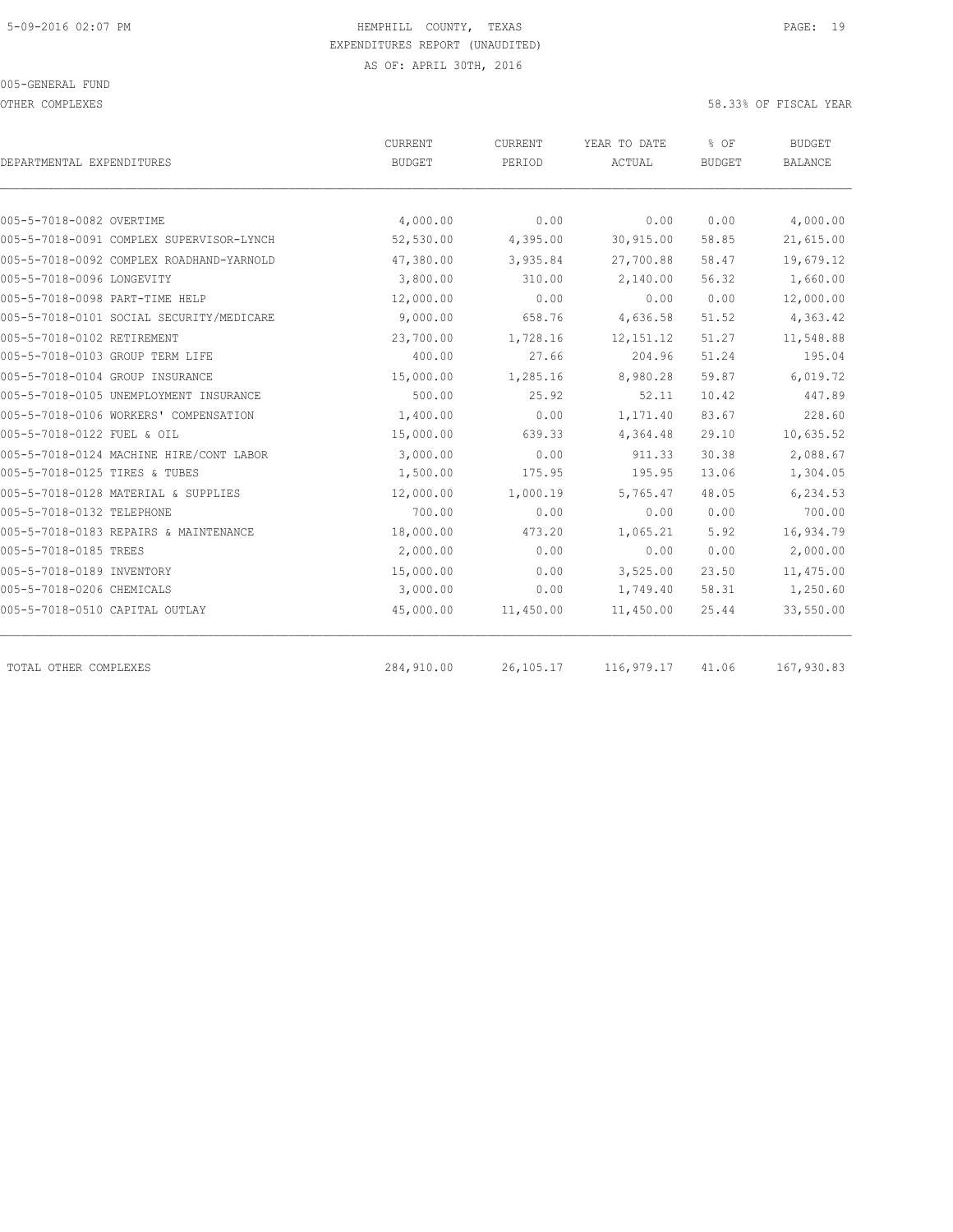LIBRARY 58.33% OF FISCAL YEAR

| DEPARTMENTAL EXPENDITURES                 | <b>CURRENT</b><br><b>BUDGET</b> | <b>CURRENT</b><br>PERIOD | YEAR TO DATE<br>ACTUAL | % OF<br><b>BUDGET</b> | <b>BUDGET</b><br>BALANCE |
|-------------------------------------------|---------------------------------|--------------------------|------------------------|-----------------------|--------------------------|
| 005-5-7041-0090 LIBRARIAN-DILLON          | 52,530.00                       | 4,365.00                 | 30,705.00              | 58.45                 | 21,825.00                |
| 005-5-7041-0094 PART-TIME JANITOR         | 2,000.00                        | 0.00                     | 0.00                   | 0.00                  | 2,000.00                 |
| 005-5-7041-0095 CLERK-GARCIA              | 33,000.00                       | 2,737.50                 | 19, 312.50             | 58.52                 | 13,687.50                |
| 005-5-7041-0096 LONGEVITY                 | 3,100.00                        | 250.00                   | 1,665.00               | 53.71                 | 1,435.00                 |
| 005-5-7041-0097 CLERK/PT-LIBRARY CLERK    | 35,500.00                       | 1,873.01                 | 16,853.18              | 47.47                 | 18,646.82                |
| 005-5-7041-0098 CLERK-POWELL              | 31,518.00                       | 2,493.38                 | 16,504.30              | 52.36                 | 15,013.70                |
| 005-5-7041-0101 SOCIAL SECURITY/MEDICARE  | 12,000.00                       | 851.59                   | 6, 230.45              | 51.92                 | 5,769.55                 |
| 005-5-7041-0102 RETIREMENT                | 31,550.00                       | 2,343.78                 | 17,008.03              | 53.91                 | 14,541.97                |
| 005-5-7041-0103 GROUP TERM LIFE           | 600.00                          | 37.51                    | 287.42                 | 47.90                 | 312.58                   |
| 005-5-7041-0104 GROUP INSURANCE           | 22,500.00                       | 1,337.53                 | 9,929.16               | 44.13                 | 12,570.84                |
| 005-5-7041-0105 UNEMPLOYMENT INSURANCE    | 1,000.00                        | 35.08                    | 73.32                  | 7.33                  | 926.68                   |
| 005-5-7041-0106 WORKERS' COMPENSATION     | 2,500.00                        | 0.00                     | 1,487.00               | 59.48                 | 1,013.00                 |
| 005-5-7041-0112 TRAVEL                    | 6,000.00                        | 158.49                   | 1,823.40               | 30.39                 | 4,176.60                 |
| 005-5-7041-0119 DUES                      | 2,100.00                        | 0.00                     | 1,396.25               | 66.49                 | 703.75                   |
| 005-5-7041-0128 SUPPLIES                  | 10,000.00                       | 971.79                   | 5,560.78               | 55.61                 | 4,439.22                 |
| 005-5-7041-0132 TELEPHONE                 | 7,000.00                        | 586.10                   | 3,481.57               | 49.74                 | 3,518.43                 |
| 005-5-7041-0142 HARRINGTON L. CONSORTIUM  | 10,200.00                       | 0.00                     | 10,350.07              | $101.47$ (            | 150.07)                  |
| 005-5-7041-0168 BOOKS                     | 33,000.00                       | 1,716.16                 | 18,185.69              | 55.11                 | 14,814.31                |
| 005-5-7041-0169 BOOKS MEMORIALS/DONATIONS | 5,000.00                        | 0.00                     | 2,872.20               | 57.44                 | 2,127.80                 |
| 005-5-7041-0181 TECH SUPPORT              | 9,000.00                        | 100.00                   | 5,161.34               | 57.35                 | 3,838.66                 |
| 005-5-7041-0189 INVENTORY                 | 7,000.00                        | 0.00                     | 2,894.16               | 41.35                 | 4,105.84                 |
| TOTAL LIBRARY                             | 317,098.00                      | 19,856.92                | 171,780.82             | 54.17                 | 145, 317.18              |
| TOTAL EXPENDITURES                        | 10,721,163.00                   | 821,849.67               | 3,996,563.29           | 37.28                 | 6,724,599.71             |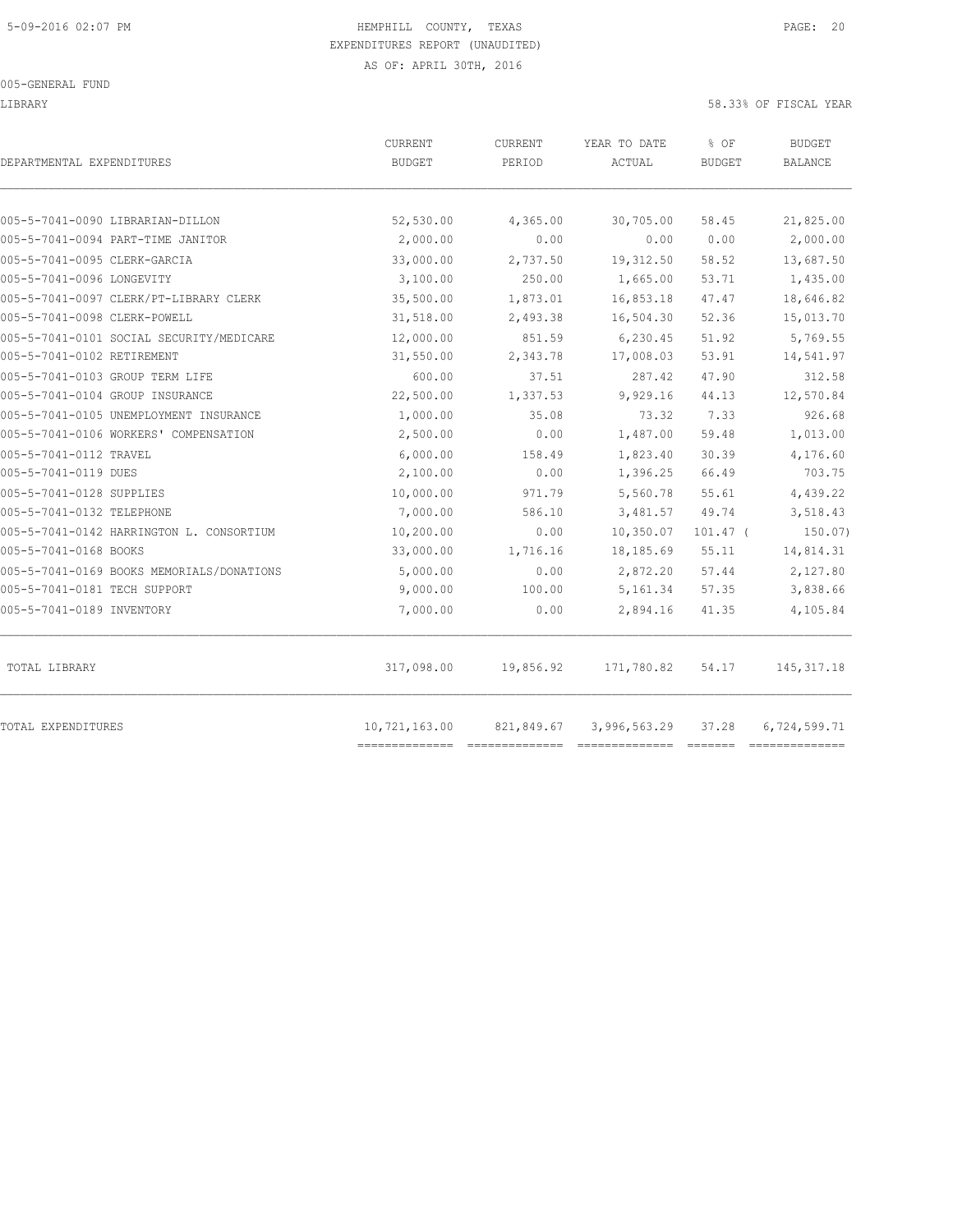008-LAW LIBRARY

LAW LIBRARY 58.33% OF FISCAL YEAR

| DEPARTMENTAL EXPENDITURES            | CURRENT<br><b>BUDGET</b> | CURRENT<br>PERIOD | YEAR TO DATE<br>ACTUAL | % OF<br><b>BUDGET</b> | BUDGET<br><b>BALANCE</b> |
|--------------------------------------|--------------------------|-------------------|------------------------|-----------------------|--------------------------|
| 008-5-2008-0114 LAW LIBRARY EXPENSES | 2,400.00                 | 0.00              | 1,764.00               | 73.50                 | 636.00                   |
| TOTAL LAW LIBRARY                    | 2,400.00                 | 0.00              | 1,764.00               | 73.50                 | 636.00                   |
| TOTAL EXPENDITURES                   | 2,400.00                 | 0.00              | 1,764.00               | 73.50                 | 636.00                   |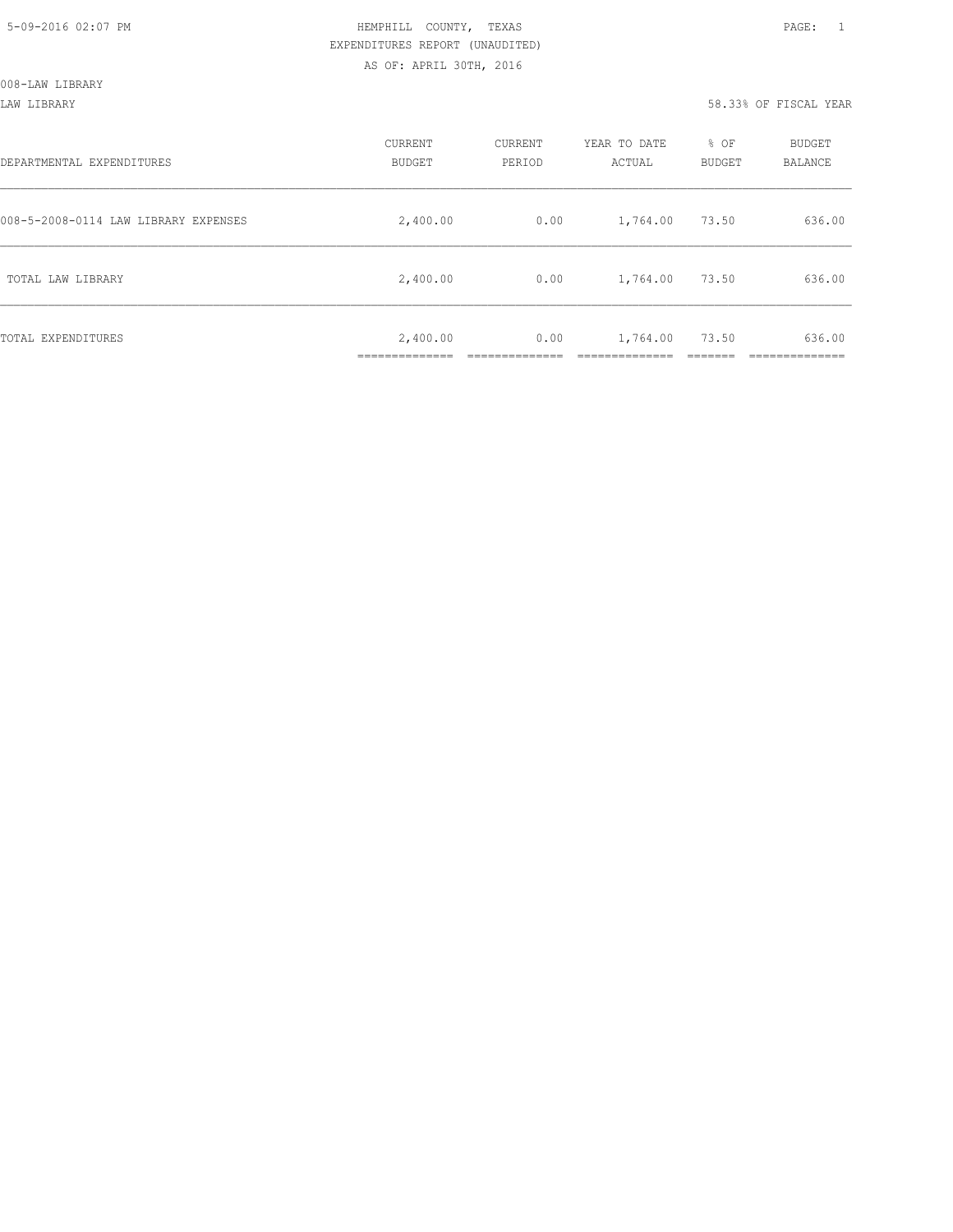CO COURTHOUSE SECURITY 58.33% OF FISCAL YEAR

| DEPARTMENTAL EXPENDITURES          | CURRENT<br>BUDGET | CURRENT<br>PERIOD | YEAR TO DATE<br>ACTUAL | % OF<br>BUDGET | BUDGET<br><b>BALANCE</b> |
|------------------------------------|-------------------|-------------------|------------------------|----------------|--------------------------|
| 009-5-3009-0114 CRTHS SECURITY EXP | 58,000.00         | 0.00              | 6,459.95               | 11.14          | 51,540.05                |
| TOTAL CO COURTHOUSE SECURITY       | 58,000.00         | 0.00              | 6,459.95               | 11.14          | 51,540.05                |
| TOTAL EXPENDITURES                 | 58,000.00         | 0.00              | 6,459.95               | 11.14          | 51,540.05                |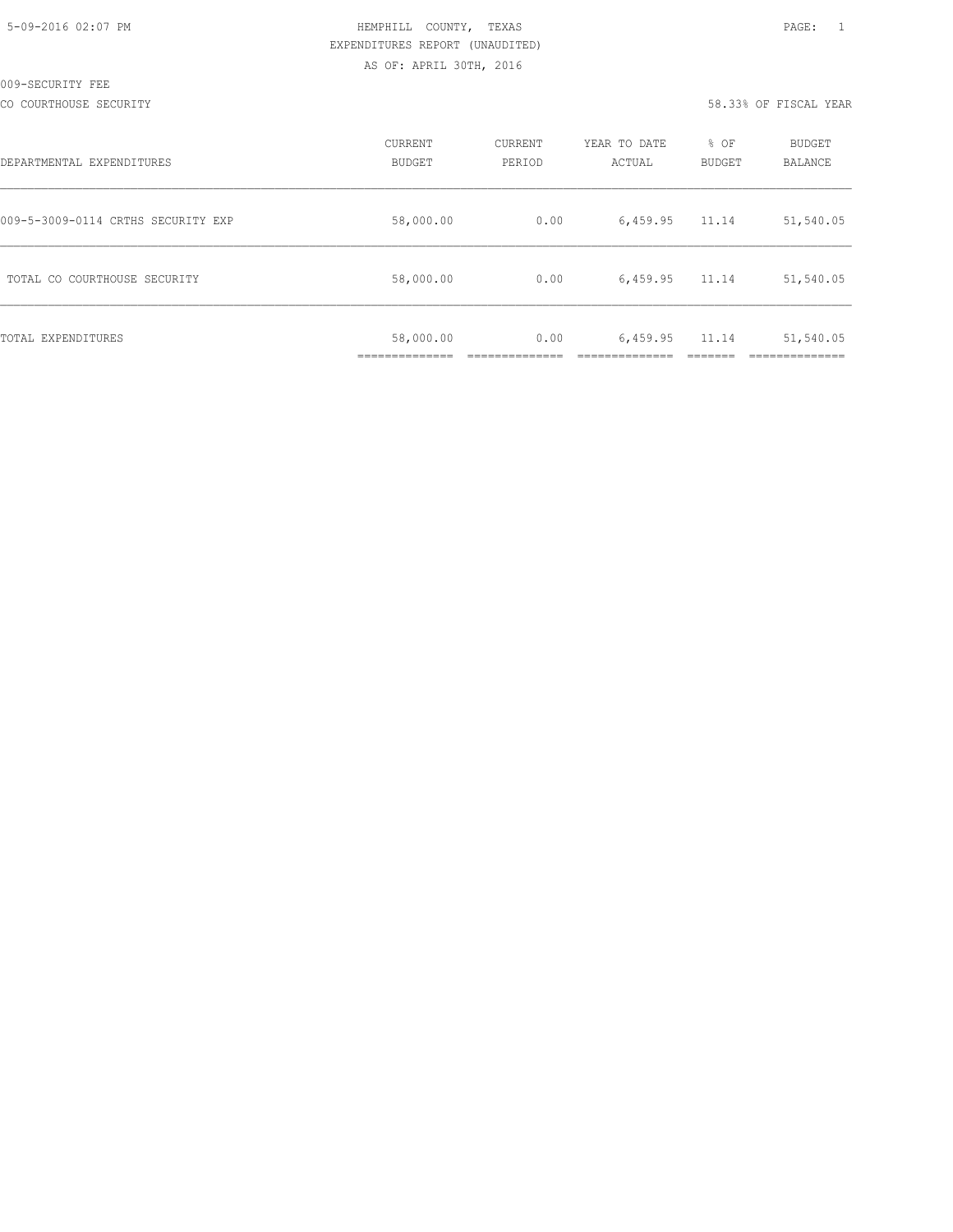AIRPORT 58.33% OF FISCAL YEAR

| DEPARTMENTAL EXPENDITURES                     | <b>CURRENT</b><br><b>BUDGET</b> | CURRENT<br>PERIOD | YEAR TO DATE<br>ACTUAL | % OF<br><b>BUDGET</b> | <b>BUDGET</b><br><b>BALANCE</b> |
|-----------------------------------------------|---------------------------------|-------------------|------------------------|-----------------------|---------------------------------|
|                                               |                                 |                   |                        |                       |                                 |
| 010-5-7010-0109 POSTAGE                       | 200.00                          | 0.00              | 144.00                 | 72.00                 | 56.00                           |
| 010-5-7010-0112 TRAVEL/DUES/PUBLICATIONS      | 1,000.00                        | 73.80             | 467.17                 | 46.72                 | 532.83                          |
| 010-5-7010-0122 FUEL & OIL                    | 140,000.00                      | 10,768.86         | 39, 117.94             | 27.94                 | 100,882.06                      |
| 010-5-7010-0124 AIRPORT MGR CONTRACT          | 54,000.00                       | 0.00              | 28,042.15              | 51.93                 | 25,957.85                       |
| 010-5-7010-0127 FUEL SYSTEM MAINTENANCE       | 5,000.00                        | 995.00            | 1,119.84               | 22.40                 | 3,880.16                        |
| 010-5-7010-0131 OTHER EXPENSE                 | 2,000.00                        | 294.55            | 965.26                 | 48.26                 | 1,034.74                        |
| 010-5-7010-0132 AWOS SATELLITE LINK/TELEPHONE | 2,400.00                        | 207.68            | 7,004.94               | 291.87 (              | 4,604.94)                       |
| 010-5-7010-0133 UTILITIES                     | 7,000.00                        | 710.93            | 4,368.40               | 62.41                 | 2,631.60                        |
| 010-5-7010-0134 BONDS & INSURANCE             | 3,000.00                        | 0.00              | 0.00                   | 0.00                  | 3,000.00                        |
| 010-5-7010-0140 SATELLITE TELEVISION          | 1,100.00                        | 0.00              | 1,025.14               | 93.19                 | 74.86                           |
| 010-5-7010-0168 MOWING EQUIP./MAINT.          | 4,000.00                        | 180.00            | 686.37                 | 17.16                 | 3,313.63                        |
| 010-5-7010-0173 NAVIGATION EQUIP/MAINT        | 3,000.00                        | 0.00              | 691.88                 | 23.06                 | 2,308.12                        |
| 010-5-7010-0183 HANGAR-LOUNGE R&M             | 6,000.00                        | 473.30            | 3,132.28               | 52.20                 | 2,867.72                        |
| 010-5-7010-0185 WSI WEATHER                   | 1,800.00                        | 0.00              | 1,314.00               | 73.00                 | 486.00                          |
| 010-5-7010-0189 INVENTORY                     | 4,000.00                        | 0.00              | 2,005.56               | 50.14                 | 1,994.44                        |
| 010-5-7010-0510 CAPITAL OUTLAY                | 100,000.00                      | 24,380.00         | 24,380.00              | 24.38                 | 75,620.00                       |
| TOTAL AIRPORT                                 | 334,500.00                      | 38,084.12         | 114,464.93             | 34.22                 | 220,035.07                      |
| TOTAL EXPENDITURES                            | 334,500.00<br>==============    | 38,084.12         | 114,464.93             | 34.22                 | 220,035.07                      |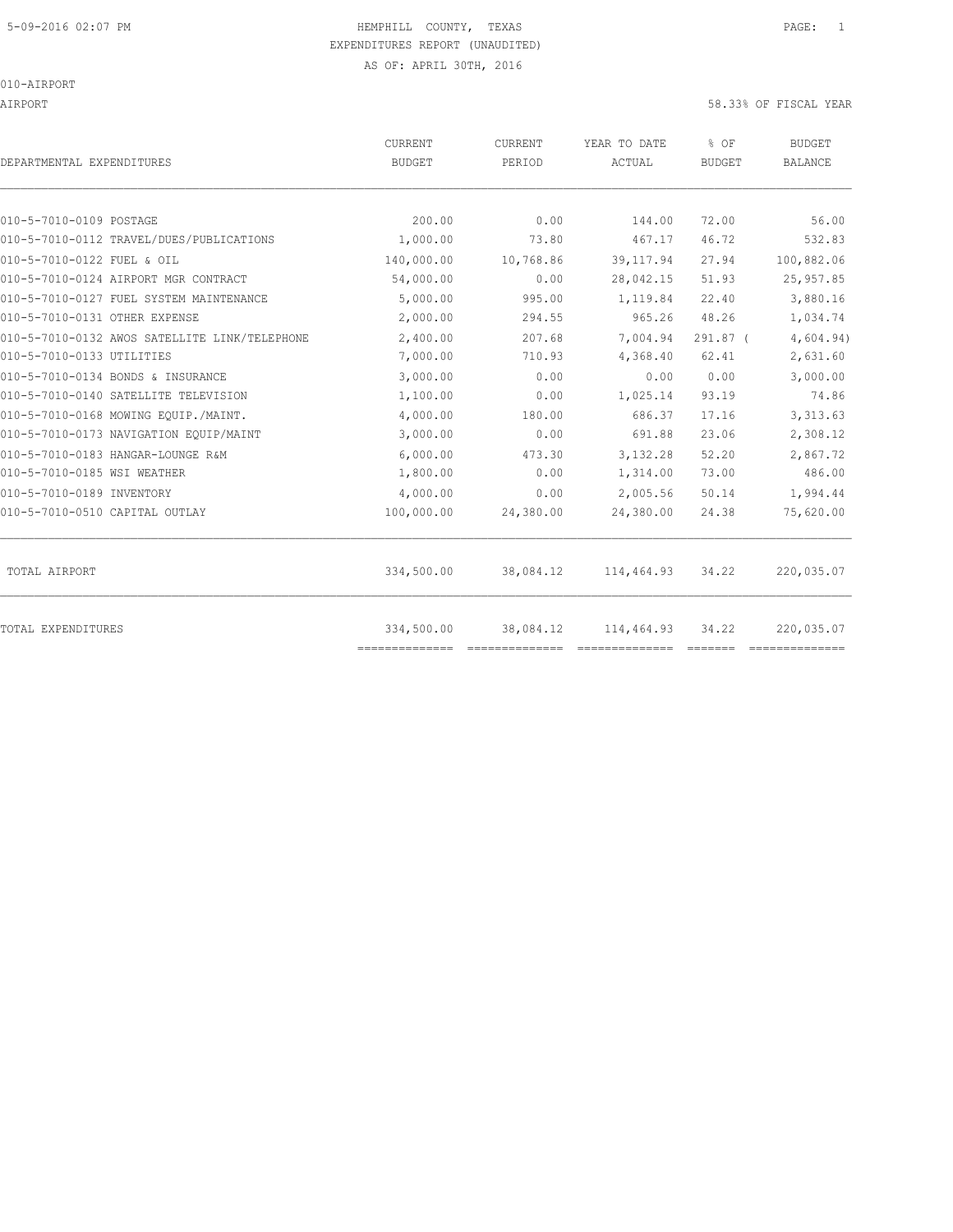ROAD & BRIDGE 1 58.33% OF FISCAL YEAR

| DEPARTMENTAL EXPENDITURES                     | CURRENT<br><b>BUDGET</b>  | CURRENT<br>PERIOD | YEAR TO DATE<br>ACTUAL  | % OF<br><b>BUDGET</b> | <b>BUDGET</b><br><b>BALANCE</b> |
|-----------------------------------------------|---------------------------|-------------------|-------------------------|-----------------------|---------------------------------|
| 011-5-4011-0082 OVERTIME                      | 5,000.00                  | 0.00              | 2,916.40                | 58.33                 | 2,083.60                        |
| 011-5-4011-0090 COMMISSIONER-BARTLETT         | 37,595.00                 | 3,120.42          | 21,992.94               | 58.50                 | 15,602.06                       |
| 011-5-4011-0092 SR MAINTENANCE TECH-CERVANTES | 52,530.00                 | 4,365.00          | 30,705.00               | 58.45                 | 21,825.00                       |
| 011-5-4011-0095 MAINTENANCE TECH-MACIAS       | 47,380.00                 | 3,935.84          | 27,700.88               | 58.47                 | 19,679.12                       |
| 011-5-4011-0096 LONGEVITY                     | 3,200.00                  | 260.00            | 1,760.00                | 55.00                 | 1,440.00                        |
| 011-5-4011-0101 SOCIAL SECURITY/MEDICARE      | 11,000.00                 | 862.03            | 6,286.35                | 57.15                 | 4,713.65                        |
| 011-5-4011-0102 RETIREMENT                    | 28,500.00                 | 2,359.64          | 17, 172.76              | 60.26                 | 11,327.24                       |
| 011-5-4011-0103 GROUP TERM LIFE               | 500.00                    | 37.75             | 290.22                  | 58.04                 | 209.78                          |
| 011-5-4011-0104 GROUP INSURANCE               | 15,000.00                 | 1,285.16          | 8,980.28                | 59.87                 | 6,019.72                        |
| 011-5-4011-0105 UNEMPLOYMENT INSURANCE        | 400.00                    | 26.01             | 55.19                   | 13.80                 | 344.81                          |
| 011-5-4011-0106 WORKERS' COMPENSATION         | 1,800.00                  | 0.00              | 1,757.40                | 97.63                 | 42.60                           |
| 011-5-4011-0110 FREIGHT                       | 200.00                    | 0.00              | 0.00                    | 0.00                  | 200.00                          |
| 011-5-4011-0112 TRAVEL                        | 2,500.00                  | 0.00              | 0.00                    | 0.00                  | 2,500.00                        |
| 011-5-4011-0114 SHARED EXPENSES               | 2,000.00                  | 0.00              | 0.00                    | 0.00                  | 2,000.00                        |
| 011-5-4011-0122 FUEL & OIL                    | 40,000.00                 | 2,211.09          | 6,236.44                | 15.59                 | 33,763.56                       |
| 011-5-4011-0124 MACHINE HIRE/CONT LABOR LABOR | 25,000.00                 | 0.00              | 420.00                  | 1.68                  | 24,580.00                       |
| 011-5-4011-0125 TIRES & TUBES                 | 10,000.00                 | 0.00              | 915.58                  | 9.16                  | 9,084.42                        |
| 011-5-4011-0126 CALICHE & GRAVEL              | 25,000.00                 | 0.00              | 13,553.78               | 54.22                 | 11,446.22                       |
| 011-5-4011-0128 MATERIAL & SUPPLIES           | 10,000.00                 | 1,109.67          | 3,989.51                | 39.90                 | 6,010.49                        |
| 011-5-4011-0130 COMMUNICATION REPAIRS         | 1,000.00                  | 0.00              | 50.00                   | 5.00                  | 950.00                          |
| 011-5-4011-0131 OTHER EXPENSE                 | 1,000.00                  | 0.00              | 0.00                    | 0.00                  | 1,000.00                        |
| 011-5-4011-0132 TELEPHONE                     | 1,600.00                  | 152.45            | 943.19                  | 58.95                 | 656.81                          |
| 011-5-4011-0133 UTILITIES/PCT 1               | 3,500.00                  | 211.45            | 1,511.64                | 43.19                 | 1,988.36                        |
| 011-5-4011-0137 VEHICLE R&M                   | 8,000.00                  | 573.56            | 1,721.52                | 21.52                 | 6,278.48                        |
| 011-5-4011-0144 TIN HORNS/CATTLE GUARDS/CHEM  | 7,000.00                  | 0.00              | 2,400.00                | 34.29                 | 4,600.00                        |
| 011-5-4011-0173 HEAVY EQUIP - R&M             | 20,000.00                 | 395.83            | 8,471.36                | 42.36                 | 11,528.64                       |
| 011-5-4011-0189 INVENTORY                     | 4,000.00                  | 2,416.29          | 2,416.29                | 60.41                 | 1,583.71                        |
| 011-5-4011-0190 ROAD GRANT PROJECTS           | 0.00                      | 0.00              | 0.00                    | 0.00                  | 0.00                            |
| 011-5-4011-0510 CAPITAL OUTLAY                | 261, 271.00               | 0.00              | 30,078.33               | 11.51                 | 231, 192.67                     |
| TOTAL ROAD & BRIDGE 1                         | 624,976.00                | 23, 322.19        | 192,325.06              | 30.77                 | 432,650.94                      |
| <b>TOTAL EXPENDITURES</b>                     | 624,976.00<br>----------- | 23,322.19         | 192,325.06<br>========= | 30.77                 | 432,650.94<br>==========        |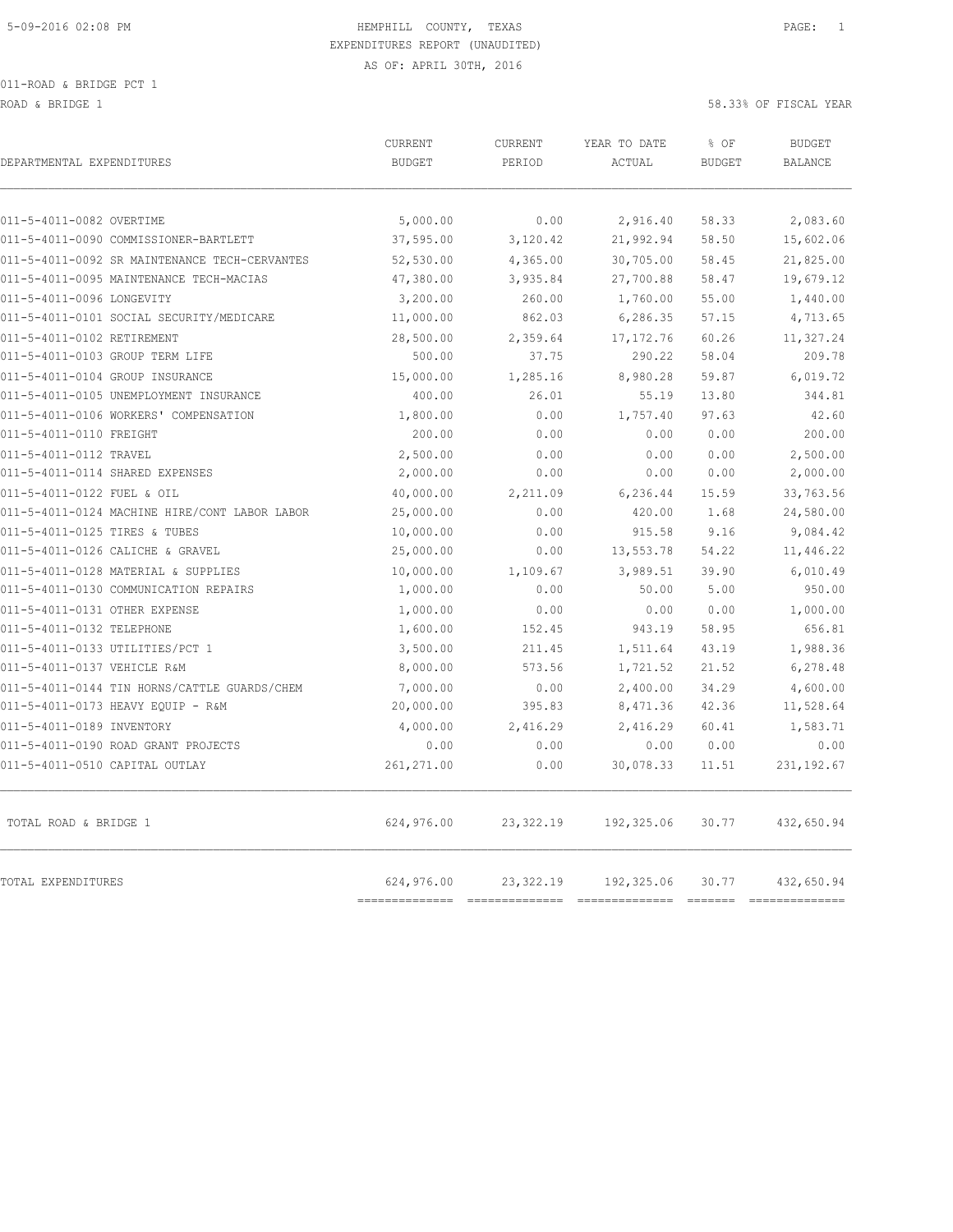| DEPARTMENTAL EXPENDITURES                      | <b>CURRENT</b><br><b>BUDGET</b> | CURRENT<br>PERIOD | YEAR TO DATE<br>ACTUAL | % OF<br><b>BUDGET</b> | <b>BUDGET</b><br><b>BALANCE</b> |
|------------------------------------------------|---------------------------------|-------------------|------------------------|-----------------------|---------------------------------|
| 012-5-4012-0090 COMMISSIONER-ALEXANDER         | 37,595.00                       | 3,120.42          | 21,992.94              | 58.50                 | 15,602.06                       |
| 012-5-4012-0092 SR MAINTENANCE TECH-WALSER     | 52,530.00                       | 4,395.00          | 30,810.00              | 58.65                 | 21,720.00                       |
| 012-5-4012-0095 MAINTENANCE TECH-SCHAFER       | 47,380.00                       | 3,935.84          | 27,700.88              | 58.47                 | 19,679.12                       |
| 012-5-4012-0096 LONGEVITY                      | 1,400.00                        | 110.00            | 720.00                 | 51.43                 | 680.00                          |
| 012-5-4012-0097 MAINTENANCE TECH-PT/OT         | 20,000.00                       | 0.00              | 2,928.16               | 14.64                 | 17,071.84                       |
| 012-5-4012-0101 SOCIAL SECURITY/MEDICARE       | 12,500.00                       | 878.44            | 6,402.39               | 51.22                 | 6,097.61                        |
| 012-5-4012-0102 RETIREMENT                     | 32,000.00                       | 2,320.64          | 16,882.52              | 52.76                 | 15, 117.48                      |
| 012-5-4012-0103 GROUP TERM LIFE                | 600.00                          | 37.13             | 284.75                 | 47.46                 | 315.25                          |
| 012-5-4012-0104 GROUP INSURANCE                | 22,500.00                       | 1,337.53          | 9,227.76               | 41.01                 | 13,272.24                       |
| 012-5-4012-0105 UNEMPLOYMENT INSURANCE         | 400.00                          | 26.86             | 53.94                  | 13.49                 | 346.06                          |
| 012-5-4012-0106 WORKERS' COMPENSATION          | 1,800.00                        | 0.00              | 1,757.40               | 97.63                 | 42.60                           |
| 012-5-4012-0110 FREIGHT                        | 100.00                          | 0.00              | 0.00                   | 0.00                  | 100.00                          |
| 012-5-4012-0112 TRAVEL                         | 3,000.00                        | 0.00              | 175.00                 | 5.83                  | 2,825.00                        |
| 012-5-4012-0114 SHARED EOUIPMENT EXPENSE W/PCT | 4,000.00                        | 0.00              | 0.00                   | 0.00                  | 4,000.00                        |
| 012-5-4012-0122 FUEL & OIL                     | 45,000.00                       | 3,318.16          | 12,760.67              | 28.36                 | 32, 239.33                      |
| 012-5-4012-0124 MACHINE HIRE/CONT LABOR        | 2,000.00                        | 0.00              | 735.78                 | 36.79                 | 1,264.22                        |
| 012-5-4012-0125 TIRES & TUBES                  | 10,000.00                       | 35.00             | 702.90                 | 7.03                  | 9,297.10                        |
| 012-5-4012-0126 CALICHE & GRAVEL               | 10,000.00                       | 870.00            | 3,990.00               | 39.90                 | 6,010.00                        |
| 012-5-4012-0128 MATERIAL & SUPPLIES            | 7,500.00                        | 167.29            | 3,393.21               | 45.24                 | 4,106.79                        |
| 012-5-4012-0130 COMMUNICATIONS EXPENSE         | 1,000.00                        | 0.00              | 0.00                   | 0.00                  | 1,000.00                        |
| 012-5-4012-0132 TELEPHONE                      | 1,000.00                        | 78.72             | 577.10                 | 57.71                 | 422.90                          |
| 012-5-4012-0133 UTILITIES/PCT 2                | 2,100.00                        | 119.40            | 975.87                 | 46.47                 | 1,124.13                        |
| 012-5-4012-0137 VEHICLE R&M                    | 3,000.00                        | 23.00             | 915.98                 | 30.53                 | 2,084.02                        |
| 012-5-4012-0144 TIN HORN/CATTLE GUARD/CHEM     | 10,000.00                       | 3,150.76          | 7,001.52               | 70.02                 | 2,998.48                        |
| 012-5-4012-0173 HEAVY EQUIP - R&M              | 15,000.00                       | 263.71            | 15, 373.26             | $102.49$ (            | 373.26                          |
| 012-5-4012-0189 INVENTORY                      | 1,500.00                        | 0.00              | 541.00                 | 36.07                 | 959.00                          |
| 012-5-4012-0510 CAPITAL OUTLAY                 | 604,805.00                      | 126,369.67        | 168,385.67             | 27.84                 | 436, 419.33                     |
| TOTAL ROAD & BRIDGE 2                          | 948,710.00                      | 150,557.57        | 334,288.70             | 35.24                 | 614, 421.30                     |
| TOTAL EXPENDITURES                             | 948,710.00<br>===========       | 150,557.57        | 334,288.70             | 35.24<br>--------     | 614, 421.30<br>-----------      |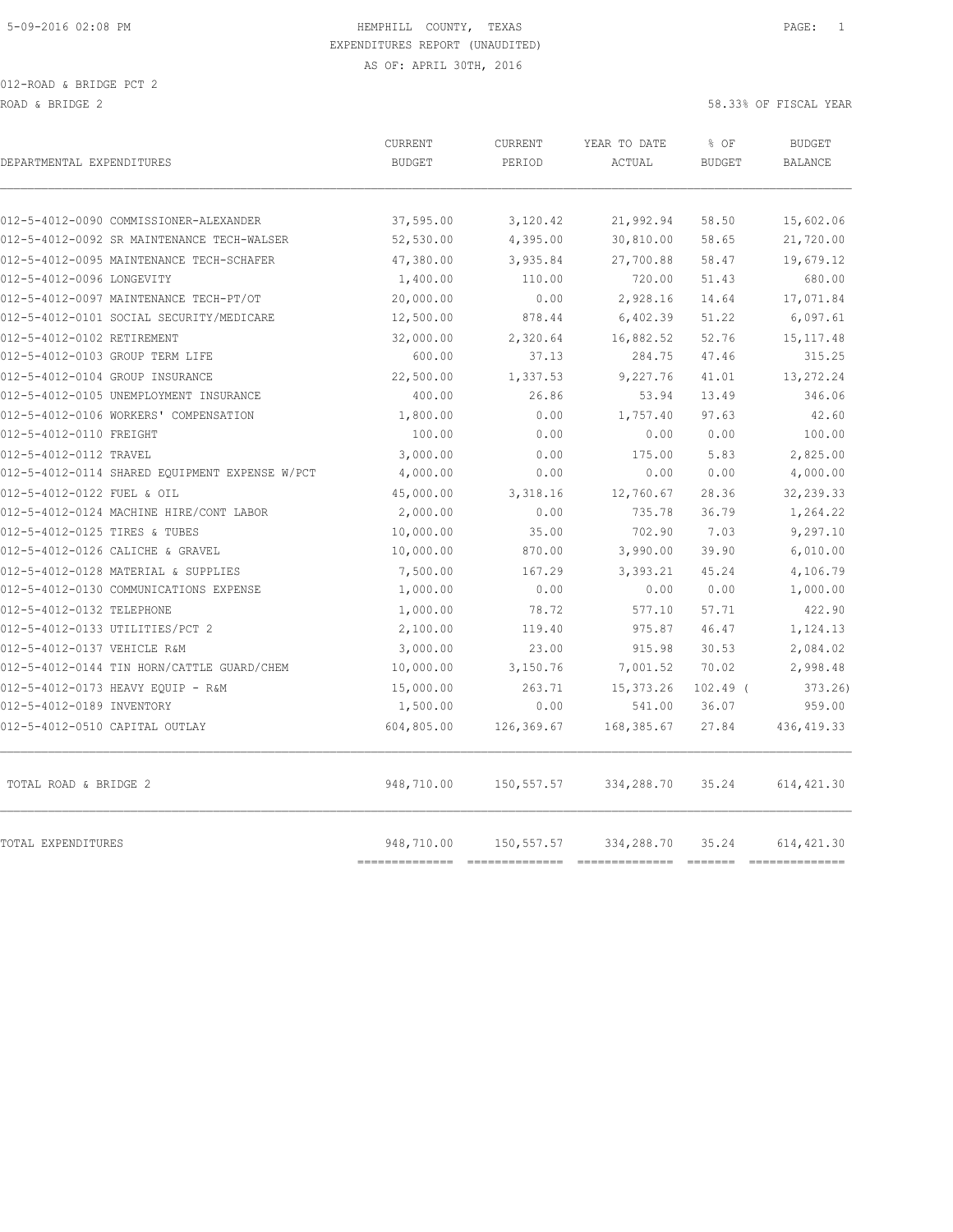| DEPARTMENTAL EXPENDITURES                  | CURRENT<br><b>BUDGET</b>       | CURRENT<br>PERIOD           | YEAR TO DATE<br>ACTUAL        | % OF<br><b>BUDGET</b> | <b>BUDGET</b><br>BALANCE        |
|--------------------------------------------|--------------------------------|-----------------------------|-------------------------------|-----------------------|---------------------------------|
| 013-5-4013-0082 OVERTIME                   | 13,000.00                      | 0.00                        | 0.00                          | 0.00                  | 13,000.00                       |
| 013-5-4013-0090 COMMISSIONER-MEEK          | 37,595.00                      | 3,120.42                    | 21,992.94                     | 58.50                 | 15,602.06                       |
| 013-5-4013-0092 SR MAINTENANCE TECH-CLARK  | 52,530.00                      | 4,365.00                    | 30,705.00                     | 58.45                 | 21,825.00                       |
| 013-5-4013-0094 MAINTENANCE TECH-ARCHER    | 47,380.00                      | 3,935.84                    | 27,700.88                     | 58.47                 | 19,679.12                       |
| 013-5-4013-0095 MAINTENANCE TECH-G.SCOTT   | 47,380.00                      | 3,935.84                    | 27,700.88                     | 58.47                 | 19,679.12                       |
| 013-5-4013-0096 LONGEVITY                  | 1,200.00                       | 100.00                      | 595.00                        | 49.58                 | 605.00                          |
| 013-5-4013-0097 MAINTENANCE TECH-FARRAR    | 47,380.00                      | 3,935.84                    | 27,700.88                     | 58.47                 | 19,679.12                       |
| 013-5-4013-0098 MAINTENANCE TECH-PARSLEY   | 47,380.00                      | 3,935.84                    | 27,700.88                     | 58.47                 | 19,679.12                       |
| 013-5-4013-0101 SOCIAL SECURITY/MEDICARE   | 22,500.00                      | 1,717.11                    | 12,031.86                     | 53.47                 | 10,468.14                       |
| 013-5-4013-0102 RETIREMENT                 | 59,000.00                      | 4,718.52                    | 33,190.44                     | 56.25                 | 25,809.56                       |
| 013-5-4013-0103 GROUP TERM LIFE            | 1,000.00                       | 75.50                       | 559.72                        | 55.97                 | 440.28                          |
| 013-5-4013-0104 GROUP INSURANCE            | 45,000.00                      | 3,855.48                    | 26,940.84                     | 59.87                 | 18,059.16                       |
| 013-5-4013-0105 UNEMPLOYMENT INSURANCE     | 1,000.00                       | 61.40                       | 123.49                        | 12.35                 | 876.51                          |
| 013-5-4013-0106 WORKERS' COMPENSATION      | 4,000.00                       | 0.00                        | 3,515.51                      | 87.89                 | 484.49                          |
| 013-5-4013-0110 FREIGHT                    | 100.00                         | 0.00                        | 0.00                          | 0.00                  | 100.00                          |
| 013-5-4013-0112 TRAVEL                     | 3,000.00                       | 175.00                      | 923.89                        | 30.80                 | 2,076.11                        |
| 013-5-4013-0122 FUEL & OIL                 | 100,000.00                     | 1,623.96                    | 17,442.15                     | 17.44                 | 82,557.85                       |
| 013-5-4013-0124 MACHINE HIRE/CONT LABOR    | 25,000.00                      | 240.20                      | 13,991.66                     | 55.97                 | 11,008.34                       |
| 013-5-4013-0125 TIRES & TUBES              | 13,000.00                      | 389.90                      | 2,578.57                      | 19.84                 | 10,421.43                       |
| 013-5-4013-0126 CALICHE & GRAVEL           | 30,000.00                      | 0.00                        | 1,650.00                      | 5.50                  | 28,350.00                       |
| 013-5-4013-0128 MATERIAL & SUPPLIES        | 25,000.00                      | 710.30                      | 2,627.84                      | 10.51                 | 22,372.16                       |
| 013-5-4013-0130 COMMUNICATIONS EXPENSES    | 1,000.00                       | 0.00                        | 250.00                        | 25.00                 | 750.00                          |
| 013-5-4013-0131 OTHER EXPENSE              | 1,000.00                       | 0.00                        | 0.00                          | 0.00                  | 1,000.00                        |
| 013-5-4013-0132 TELEPHONE                  | 2,000.00                       | 30.00                       | 210.00                        | 10.50                 | 1,790.00                        |
| 013-5-4013-0133 UTILITIES/PCT 3            | 3,000.00                       | 115.90                      | 1,651.37                      | 55.05                 | 1,348.63                        |
| 013-5-4013-0137 VEHICLE R&M                | 20,000.00                      | 2,916.70                    | 4,959.63                      | 24.80                 | 15,040.37                       |
| 013-5-4013-0144 TIN HORN/CATTLE GUARD/CHEM | 10,000.00                      | 0.00                        | 0.00                          | 0.00                  | 10,000.00                       |
| 013-5-4013-0173 HEAVY EQUIP - R&M          | 50,000.00                      | 1,111.25                    | 14,659.13                     | 29.32                 | 35,340.87                       |
| 013-5-4013-0189 INVENTORY                  | 18,000.00                      | 0.00                        | 1,861.26                      | 10.34                 | 16,138.74                       |
| 013-5-4013-0190 ROAD GRANT PROJECTS        | 850,000.00                     | 0.00                        | 533,910.37                    | 62.81                 | 316,089.63                      |
| 013-5-4013-0510 CAPITAL OUTLAY             | 490,975.00                     | 0.00                        | 31, 121.33                    | 6.34                  | 459,853.67                      |
| TOTAL ROAD & BRIDGE 3                      | 2,068,420.00                   | 41,070.00                   | 868, 295.52                   | 41.98                 | 1,200,124.48                    |
| TOTAL EXPENDITURES                         | 2,068,420.00<br>============== | 41,070.00<br>============== | 868, 295.52<br>-------------- | 41.98<br>FEEEEE       | 1,200,124.48<br>--------------- |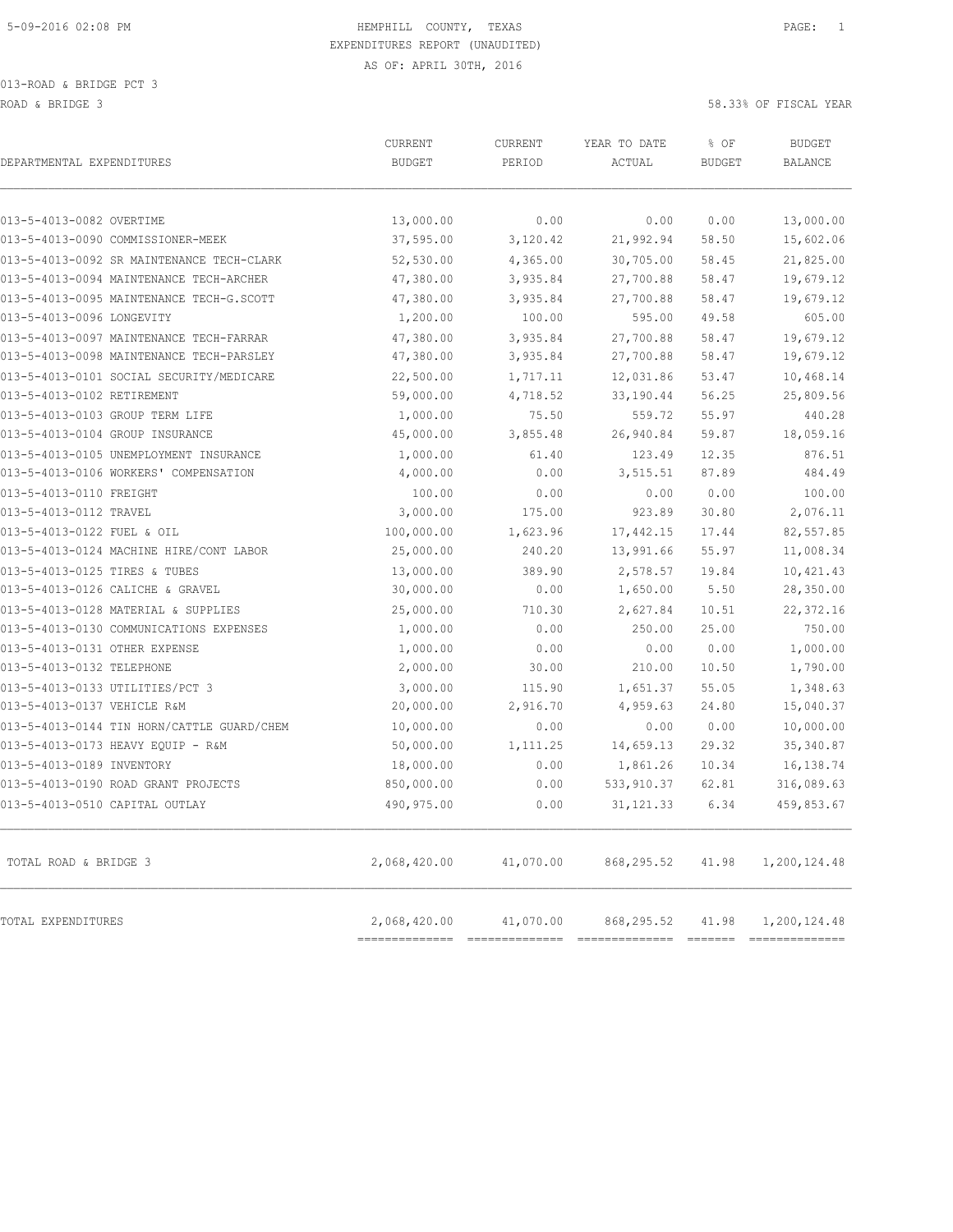ROAD & BRIDGE 4 58.33% OF FISCAL YEAR (1999) AND HOT SERVICE A SERVICE A SERVICE A SERVICE A SERVICE A SERVICE A

| DEPARTMENTAL EXPENDITURES                      | CURRENT<br><b>BUDGET</b>        | CURRENT<br>PERIOD | YEAR TO DATE<br>ACTUAL | % OF<br><b>BUDGET</b> | <b>BUDGET</b><br><b>BALANCE</b> |
|------------------------------------------------|---------------------------------|-------------------|------------------------|-----------------------|---------------------------------|
| 014-5-4014-0082 PART-TIME/OVERTIME             | 13,000.00                       | 0.00              | 1,030.40               | 7.93                  | 11,969.60                       |
| 014-5-4014-0090 COMMISSIONER-THOMAS            | 37,595.00                       | 3,120.42          | 21,992.94              | 58.50                 | 15,602.06                       |
| 014-5-4014-0092 SR MAINTENANCE TECH-CROSGROVE  | 52,530.00                       | 4,395.00          | 30,810.00              | 58.65                 | 21,720.00                       |
| 014-5-4014-0094 MAINTENANCE TECH-SCOTT         | 47,380.00                       | 3,935.84          | 27,700.88              | 58.47                 | 19,679.12                       |
| 014-5-4014-0095 MAINTENANCE TECH-WRIGHT        | 47,380.00                       | 3,935.84          | 27,700.88              | 58.47                 | 19,679.12                       |
| 014-5-4014-0096 LONGEVITY                      | 2,000.00                        | 170.00            | 1,125.00               | 56.25                 | 875.00                          |
| 014-5-4014-0097 MAINTENANCE TECH-HARRISON      | 47,380.00                       | 3,935.84          | 27,700.88              | 58.47                 | 19,679.12                       |
| 014-5-4014-0101 SOCIAL SECURITY/MEDICARE       | 19,000.00                       | 1,485.78          | 10,537.03              | 55.46                 | 8,462.97                        |
| 014-5-4014-0102 RETIREMENT                     | 50,000.00                       | 3,935.76          | 27,900.60              | 55.80                 | 22,099.40                       |
| 014-5-4014-0103 GROUP TERM LIFE                | 1,000.00                        | 62.98             | 470.77                 | 47.08                 | 529.23                          |
| 014-5-4014-0104 GROUP INSURANCE                | 37,500.00                       | 2,622.69          | 18, 319.23             | 48.85                 | 19,180.77                       |
| 014-5-4014-0105 UNEMPLOYMENT INSURANCE         | 1,500.00                        | 49.68             | 100.95                 | 6.73                  | 1,399.05                        |
| 014-5-4014-0106 WORKERS' COMPENSATION          | 3,500.00                        | 0.00              | 2,929.81               | 83.71                 | 570.19                          |
| 014-5-4014-0110 FREIGHT                        | 500.00                          | 0.00              | 0.00                   | 0.00                  | 500.00                          |
| 014-5-4014-0112 TRAVEL                         | 3,000.00                        | 0.00              | 115.84                 | 3.86                  | 2,884.16                        |
| 014-5-4014-0122 FUEL & OIL                     | 80,000.00                       | 720.55            | 7,512.32               | 9.39                  | 72,487.68                       |
| 014-5-4014-0124 MACHINE HIRE/CONT LABOR        | 3,000.00                        | 0.00              | 639.50                 | 21.32                 | 2,360.50                        |
| 014-5-4014-0125 TIRES & TUBES                  | 10,000.00                       | 0.00              | 841.37                 | 8.41                  | 9,158.63                        |
| 014-5-4014-0126 CALICHE & GRAVEL               | 50,000.00                       | 0.00              | 14,499.37              | 29.00                 | 35,500.63                       |
| 014-5-4014-0128 MATERIAL & SUPPLIES            | 10,000.00                       | 275.95            | 4,703.76               | 47.04                 | 5,296.24                        |
| 014-5-4014-0130 COMMUNICATIONS EXPENSES        | 1,500.00                        | 0.00              | 0.00                   | 0.00                  | 1,500.00                        |
| 014-5-4014-0131 OTHER EXPENSE                  | 5,000.00                        | 0.00              | 0.00                   | 0.00                  | 5,000.00                        |
| 014-5-4014-0132 TELEPHONE                      | 2,000.00                        | 123.45            | 846.36                 | 42.32                 | 1,153.64                        |
| 014-5-4014-0133 UTILITIES/PCT 4                | 8,000.00                        | 420.41            | 2,205.66               | 27.57                 | 5,794.34                        |
| 014-5-4014-0137 VEHICLE R&M                    | 5,000.00                        | 986.94            | 2,069.13               | 41.38                 | 2,930.87                        |
| 014-5-4014-0144 TIN HORNS, CATTLE GUARDS, CHEM | 5,000.00                        | 0.00              | 0.00                   | 0.00                  | 5,000.00                        |
| 014-5-4014-0173 HEAVY EQUIP - R&M              | 20,000.00                       | 2,523.77          | 13,365.31              | 66.83                 | 6,634.69                        |
| 014-5-4014-0189 INVENTORY                      | 10,000.00                       | 820.00            | 820.00                 | 8.20                  | 9,180.00                        |
| 014-5-4014-0190 ROAD GRANT PROJECTS            | 445,000.00                      | 0.00              | 183, 573. 57           | 41.25                 | 261, 426.43                     |
| 014-5-4014-0225 RENT                           | 4,500.00                        | 750.00            | 5,250.00               | $116.67$ (            | 750.00)                         |
| 014-5-4014-0510 CAPITAL OUTLAY                 | 726,321.00                      | 103,635.77        | 186,594.40             | 25.69                 | 539,726.60                      |
| TOTAL ROAD & BRIDGE 4                          | 1,748,586.00                    | 137,906.67        | 621, 355.96            | 35.53                 | 1,127,230.04                    |
| TOTAL EXPENDITURES                             | 1,748,586.00<br>--------------- | 137,906.67        | 621, 355.96            | 35.53                 | 1,127,230.04<br>--------------- |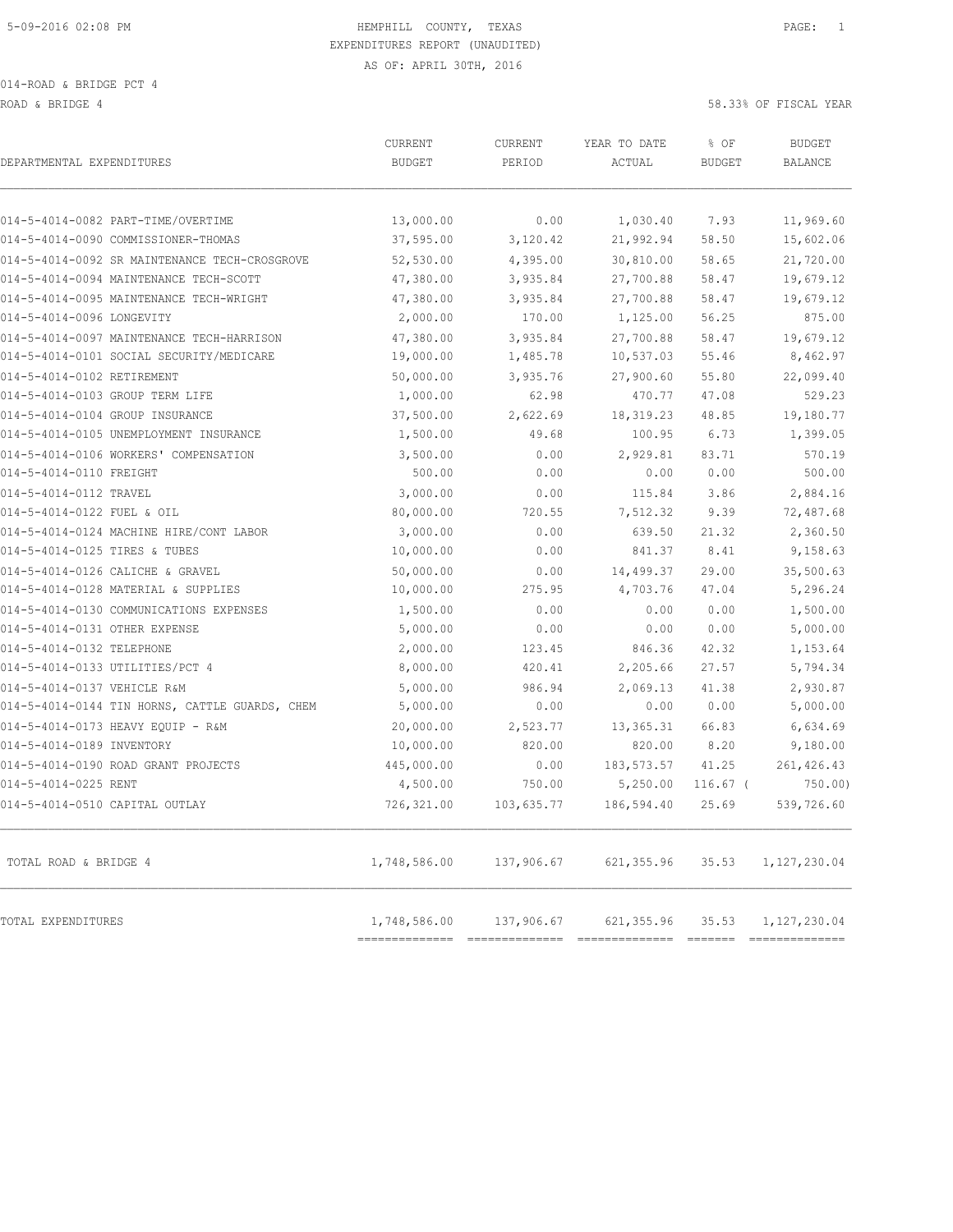# 022-CO RECORDS PRESERVATION

CO RECORDS PRESERVATION 58.33% OF FISCAL YEAR

| DEPARTMENTAL EXPENDITURES             | <b>CURRENT</b>              | CURRENT | YEAR TO DATE | % OF          | <b>BUDGET</b>               |
|---------------------------------------|-----------------------------|---------|--------------|---------------|-----------------------------|
|                                       | <b>BUDGET</b>               | PERIOD  | ACTUAL       | <b>BUDGET</b> | <b>BALANCE</b>              |
| 022-5-1022-0114 COUNTY RPF-EXPENSE    | 42,000.00                   | 0.00    | 0.00         | 0.00          | 42,000.00                   |
| 022-5-1022-0115 CO RECORDS MANAGEMENT | 50,000.00                   | 0.00    | 0.00         | 0.00          | 50,000.00                   |
| TOTAL CO RECORDS PRESERVATION         | 92,000.00                   | 0.00    | 0.00         | 0.00          | 92,000.00                   |
| TOTAL EXPENDITURES                    | 92,000.00<br>______________ | 0.00    | 0.00         | 0.00          | 92,000.00<br>-------------- |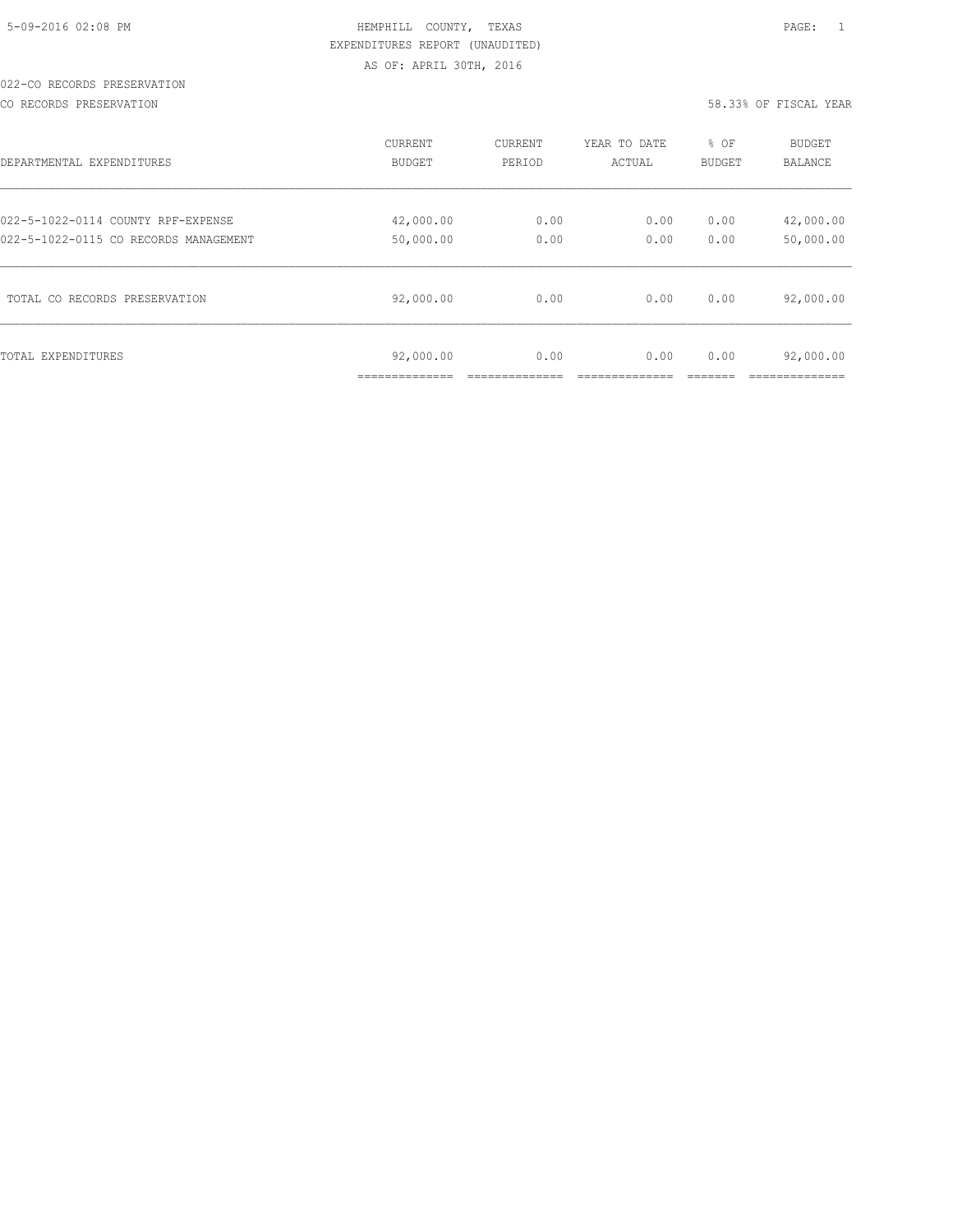|  | 5-09-2016 02:08 PM |  |
|--|--------------------|--|

# HEMPHILL COUNTY, TEXAS **Example 20:09 PAGE:** 1 EXPENDITURES REPORT (UNAUDITED) AS OF: APRIL 30TH, 2016

# 023-CLK'S RECORDS PRESERVE

CLERK REC PRESERVATION 58.33% OF FISCAL YEAR

| DEPARTMENTAL EXPENDITURES                     | <b>CURRENT</b>                        | CURRENT                | YEAR TO DATE           | % OF          | <b>BUDGET</b>            |
|-----------------------------------------------|---------------------------------------|------------------------|------------------------|---------------|--------------------------|
|                                               | BUDGET                                | PERIOD                 | ACTUAL                 | BUDGET        | <b>BALANCE</b>           |
| 023-5-1023-0114 CLK'S RECORD PRESERVATION EXP | 800.00                                | 0.00                   | 0.00                   | 0.00          | 800.00                   |
| 023-5-1023-0510 RPF-CAPITAL OUTLAY            | 0.00                                  | 0.00                   | 0.00                   | 0.00          | 0.00                     |
| TOTAL CLERK                                   | 800.00                                | 0.00                   | 0.00                   | 0.00          | 800.00                   |
| TOTAL EXPENDITURES                            | 800.00<br>______________<br>--------- | 0.00<br>______________ | 0.00<br>______________ | 0.00<br>_____ | 800.00<br>______________ |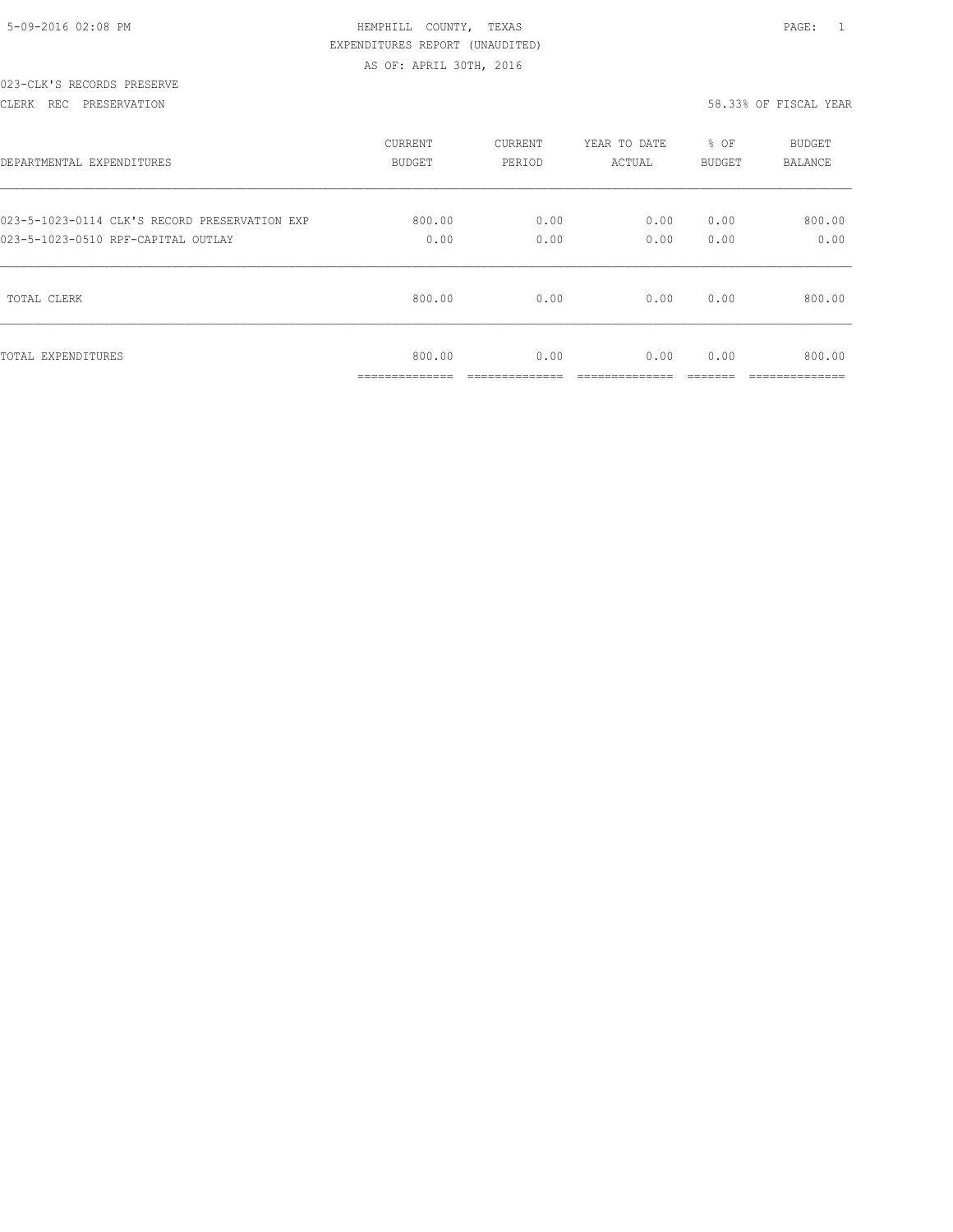#### 024-JUSTICE COURT TECH FUND JUSTICE COURT TECH 58.33% OF FISCAL YEAR

| DEPARTMENTAL EXPENDITURES     | <b>CURRENT</b><br><b>BUDGET</b> | CURRENT<br>PERIOD | YEAR TO DATE<br>ACTUAL | % OF<br><b>BUDGET</b> | <b>BUDGET</b><br>BALANCE |
|-------------------------------|---------------------------------|-------------------|------------------------|-----------------------|--------------------------|
| 024-5-2024-0114 TECH EXPENSES | 13,000.00                       | 482.50            | 656.85                 | 5.05                  | 12,343.15                |
| TOTAL JUSTICE COURT TECH      | 13,000.00                       | 482.50            | 656.85                 | 5.05                  | 12,343.15                |
| TOTAL EXPENDITURES            | 13,000.00<br>-----------<br>.   | 482.50            | 656.85                 | 5.05                  | 12,343.15<br>__________  |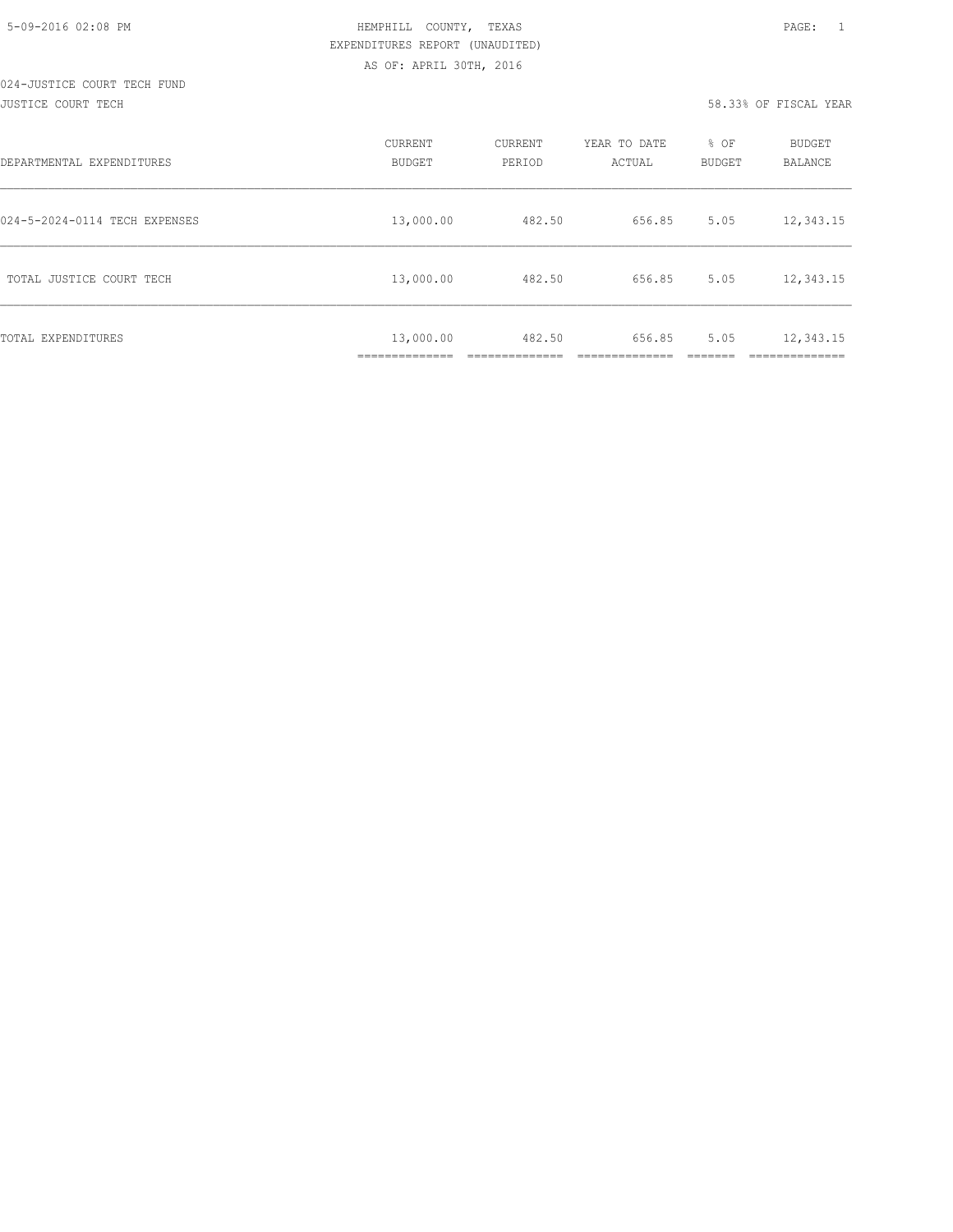# 032-CHK COLLECTION/CO ATTY

#### CHECK COLLECTION 58.33% OF FISCAL YEAR

|                                    | <b>CURRENT</b>              | <b>CURRENT</b> | YEAR TO DATE | % OF          | <b>BUDGET</b> |
|------------------------------------|-----------------------------|----------------|--------------|---------------|---------------|
| DEPARTMENTAL EXPENDITURES          | <b>BUDGET</b>               | PERIOD         | ACTUAL       | <b>BUDGET</b> | BALANCE       |
|                                    |                             |                |              |               |               |
| 032-5-2032-0109 OTHER MISC. EXP    | 5,500.00                    | 0.00           | 0.00         | 0.00          | 5,500.00      |
| 032-5-2032-0128 SUPPLIES           | 0.00                        | 0.00           | 0.00         | 0.00          | 0.00          |
| 032-5-2032-0168 LAW LIBRARY- BOOKS | 0.00                        | 0.00           | 0.00         | 0.00          | 0.00          |
| 032-5-2032-0510 CAPITAL OUTLAY     | 12,000.00                   | 0.00           | 0.00         | 0.00          | 12,000.00     |
| TOTAL CHECK COLLECTION             | 17,500.00                   | 0.00           | 0.00         | 0.00          | 17,500.00     |
| TOTAL EXPENDITURES                 | 17,500.00<br>============== | 0.00           | 0.00         | 0.00          | 17,500.00     |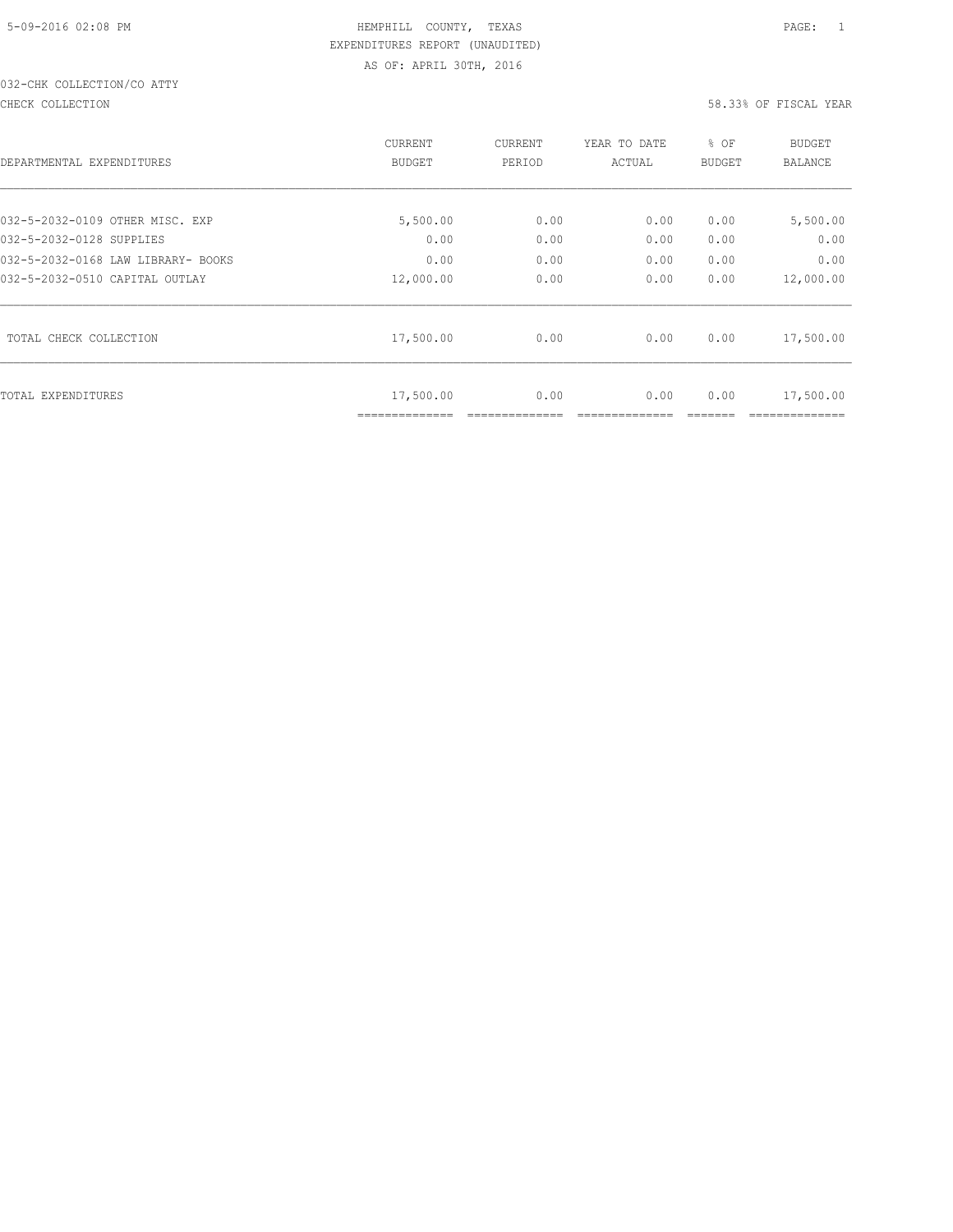#### ANNUAL LEOSE/LAW 58.33% OF FISCAL YEAR

| DEPARTMENTAL EXPENDITURES            | CURRENT<br><b>BUDGET</b> | CURRENT<br>PERIOD | YEAR TO DATE<br>ACTUAL | % OF<br>BUDGET | BUDGET<br><b>BALANCE</b> |
|--------------------------------------|--------------------------|-------------------|------------------------|----------------|--------------------------|
| 036-5-3036-0112 CONTINUING EDUCATION | 8,000.00                 | 0.00              | 679.83                 | 8.50           | 7,320.17                 |
| TOTAL ANNUAL LEOSE/LAW               | 8,000.00                 | 0.00              | 679.83                 | 8.50           | 7,320.17                 |
| TOTAL EXPENDITURES                   | 8,000.00                 | 0.00              | 679.83                 | 8.50           | 7,320.17                 |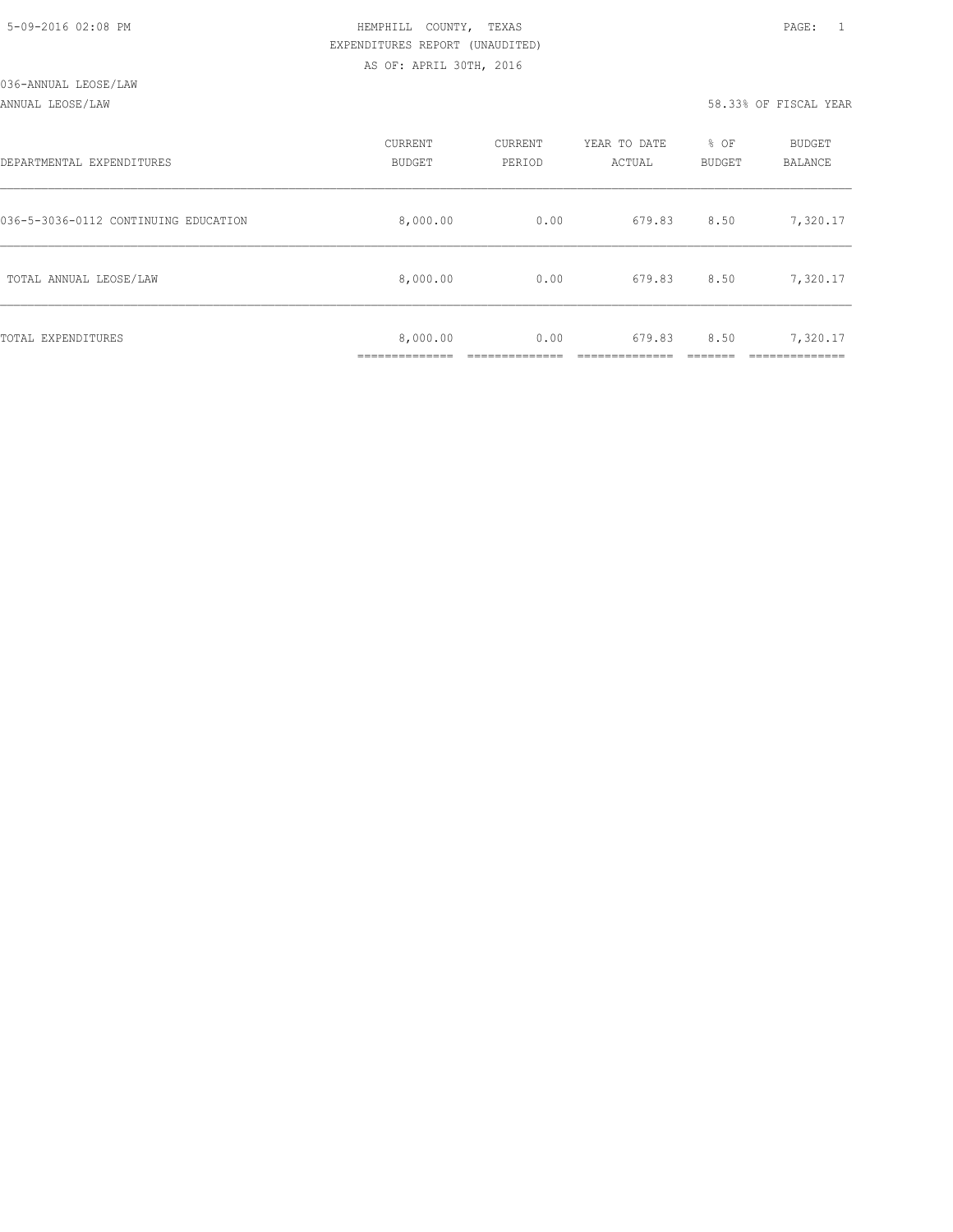046-SCAAP

SCAAP 58.33% OF FISCAL YEAR

| DEPARTMENTAL EXPENDITURES              | CURRENT       | CURRENT | YEAR TO DATE | % OF   | BUDGET    |
|----------------------------------------|---------------|---------|--------------|--------|-----------|
|                                        | <b>BUDGET</b> | PERIOD  | ACTUAL       | BUDGET | BALANCE   |
| 046-5-3046-0124 CONTRACT LABOR/JBI     | 2,000.00      | 0.00    | 710.38       | 35.52  | 1,289.62  |
| 046-5-3046-0183 REPAIRS & IMPROVEMENTS | 35,000.00     | 0.00    | 0.00         | 0.00   | 35,000.00 |
| 046-5-3046-0185 OTHER APPROVED EXP     | 20,000.00     | 0.00    | 0.00         | 0.00   | 20,000.00 |
| TOTAL SCAAP                            | 57,000.00     | 0.00    | 710.38       | 1.25   | 56,289.62 |
| TOTAL EXPENDITURES                     | 57,000.00     | 0.00    | 710.38       | 1.25   | 56,289.62 |